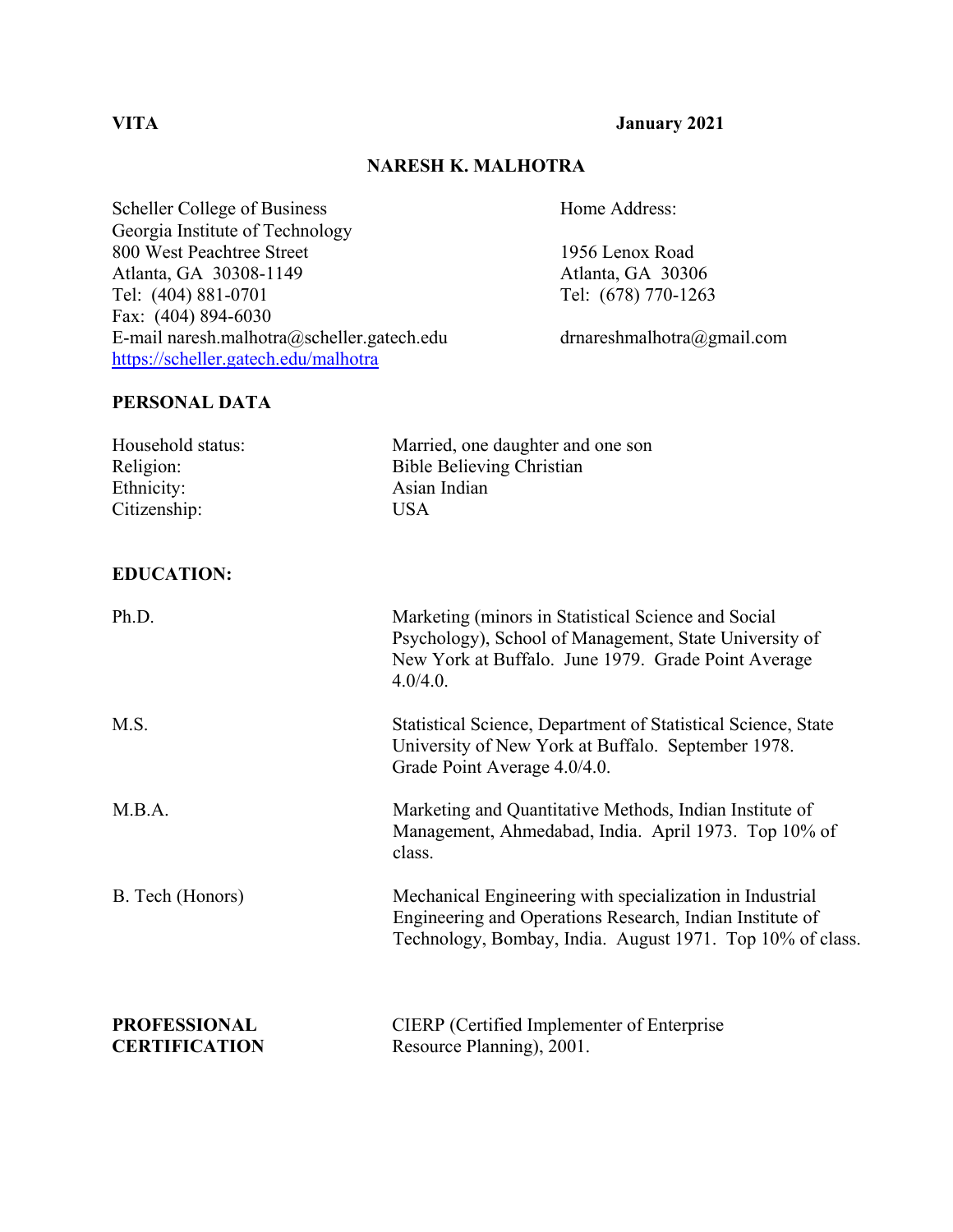#### **ADMINISTRATIVE EXPERIENCE**

Coordinator of Marketing, Georgia Tech, 1982-1995, 2002-2003. President, Academy of Marketing Science, 1994-1996. President, Global Evangelistic Ministries, Inc., 2009-Present. See also Service to the Profession, Service to Georgia Tech, and Service to Nanyang Technological University

#### **FUND RAISING**

See Management Consulting/Research Grants.

I more than doubled the assets of the Academy of Marketing Science Foundation while serving as the President, 1994-1996.

Considerable Fund raising is done every year for the Annual Conference of the Emerging Markets Conference Board. I serve as the Chair of this Board. For the 2016 Conference, visit http://www.embangkok2016.com/

#### **CURRENT POSITION**

Senior Fellow, CIBER and Regents' Professor Emeritus, Scheller College of Business, Georgia Institute of Technology, since September 2009. President, Global Evangelistic Ministries, Inc., 2009-Present. For details visit http://www.globalevangelisticministries.net/

## **PREVIOUS POSITIONS**

Distinguished Visiting Professor, University of Johannesburg, South Africa, 2016-2020.

Distinguished Visiting Professor, Olayan School of Business, American University of Beirut, April 2015.

Senior Research Fellow, Nelson Mandela University Business School, Port Elizabeth, South Africa, 2014.

Nanyang Professor (Visiting Professor/Senior Fellow), Nanyang Business School, Nanyang Technological University, Singapore, 2009-2012.

Regents' Professor (Highest Academic Rank in the University System of Georgia), College of Management, Georgia Institute of Technology, June 1992-August 2009. Coordinator of Marketing, 1982-1995, 2002-2003. Retired from Georgia Tech in September 2009 after 30 years of continuous service.

Professor, College of Management, Georgia Institute of Technology, June 1988-May 1992.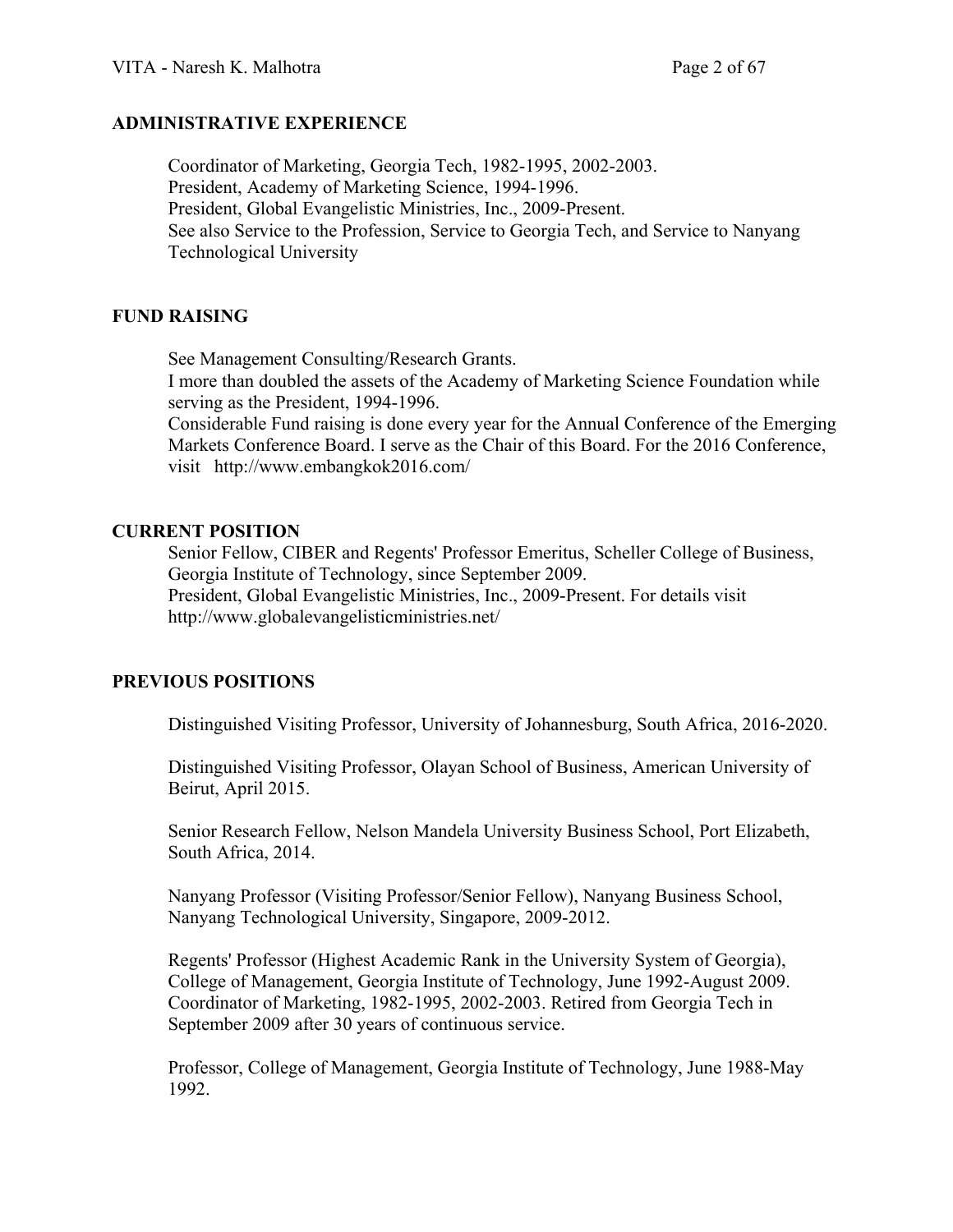Associate Professor, College of Management, Georgia Institute of Technology, Atlanta, Georgia, from July 1982 to June 1988. Tenured.

Assistant Professor of Management, College of Management, Georgia Institute of Technology, Atlanta, Georgia, from June 1979 to June 1982.

Teaching Assistant and Instructor with the Millard Fillmore College and the School of Management, SUNY at Buffalo. Independently taught basic and advanced undergraduate courses in Marketing and Quantitative Methods, 1976-1978. Research Assistant 1975- 1976.

Full-time management consultant with the Administrative Staff College, Hyderabad, India. Independently handled several consulting assignments in Marketing and Operations Management for private sector, public sector, and government organizations, from May 1973 to August 1975.

## **HONORS AND AWARDS**

In 2020, Dr. Malhotra is listed in the published list of the **World's Top 2% Most-cited Researchers** across all disciplines, according to research conducted by the Meta-Research Innovation Center at Stanford University. This study analyzed data from 1996 through 2018, covering approximately 7 million scientists in 22 major fields and 176 subfields (list of scientists and the article on the study at PLOS (Ioannidis JPA, Baas J, Klavans R, Boyack KW (2019) A standardized citation metrics author database annotated for scientific field. PLOS Biology 17(8): e3000384. <https://doi.org/10.1371/journal.pbio.3000384>).

Selected as a **Marketing Legend** in 2010 and my refereed journal articles were published in nine volumes by Sage with tributes by other leading scholars in the field.

Listed in Marquis *Who's Who in the World*, continuously since 2000.

Listed in Marquis *Who's Who in America*, continuously since 51st Edition, 1997.

Listed in Marquis *Who's Who in American Education*, continuously since 2004-2005.

Listed in Marquis *Who's Who in Finance and Business,* continuously since 2004-2005*.*

Listed in *Who's Who in Business Higher Education*, since 2004.

Listed in *Who's Who Among America's Teachers*, since 2004-2005.

International Biographical Center, *One Thousand Great Americans*, since 2004.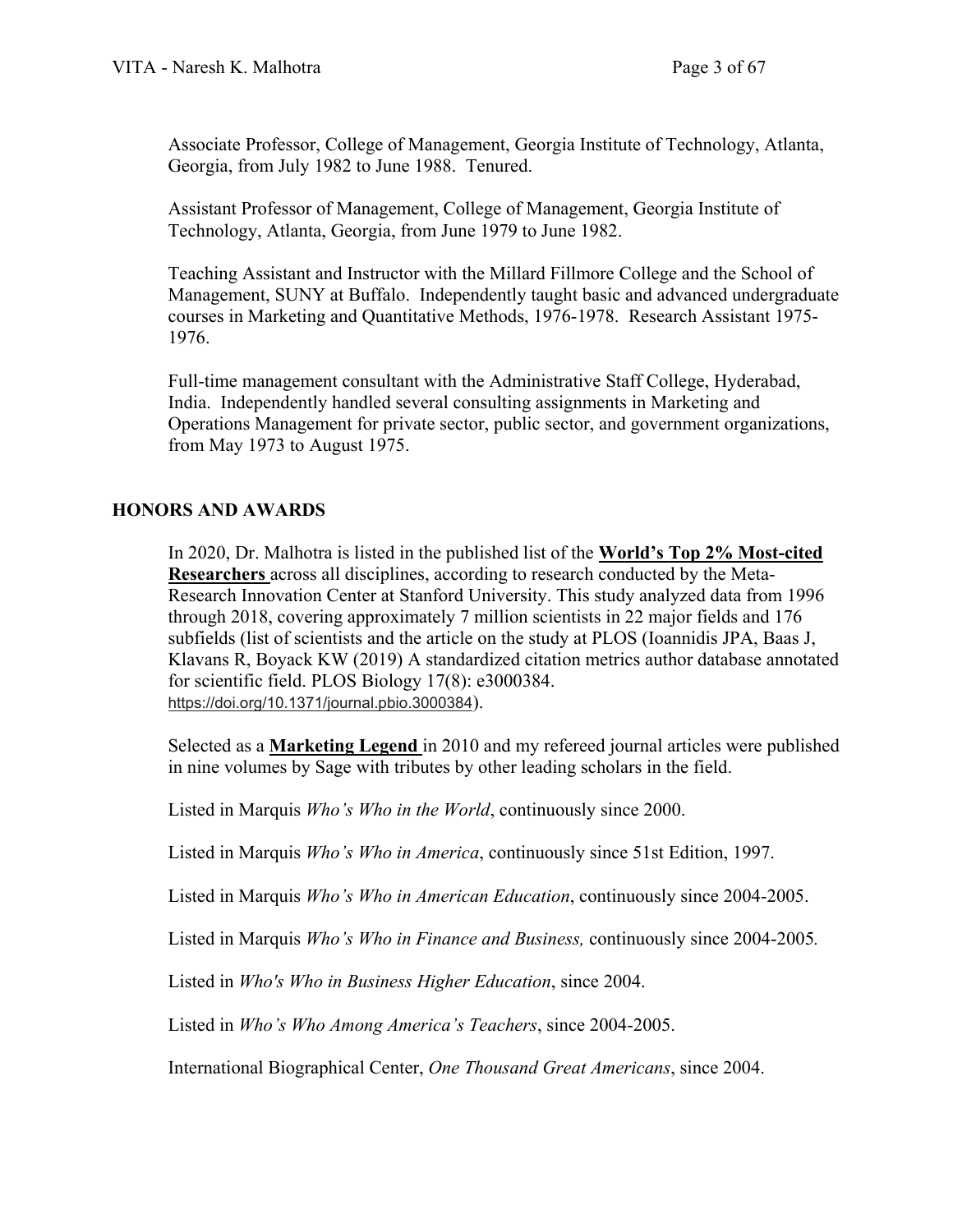Albert Nelson Marquis Lifetime Achievement Award from Marquis Who's Who, 2017.

Lifetime Achievement Award, Prestige Institute of Management, Gwalior, India January 2015.

Chair, Emerging Markets Conference Board, 2012 to present

Selected to receive the Bharat Seva Ratna Award in 2013

Selected to receive the Seva Chakra Purasakar in 2013

Selected to receive the Hind Rattan Award in 2012.

The following articles published in *European Business Review* and *International Journal of Quality & Reliability Management* "have been **downloaded over 13,000 times and cited in at least 49 publications**."

Naresh K. Malhotra, Mark Peterson, and Can Uslay, "Helping Marketing Research Earn a Seat at the Table for Decision-Making: An Assessment and Prescription for the Future," European Business Review 18(4) (2006): 294-306. Special Issue - Status and Future Direction: Views from Global Thought Leaders.

Naresh K. Malhotra, Olivia F. Lee and Can Uslay, "Mind the Gap: The Mediating Role of Mindful Marketing Between Market and Quality Orientations, Their Interaction, and Consequences," International Journal of Quality & Reliability Management, 29(6) (2012): 607-625.

**Best Conference Paper Award** for Abhishek Mishra, Satyabhushan Dash, Naresh Malhotra, and Dianne Cyr, "Scale Development and Validation to Measure Different Facets of Consumer Design Perception in Emerging Economies: A Study in the Smartphone Context" Proceedings of the 2014 Annual Conference of the Emerging Markets Conference Board, Noida, India, January 9-11, 2014, pages 479-483.

**Best Track Paper Award** for James Agarwal, Naresh K. Malhotra, and Katherine White, "Modeling Consumer Company Relationships: A Multi-Theoretical Justice Framework," CRM and Relationship Marketing Track, 2013 AMA Summer Marketing Educators Conference, August 9-11, 2013, Boston.

**Best Conference Paper Award** for Naresh K. Malhotra, Soumya Mukhopadhyay, Xiaoyan Liu, and Satyabhusan Dash, "One versus Many or a Few: Single versus Multiitem Scales and Long Form versus the Short Form of Multi-item Scales," Proceedings of the International Conference in Marketing, Noida, India, January 12-14, 2012, published by Pearson India, pages 338-339.

Ranked Number 3 based on publications in the Marketing Education Review, 2000-2009 (see Table 5 of Abernethy and Padgett, Journal of Marketing Education, 2011, 33(3), 326-336).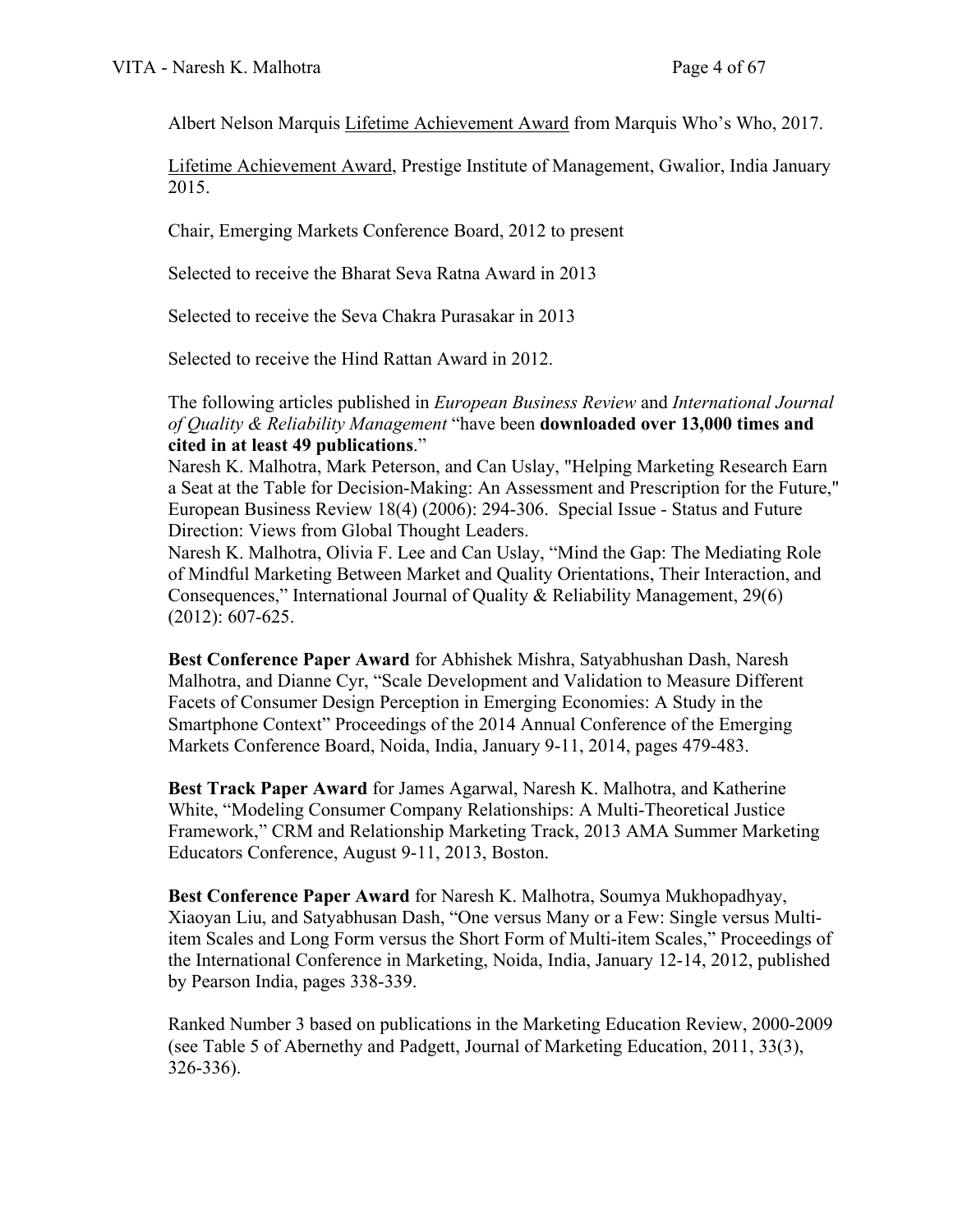The following article was the 11th **most downloaded** article in 2011 of all the articles ever published in the Journal of Economic Psychology.

Lili Wang, Wei Lu and Naresh K. Malhotra, "Demographics, Attitude, Personality and Credit Card Features Correlate With Credit Card Debt: A View from China," Journal of Economic Psychology, 32(1) (February 2011): 179-193.

Best Professor in Marketing Management, 2nd Asia Best B-School Awards, 2011.

Selected as a **Marketing Legend** in 2010. My selected refereed journal articles have been published in nine volumes by Sage with tributes and commentaries by leading scholars. The selection of Legend is based on research, teaching and service.

In a landmark study by West et al. (2010) examining publications in the top four marketing journals (JMR, JM, JAMS, and JCR) over a 25-year period from 1977 to 2002, Professor Malhotra has three top-three rankings: ranked number three based on publications in all the four journals combined, ranked number three based on publications in JMR, and ranked number one based on publications in JAMS.

Received the Great Teacher Award, Center for the Enhancement of Teaching and Learning, Georgia Tech, 2009. I also received this award in 2006 and 2007.

Ranked number one based on publications in the *International Marketing Review* from 1996 to 2006 based on a study by Xu et al. published in the *Asia Pacific Journal of Management* (2008) 25: 189-207.

William R. Darden Award for Best Research Methodology Paper Tracey King and Naresh K. Malhotra, "The Influence of Common Method Variance in Marketing Research: Reanalysis of Past Studies Using a Marker-Variable Technique," Academy of Marketing Science Annual Conference, San Antonio, Texas, May 24-27, 2006.

Academy of Marketing Science CUTCO/Vector Distinguished Marketing Educator Award, 2005

The following article was one of the Top 50 Most Downloaded Articles from amongst the 50,000 articles on the Emerald Literati Network, from 2001 to 2005. Award Presented in 2005.

Malhotra, Naresh K. and Mark Peterson "Marketing Research in the New Millennium: Emerging Issues and Trends," *Market Intelligence and Planning*, 2001, 19(4) (2001): 216-235.

*Journal of International Marketing* Hans Thorelli Award, 2004 for the article: Naresh K. Malhotra, James Agarwal and Francis Ulgado, "Internationalization and Entry Modes: Multi-Theoretical Framework and Research Propositions," *Journal of International Marketing*, 11(4) (2003): 1-31.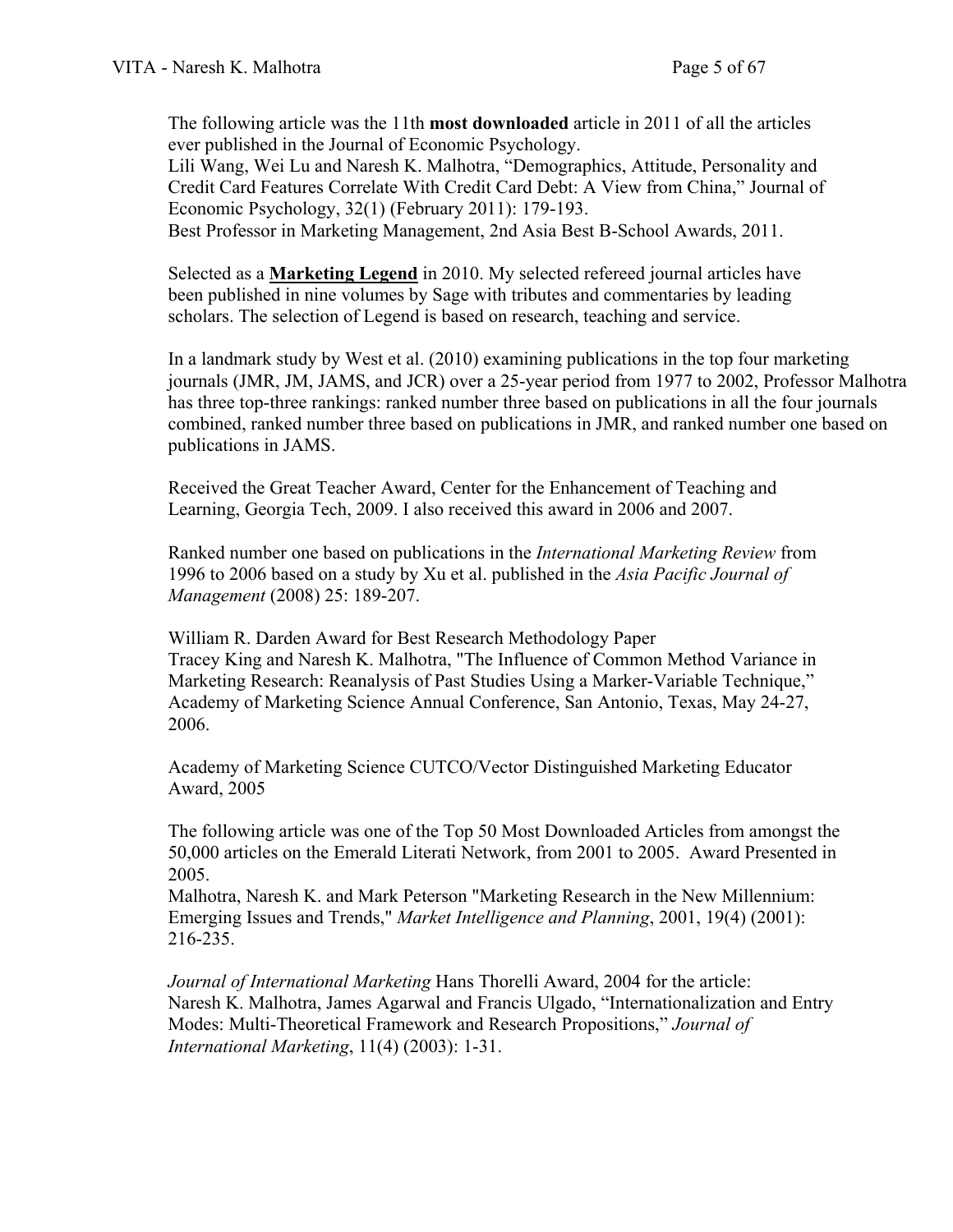*Academy of Marketing Science*, Outstanding Marketing Teaching Excellence Award, 2003.

Ranked number one based on publications in the *International Marketing Review* from 1992 to 2002 in an Editorial by Schlegelmilch (JIM, 11(1), 2003).

Emerald Literati Club 2002 Highly commended Award for the following paper. Malhotra, Naresh K. and Daniel McCort, "A Cross-Cultural Comparison of Behavioral Intention Models: Theoretical Consideration and an Empirical Investigation," *International Marketing Review*, 18(3) (2001): 235-269.

The Outstanding Paper for the 2000 Volume.

Mark Peterson and Naresh K. Malhotra, "Country Segmentation Based on Objective Quality-oflife Measures," *International Marketing Review* 17(1) (2000): 56-73.

William R. Darden Award for Best Research Methodology Paper James Agarwal and Naresh K. Malhotra, "Conjoint Model with Artificial and Real Stimuli: A Comparative Assessment of Within and Cross Domain Generalizability and Choice Prediction" (with James Agarwal), Academy of Marketing Science Annual Conference, Montreal, Canada, May 24-28, 2000.

Listed as one of the best researchers in John Fraedrich, "The Best Researchers in Marketing," *Marketing Educator*, Summer 1997, p. 5.

Chairman, Academy of Marketing Science Foundation, 1996-1998.

Ranked number one based on publications in the *Journal of the Academy of Marketing Science* (JAMS) since its inception through Volume 23, 1995. Also ranked number one based on publications in JAMS during the ten-year period 1986-1995. (See tables 6 and 7 of JAMS, Vol.24, No. 4, Fall 1996, page 297).

President, *Academy of Marketing Science*, 1994-1996.

An analysis conducted in 1994 by William R. Gombeski, Jr., Editor, indicated that Naresh K. Malhotra holds the all-time record for the maximum number of publications in the *Journal of Health Care Marketing* (JHCM). (Latta, Carol (1994), "Names in News," *Decision Line* 25 (March): 5. See also ACR Newsletter March 1994, p. 18). Since then, an additional paper has been published in this refereed journal leading to ten (10) papers in JHCM.

Nominated for the Institute wide Outstanding Teacher Award 1994.

President-Elect, *Academy of Marketing Science*, 1992-1994.

Chairman, Board of Governors, *Academy of Marketing Science*, April 1990 -1992.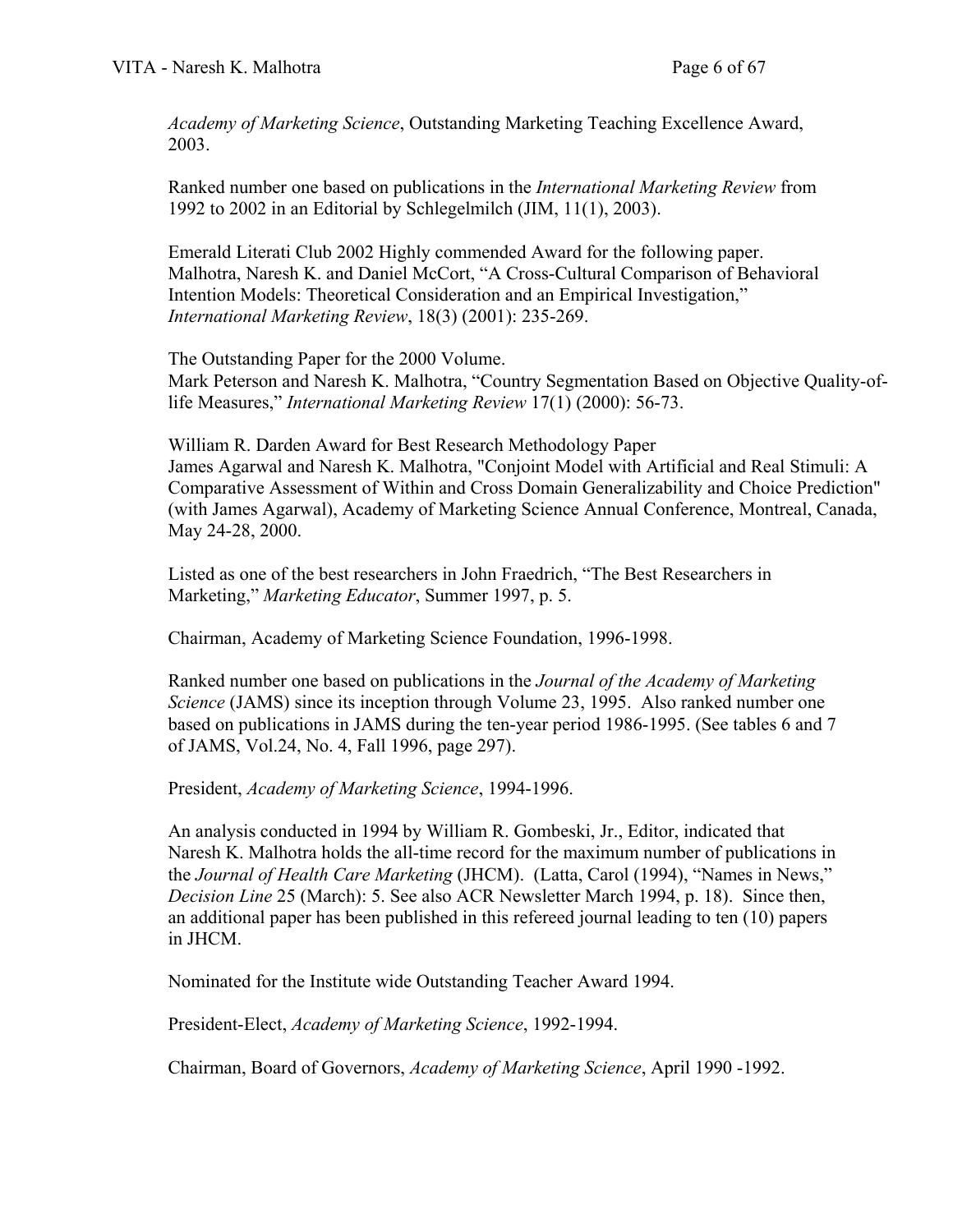Distinguished Fellow, *Academy of Marketing Science*, May 1992 to date.

Fellow, Decision Sciences Institute, May 1990 to date.

Men and Women of Distinction: Fourth World Edition.

Who's Who of Emerging Leaders in America, Third Edition, 1991.

Who's Who in American 1992-1993 Education, Third Edition.

Who's Who in the South and Southwest, 22nd Edition, 1991.

Men of Achievement, 1992, International Biographical Center.

International Leaders in Achievement, Second Edition, 1990, International Biographical Center.

Dictionary of International Biography, 22nd Edition, 1992.

Awarded the *JAMS* Best Paper Award for 1988 in May 1989. This award is given to the paper judged to have made the most significant contribution. The award winning paper: Naresh K. Malhotra, "Some Observations on the State of the Art in Marketing Research," *Journal of Academy of Marketing Science*, Vol. 16, No. 1, 4-24.

Vice President for Programs, *Academy of Marketing Science*, 1988-1990.

Finalist, Outstanding Faculty Research Author, Georgia Institute of Technology, Institute-wide competition, 1988.

Ranked the top researcher in the nation based on articles published in the *Journal of Marketing* Research during 1980-1985 (Table 2). Ranked number 4 in terms of number of articles published in major marketing journals during 1980-1985, and number 3 in the nation in terms of number of articles adjusted for quality published in leading marketing journals (Table 7). Source: Wheatley, J. J. and Wilson, L.C., "The Origins of Published Marketing Research in the 1980's," *1987 AMA Educators Proceedings*, 260-265.

Finalist, Editor of *Journal of Health Care Marketing* search November 1987. The American Marketing Association publishes this journal.

Finalist, and informally offered the position of Editor, *Journal of Academy of Marketing Science*, May 1987. This is the official journal of the *Academy of Marketing Science.*

Formally offered the position of Editor, *Journal of Scientific Marketing.* This was to be a new international journal to be published by JD Blazer, Ag, Scientific Publishing Company, Switzerland.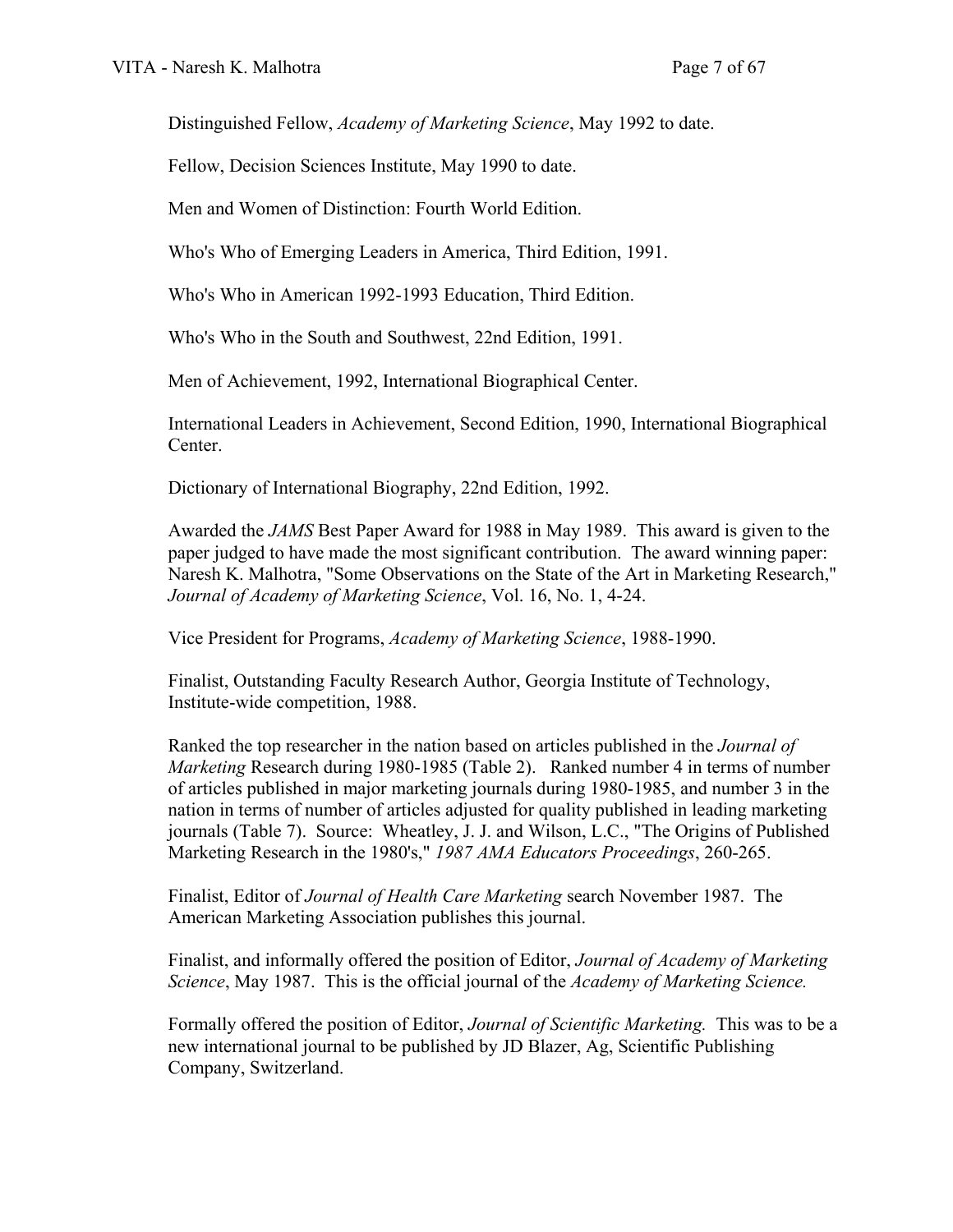Offered the Carl H. Lindner Chair in Marketing at the University of Cincinnati, April 1987.

Sigma Xi Best Paper Award, Georgia Institute of Technology Chapter, 1987. This is a research award given to a published paper judged to have made the most significant contribution and is based on a campus wide competition. The award winning paper: Malhotra, N. K., "Analyzing Marketing Research Data with Incomplete Information on the Dependent Variable," *Journal of Marketing Research,* 24, February 1987, 74-84.

International Business School Computer Users Group Award for Distinguished Service and Significant Contributions as Proceedings Co-Editor, 1987.

Academy of Marketing Science Award for Outstanding Contributions Program Chair, 1987.

Selected for membership in Beta Gamma Sigma, National Honorary Fraternity in Business, 1985.

International Business School Computer Users Group Award for Outstanding Service, Significant Contributions and Leadership, 1985.

American Marketing Association Award for Significant Contributions as Track Chair, 1984.

Nominated for the Institute Wide Outstanding Teacher Award, 1984.

My article entitled "A Threshold Model of Store Choice" was awarded the second annual *Journal of Retailing* Best Article Award for 1983. This selection was based upon a vote of the Editorial Review Board from all articles published in the 1983 volume year. The major criterion was to select the article that is judged to have contributed most significantly to the development of retailing theory and/or practice.

Finalist for the JCR Award for the article: Malhotra, N. K., "Information Load and Consumer Decision Making," *Journal of Consumer Research,* 8, March 1982, 419-430.

First Prize, Academy of Marketing Science Doctoral Dissertation Competition, 1980.

Student Achievement Award, School of Management, Alumni Association, State University of New York at Buffalo, 1979.

Outstanding Marketing Student Award, American Marketing Association, Buffalo-Niagara Chapter, 1979.

Special Fellowship, State University of New York at Buffalo, 1978-79.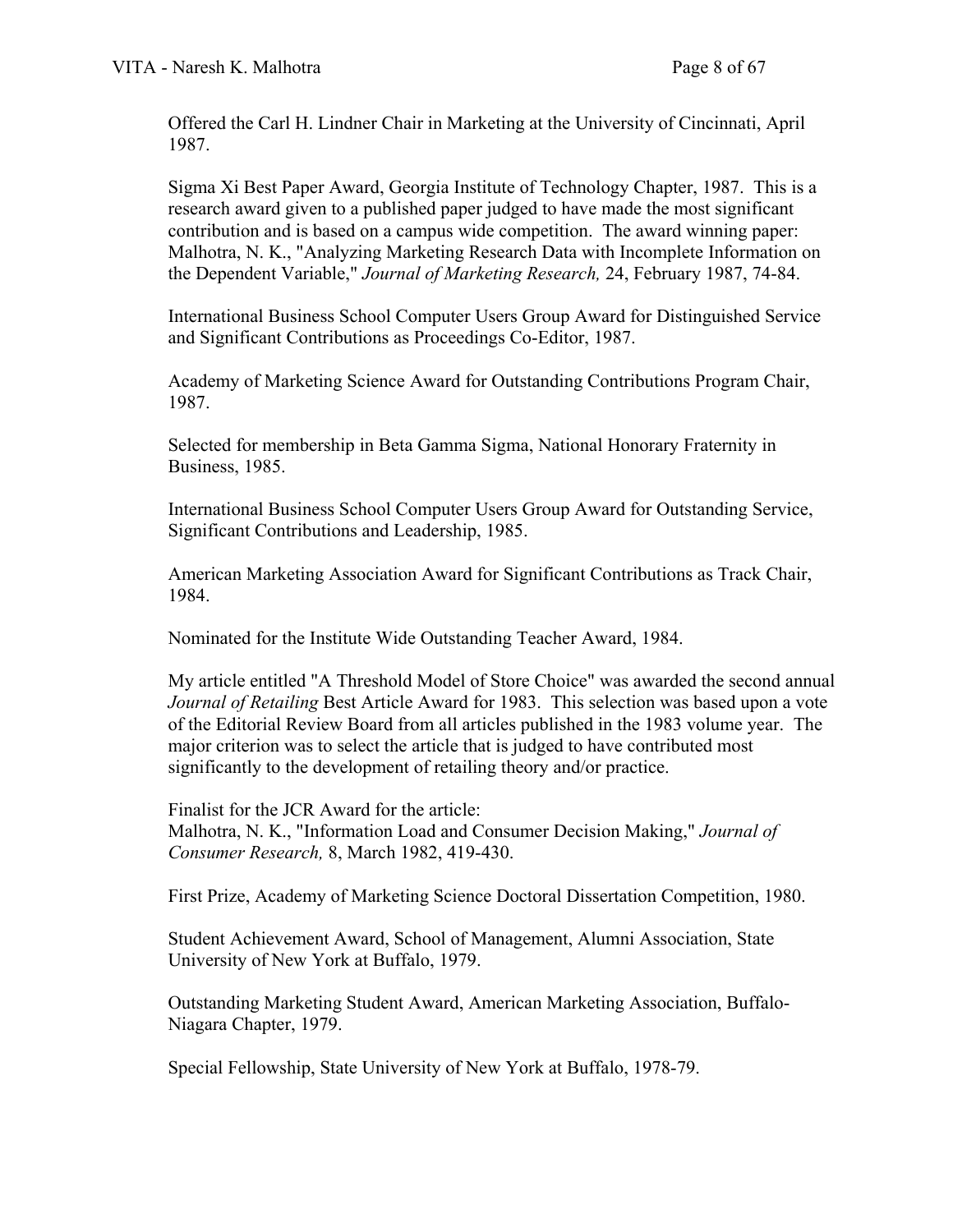Outstanding Marketing Student Award, American Marketing Association, Collegiate Chapter, 1978.

Pearl and Lewis Jacobs Award, State University of New York at Buffalo, for Excellence in Marketing, 1978.

Fellow, American Marketing Association Doctoral Consortium, 1978.

Graduate Student Research Grant Award, State University of New York at Buffalo, 1978.

American Marketing Association Doctoral Dissertation Research Grant Award, 1977.

Merit Scholarship, Indian Institute of Management, Ahmedabad, 1971-1973.

Tata Merit Scholarship, Indian Institute of Technology, Bombay, 1969-70.

National Science Talent Search Scholarship, Government of India, 1966.

## **TEACHING INTERESTS**

Most interested in teaching courses in Marketing Research and Consumer Behavior. I could also teach courses in Marketing Management. PhD seminars in research methodology and Statistical methods.

Teaching evaluations at Georgia Tech have been consistently high. Won the *Academy of Marketing Science*, Outstanding Marketing Teaching Excellence Award, 2003.

## **RESEARCH INTERESTS**

Currently interested in the research and application of multivariate methods to the study of consumer decision processes. Other research interests include international marketing/cross-cultural research. More recently, research on the interface of marketing and information technology management.

## **RESEARCH PUBLICATIONS IN REFEREED JOURNALS**

## **BEST PAPER AWARDS**

I have won the best papers for papers published in the following Journals: *Journal of Consumer Research* (Finalist) *Journal of Marketing Research Journal of Retailing Journal of the Academy of Marketing Science International Marketing Review* (twice)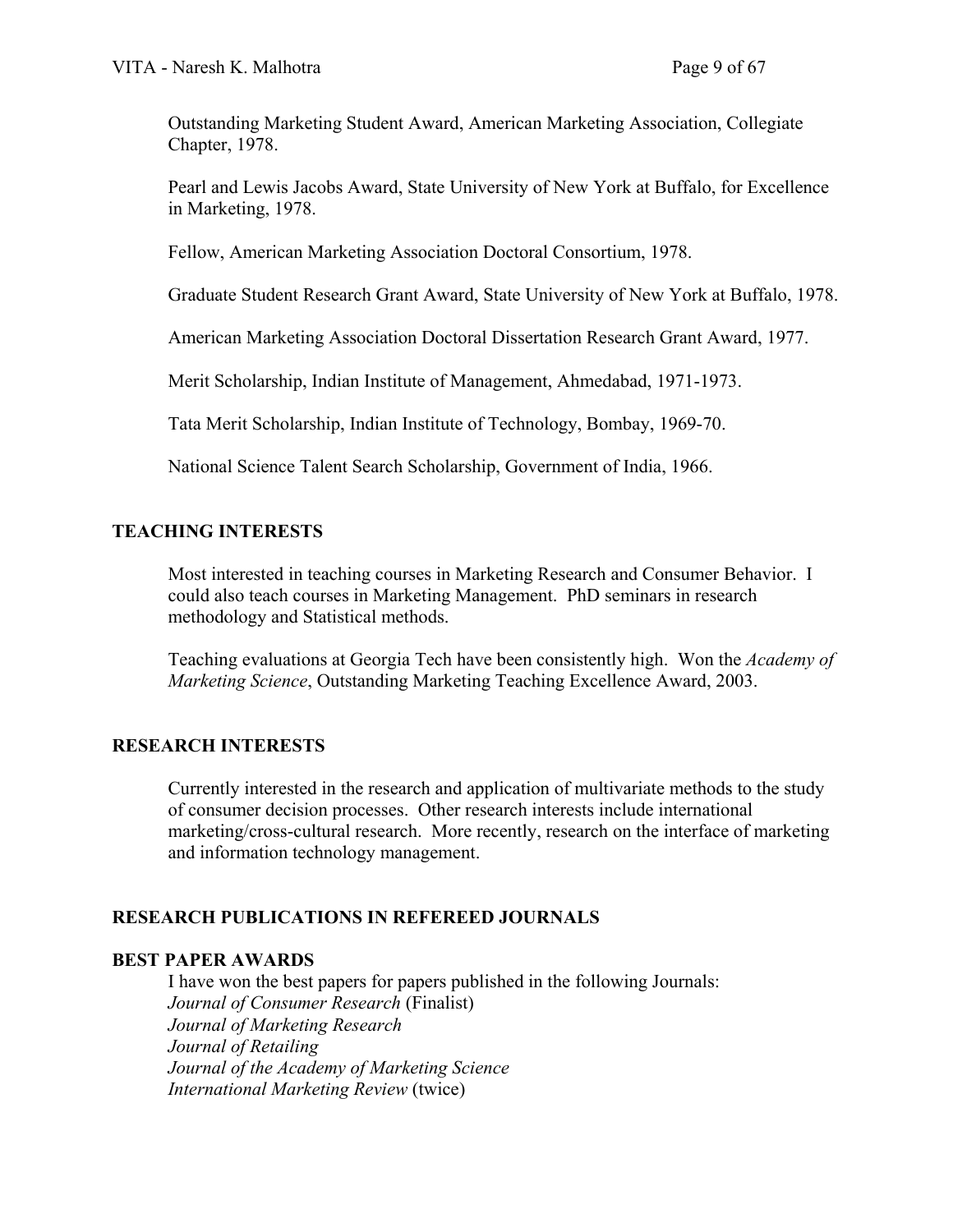## *Journal of International Marketing* **In addition, there are several conference best paper awards.**

## **TOP RANKINGS**

- *Ranked number one* based on publications in *Journal of Marketing Research* (JMR) during 1980-1985 (see the article by Wheatley, J. J. and Wilson, L.C. in the 1987 *AMA* Educators' Proceedings, pp. 260-265). I have published ten papers in JMR
- *Ranked number one* based on publications in *the Journal of Health Care Marketing* (JHCM) during inception to 1994. William R. Gombeski, Jr., Editor of Journal of Health Care Marketing conducted this analysis. I have published ten papers in JHCM.
- *Ranked number one* based on publications in the *Journal of the Academy of Marketing Science* (JAMS) since its inception through Volume 23, 1995. Also *ranked number one* based on publications in JAMS during the ten-year period 1986-1995. (See tables 6 and 7 of JAMS, Vol.24, No. 4, Fall 1996, page 297). I have published ten papers in JAMS.
- *Ranked number one* in an Editorial by Bodo Schlegelmilch (*Journal of International Marketing*, 11(1), 2003) based on publications in the *International Marketing Review* (IMR) from 1992 to 2002. I have published eleven papers in IMR.
- *Ranked number one* based on publications in the *International Marketing Review* (IMR) from 1983 to 2003 (see IMR, 22(4) (2005), Table 5, Pg. 396).
- Ranked number one based on publications in the *International Marketing Review* from 1996 to 2006 based on a study by Xu et al. published in the *Asia Pacific Journal of Management* (2008) 25: 189-207.
- In a landmark study by West et al. (2010) examining publications in the top four marketing journals (JMR, JM, JAMS, and JCR) over a 25-year period from 1977 to 2002, Professor Malhotra has three top-three rankings: *ranked number three* based on publications in all the four journals combined, *ranked number three* based on publications in JMR, and *ranked number one* based on publications in JAMS.
- *Ranked number three* based on publications in the *Marketing Education Review*, 2000-2009 (see Table 5 of Abernethy and Padgett, *Journal of Marketing Education*, 2011, 33(3), 326-336).
- *Ranked number one* based on publications in the *International Marketing Review* (IMR) from 1983 to 2011 (see Table VI in *International Marketing Review* 30(1) (2013): 7-20).

# **MOST DOWNLOADABLE ARTICLE**

Malhotra and Peterson (2001) was One of the Top 50 Most Downloaded Articles from amongst the 50,000 articles on the Emerald Literati Network, from 2001 to 2005. Award Presented in 2005**.**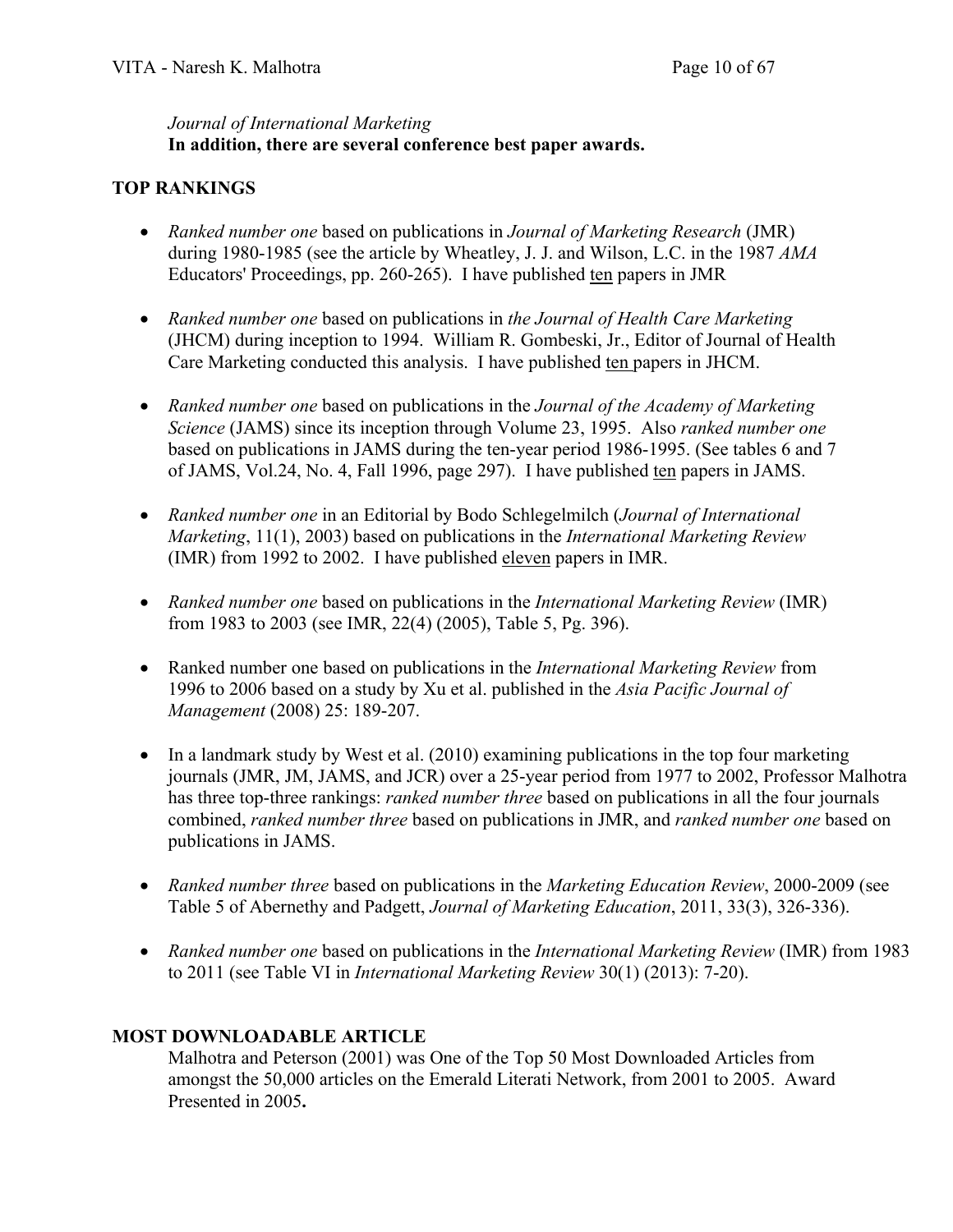Wang, Lu and Malhotra (2011) was the 11th most downloaded article in 2011 of all the articles ever published in the Journal of Economic Psychology.

## **CITATIONS**

Google Scholar Citations = 31076 (as of January 22, 2016).

## **PUBLICATIONS IN TOP MARKETING AND RELATED JOURNALS**

I have published in all the top marketing journals: *Journal of Marketing Research*, *Journal of Marketing*, *Journal of Consumer Research*, *Marketing Science*, and *Management Science*.

Specific information on my research publications in refereed journals is provided.

Jain, A. K., Acito, F., Malhotra, N. K. and Mahajan, V., "A Comparison of the Internal Validity of Alternative Parameter Estimation Methods in Decompositional Multiattribute Preference Models," *Journal of Marketing Research,* August 1979, 313-322.

Mahajan, V., Peterson, R. A., Jain, A. K., and Malhotra, N. K., "A New Product Growth Model with a Dynamic Market Potential," *Long Range Planning,* 12, August 1979, 51- 58.

Pinson, C.R., Malhotra, N. K., and Jain, A. K., "Cognitive Styles" A New Approach to Market Segmentation," *French Review of Marketing, 1980*, 3-19.

Etgar, M. and Malhotra, N. K., "Determinants of Price Dependency: Personal and Perceptual Factors," *Journal of Consumer Research,* 8, September 1981, 217-222. Abstracted in the *Journal of Marketing*, 46, Summer, 1982, 120.

Malhotra, N. K., Jain, A. K., and Lagakos, S. W., "The Information Load Controversy: An Alternative Viewpoint," *Journal of Marketing,* Spring 1982, 27-37. Reprinted in *Consumer Behavior for Marketing Managers* by Ian Fenwick and John A. Quelch eds., Boston: Allyn and Bacon, 1984, 194-206.

Malhotra, N. K., "A Scale to Measure Self Concepts, Person Concepts, and Product Concepts," *Journal of Marketing Research,* 18, November 1981, 456-464.

Malhotra, N. K., "Multi-Stage Information Processing Behavior: An Experimental Investigation," *Journal of the Academy of Marketing Science,* 10, Winter 1982, 54-71.

Malhotra, N. K., "Information Load and Consumer Decision Making," *Journal of Consumer Research,* 8, March 1982, 419-430. **(Finalist for the** *JCR* **Award).**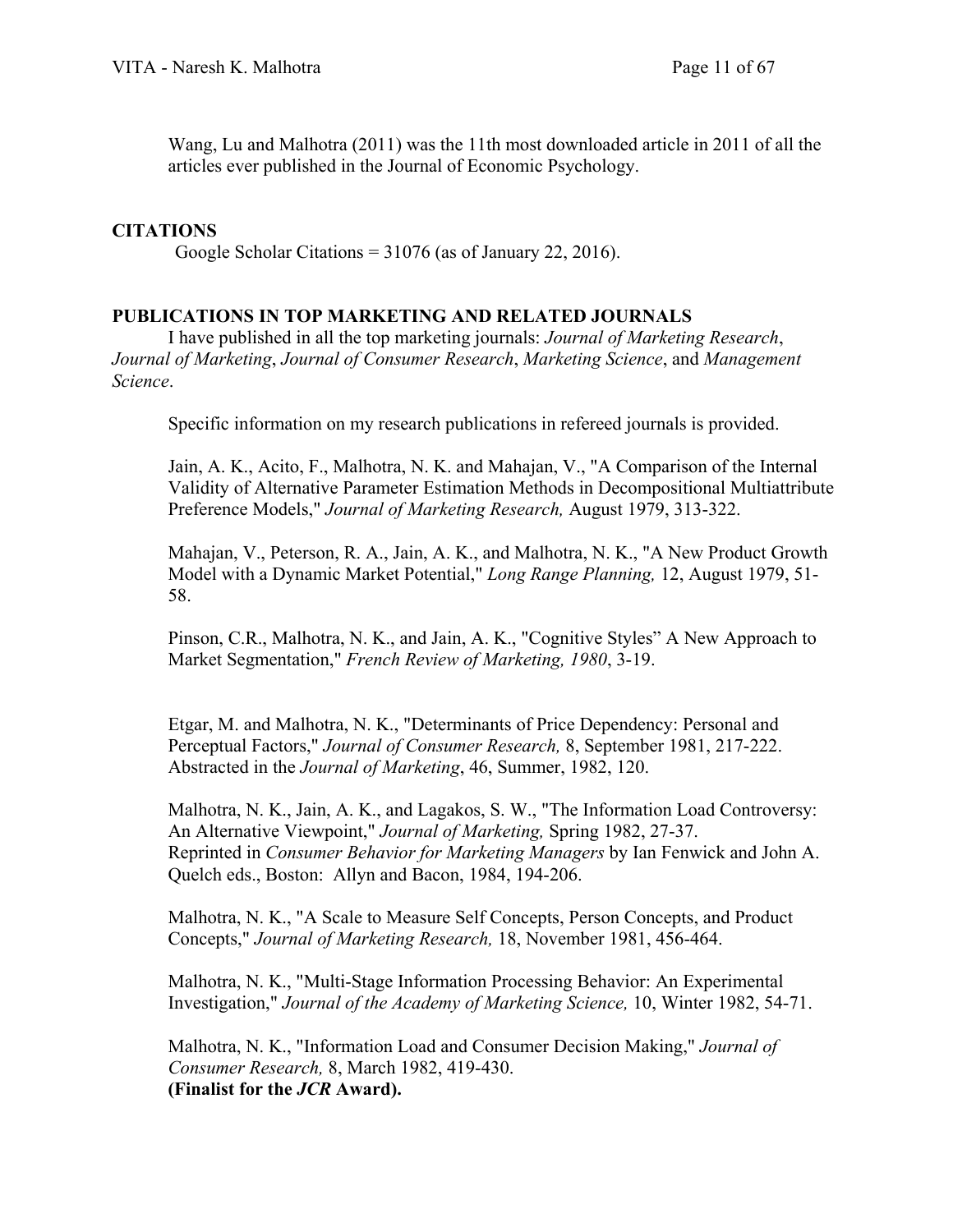Malhotra, N. K., "Structural Reliability and Stability of Nonmetric Conjoint Analysis," *Journal of Marketing Research,* 19, May 1982, 199-207. Abstracted in *Journal of Marketing*, 47 (Winter 1983), 138.

Malhotra, N. K. and Jain, A. K., "A Conjoint Analysis Approach to Health Care Marketing and Planning," *Journal of Health Care Marketing,* Vol. 2, No. 2, Spring 1982, 35-44.

Malhotra, N. K., Jain, A. K., and Pinson, C.R., "Extremity of Judgment and Personality Variables," *Journal of Social Psychology,* 120, June 1983, 111-118.

Malhotra, N. K., "On Individual Differences in Search Behavior for a Nondurable," *Journal of Consumer Research,* June 1983, 125-131.

Malhotra, N. K., "A Comparison of the Predictive Validity of Procedures for Analyzing Binary Data," *Journal of Business and Economic Statistics*, 1, October 1983, 326-336.

Malhotra, N. K., "A Threshold Model of Store Choice," *Journal of Retailing,* 59, Summer 1983, 3-21.

#### **(Leading Article)**

**Awarded the second annual** *Journal of Retailing* **Best Article Award for 1983.**  Abstracted in *Journal of Marketing,* (Summer 1984), 116.

Srinivasan, V., Jain, A. K., and Malhotra, N. K., "Improving Prediction Power of Conjoint Analysis by Constrained Parameter Estimation," *Journal of Marketing Research*, November 1983, 433-438.

Malhotra, N. K., "Stochastic Modeling of Consumer Preferences for Health Care Institutions," *Journal of Health Care Marketing,* Fall 1983, 18-26.

Malhotra, N. K., "The Use of Linear Logit Models in Marketing Research," *Journal of Marketing Research,* February 1983, 20-31. Abstracted in *Journal of Marketing,* 48 (Fall 1984), 120.

Malhotra, N. K., "Some Reflections on the Information Overload Paradigm in Consumer Decision Making," *Journal of Consumer Research*, March 1984, 436-440.

Malhotra, N. K., "Analytical Market Segmentation in Non-business Situations: Marketing the Energy Audit in U.S.A.," *International Journal of Research in Marketing,* 1 (1984), 127-139.

Malhotra, N. K., "Information and Sensory Overload in Psychology and Marketing," *Psychology and Marketing,* 1 (1984), 9-12.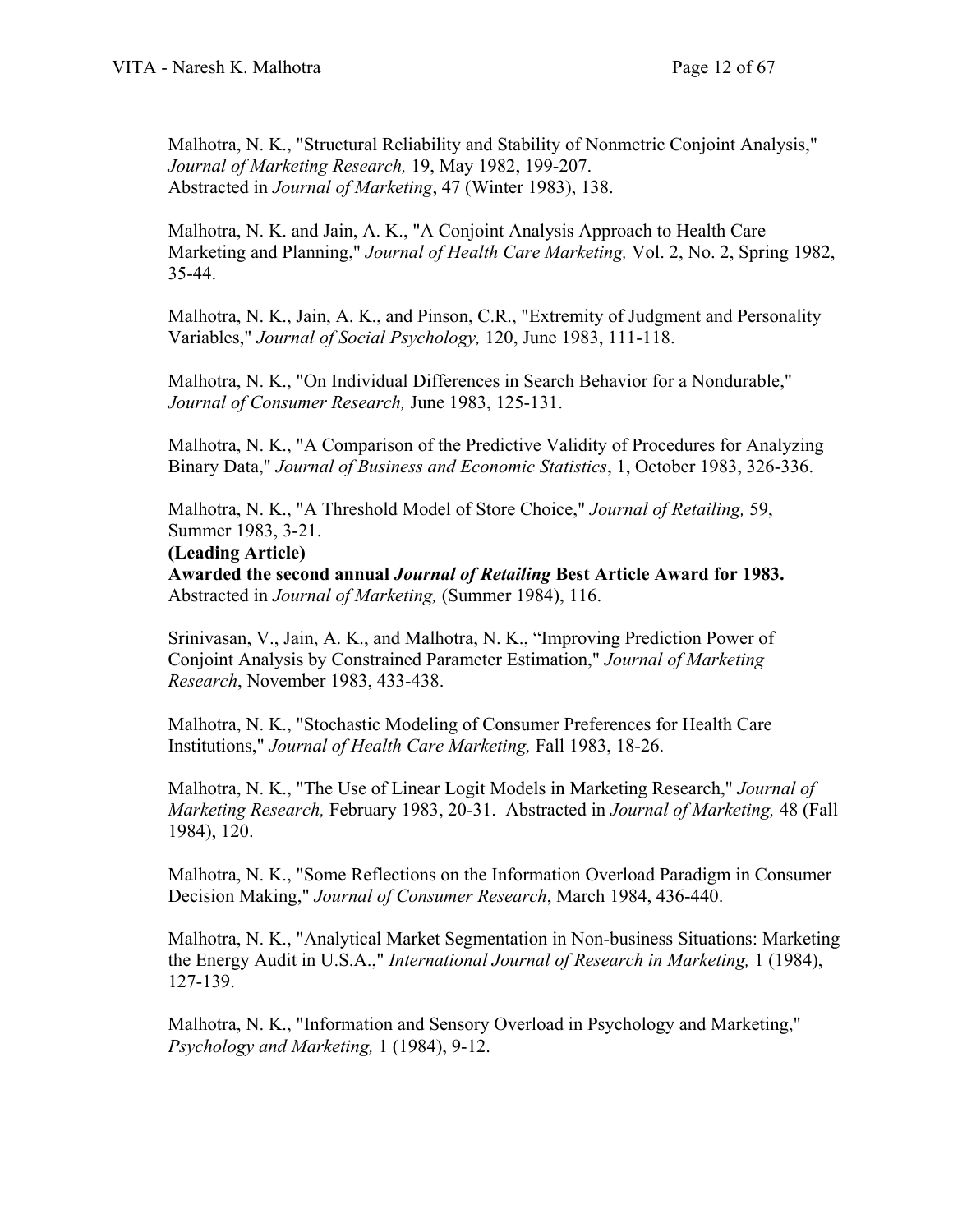Pinson, C., Malhotra, N. K., and Jain, A. K., "Cognitive Differentiation in Consumer Product Judgments," *Journal of Economic Psychology,* 5, December 1984, 353-369.

Pinson, C., Malhotra, N. K., and Jain, A. K., "Consumer Cognitive Styles and Classifications: Illustrations and Conclusions," *Spanish Journal of Consumer Research*, 1985.

Malhotra, N. K., "Why Developing Societies Need Marketing Technology," *International Marketing Review,* 3, 1986, 61-73.

Malhotra, N. K., "Marketing Research for Services in Developing Countries: The Use of Unidimensional and Multidimensional Scaling," *Service Industries Journal,* 6, March 1986, 5-21.

Reprinted in *Service Industries in Developing Countries,* by Erdener Kaynak, ed., London: Frank Cass and Co. Ltd., 5-21.

Malhotra, N. K., "Marketing Linen Services to Hospitals: A Conceptual Framework and an Empirical Investigation Using Thurstone's Case V Analysis," *Journal of Health Care Marketing,* 6, March 1986, 43-50.

Malhotra, N. K., "An Approach to the Measurement of Consumer Preferences Using Limited Information," *Journal of Marketing Research,* 23, February 1986, 33-40.

Mahmoud, E. and Malhotra, N. K., "The Decision Making Process of Small Business for Microcomputers and Software Selection Usage," *Canadian Journal of Operational Research and Information Processing,* 24, May 1986, 116-133.

Malhotra, N. K., "Modeling of Store Choice Based on Censored Preference Data," *Journal of Retailing,* 1986, 128-144. **(Leading Article)**

Malhotra, N. K., "Market Segmentation and Strategic Growth Opportunities for Hospitals," *Journal of Health Care Marketing,* Vol. 6, No. 2, 1986, 2-6. (Guest Editorial).

Malhotra, N. K., "Hospital Marketing in the Changing Health Care Environment," *Journal of Health Care Marketing,* 6 (September) 1986, 37-48.

Malhotra, N. K., "Testing the Homogeneity of Segments for Estimating Disaggregate Choice Models," *Marketing Science,* 6, Winter 1987, 98-99.

Jain, A. K., Pinson, C., and Malhotra, N. K., "Customer Loyalty as a Construct in the Marketing of Banking Services," *International Journal of Bank Marketing,* 5, No. 3, 1987, 49-72.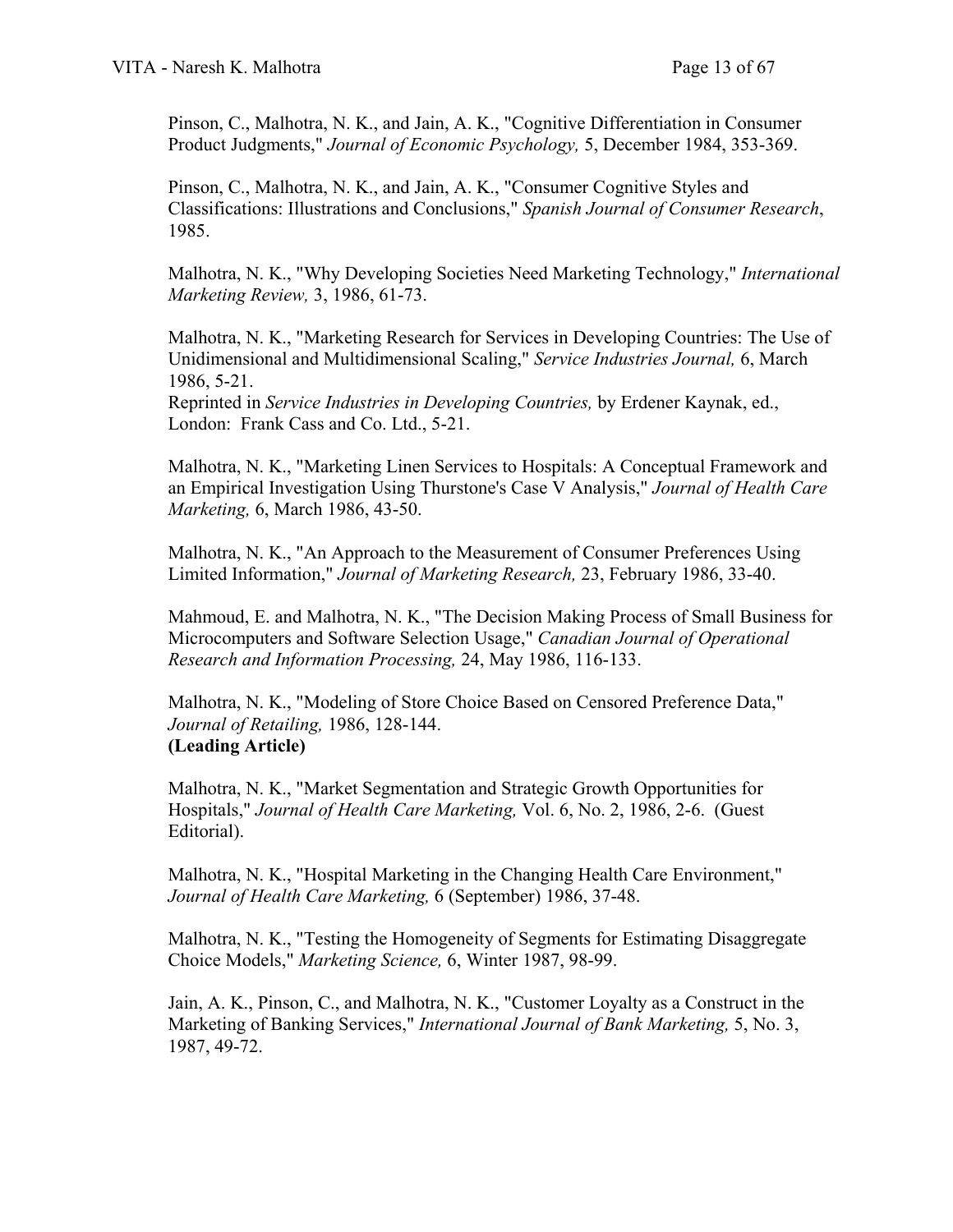Malhotra, N. K., "A Marketing Orientation to Modeling the Hospital Supplier Interface: A Probabilistic Approach," *Journal of Health Care Marketing,* 7 (June) 1987, 6-14.

Malhotra, N. K., "Analyzing Marketing Research Data with Incomplete Information on the Dependent Variable," *Journal of Marketing Research,* 24, February 1987, 74-84. **Awarded Sigma Xi Best Paper Award, 1987.** 

Malhotra, N. K., "Validity and Structural Reliability of Multidimensional Scaling," *Journal of Marketing Research*, 24, May 1987, 164-173.

Malhotra, N. K., Tashchian, A., and Mahmoud, E., "The Use of Microcomputers in Marketing Research and Decision Making," *Journal of the Academy of Marketing Science,* Special Issue on Microcomputers, Vol. 15, No. 2, 1987, 69-82.

Gessner, G., Kamakura, W., Malhotra, N. K., and Zmijewski, M.E., "Estimating Models with Binary Dependent Variables: Some Theoretical and Empirical Observations," *Journal of Business Research,* Vol. 16, No. 1, January 1988, 49-65.

Malhotra, N. K., "The State of the Art in Marketing Research: Introduction," *Journal of the Academy of Marketing Science,* Vol. 16, No. 1, Spring 1988, 1-3.

Malhotra, N. K., "Some Observations on the State of the Art in Marketing Research," *Journal of the Academy of Marketing Science,* Vol. 16, No. 1, Spring 1988, 4-24. **Awarded the** *JAMS* **Best Paper Award 1989.**

Malhotra, N. K., Jain, A. K., and Pinson C., "The Robustness of MDS Configurations in the Face of Incomplete Data," *Journal of Marketing Research,* 25, February 1988, 95- 102.

Malhotra, N. K., "Self Concept and Product Choice: An Integrated Perspective," *Journal of Economic Psychology,* Vol. 9, No. 1, March 1988, 1-28. **(Leading Article)**

Malhotra, N. K., "Health Care Marketing Warfare," *Journal of Health Care Marketing,* Vol. 8, No. 1, March 1988, 17-29.

Lund, D. B., Malhotra, N. K., and Smith, A. E., "A Field Validation Study of Conjoint Analysis Using Selected Mail Survey Response Rate Facilitators," *Journal of Business Research,* Vol. 16, No. 4, June 1988, 351-368.

Malhotra, N. K., "A Methodology for Measuring Consumer Preferences in Developing Countries," *International Marketing Review,* Vol. 5, No. 3, Autumn 1988, 52-66.

Pinson, C., Malhotra, N. K., and Jain, A. K., "Consumer Cognitive Styles, *Research and Applications in Marketing* (French Journal), 1988, Vol. III, No. 1, 53-73.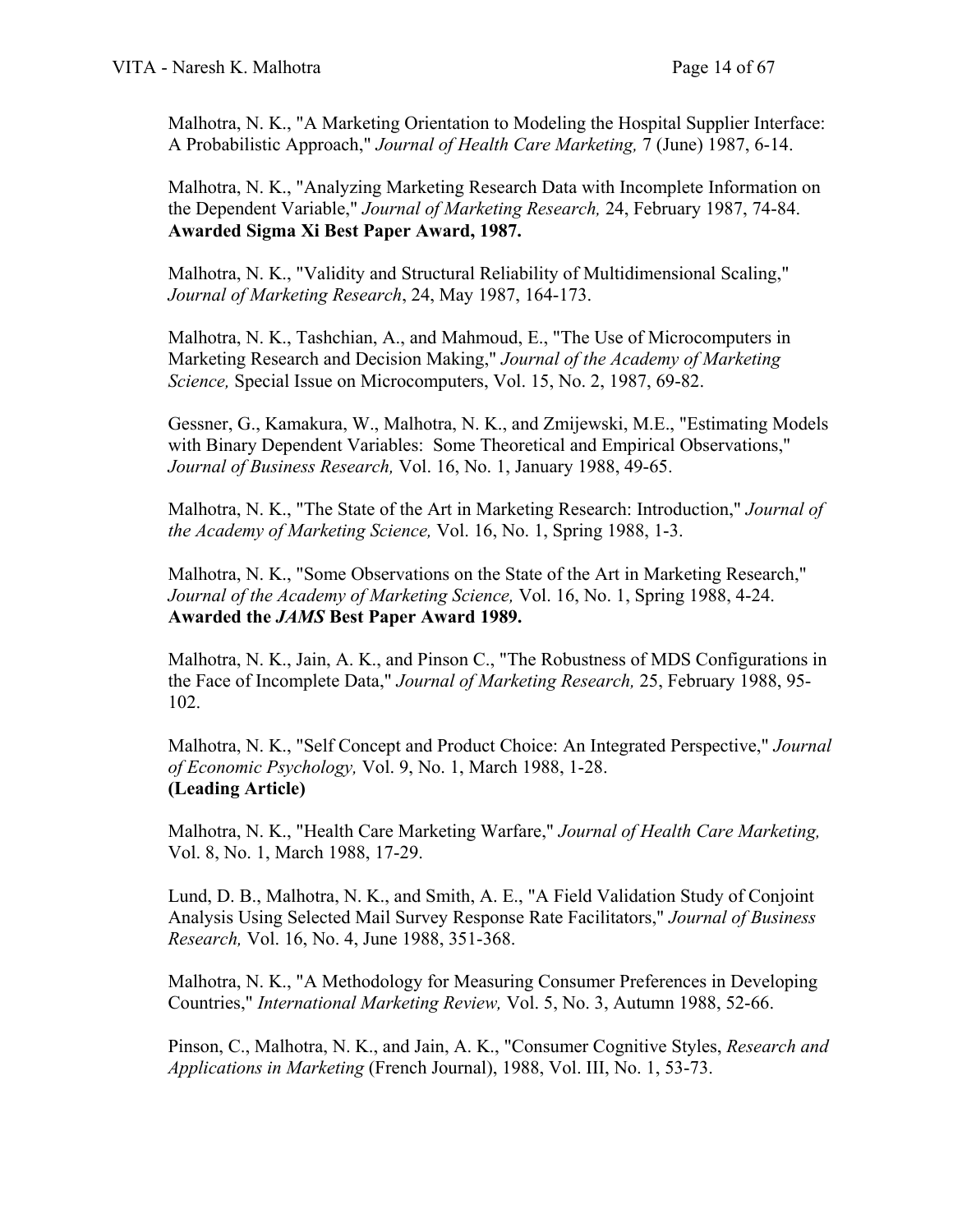Mahmoud, E., Rice, G., and Malhotra, N. K., "Emerging Issues in Sales Forecasting and Decision Support Systems," *Journal of the Academy of Marketing Science,* Vol. 16, No. 3 & 4, Fall 1988, 47-61.

Malhotra, N. K., "Decision Support Systems for Health Care Marketing Managers," *Journal of Health Care Marketing*, Volume 9, No. 2, June 1989, 20-28.

Malhotra, N. K., "Market Segmentation of Hospitals: Conceptual Foundations, Empirical Investigation, and Implications," *Journal of Health Care Marketing*, Vol. 9, No. 3, September 1989, 45-52.

Malhotra, N. K., "On the Effects of Fatigue on Judgments of Interproduct Similarity," *International Journal of Research in Marketing*, Vol. 7, 1990, 45-51.

Malhotra, N. K., "Administration of Questionnaires for Collecting Quantitative Data in International Marketing Research," *Journal of Global Marketing*, Vol. 4, No. 2, 1991, 63- 92.

Malhotra, N. K., "On the Construct Validity of Intrinsic Sources of Personal Relevance," *Journal of Business Research*, Vol. 25 (2), September 1992, 143-147.

Malhotra, N. K., "Shifting Perspective on the Shifting Paradigm in Marketing Research," *Journal of the Academy of Marketing Science*, Volume 20 (4), Fall 1992, 379-387.

Malhotra, N. K., Baalbaki, I., Agarwal, J., and McIntyre, J., "EC: One Market or Many? An Assessment of the Degree of Homogeneity Within the European Community," *Journal of Euromarketing*, Vol. 2(1), 1992, 69-97.

Baalbaki, I. and Malhotra, N. K., "The Marketing Management Bases for International Market Segmentation: Research Propositions and Managerial Implications," *International Marketing Review*, Vol. 10(1), 1993, 19-44.

McCort, J. and Malhotra, N. K., "Culture and Consumer Behavior: Toward an Understanding of Cross-Cultural Consumer Behavior in International Marketing," *Journal of International Consumer Marketing*, Vol. 6(2), 91-128, 1993.

Malhotra, N. K., Ulgado, F., Agarwal, J., and Baalbaki, I., "International Services Marketing: A Comparative Evaluation of the Dimensions of Service Quality Between Developed and Developing Countries," *International Marketing Review*, Vol. 11, No. 2, 1994, 5-15.

## **(Leading Article)**

Baalbaki Imad B. and Naresh K. Malhotra, "Standardization Versus Customization in International Marketing: An Investigation Using Bridging Conjoint Analysis," *Journal of the Academy of Marketing Science*, Vol. 23, Summer 1995, 182-194.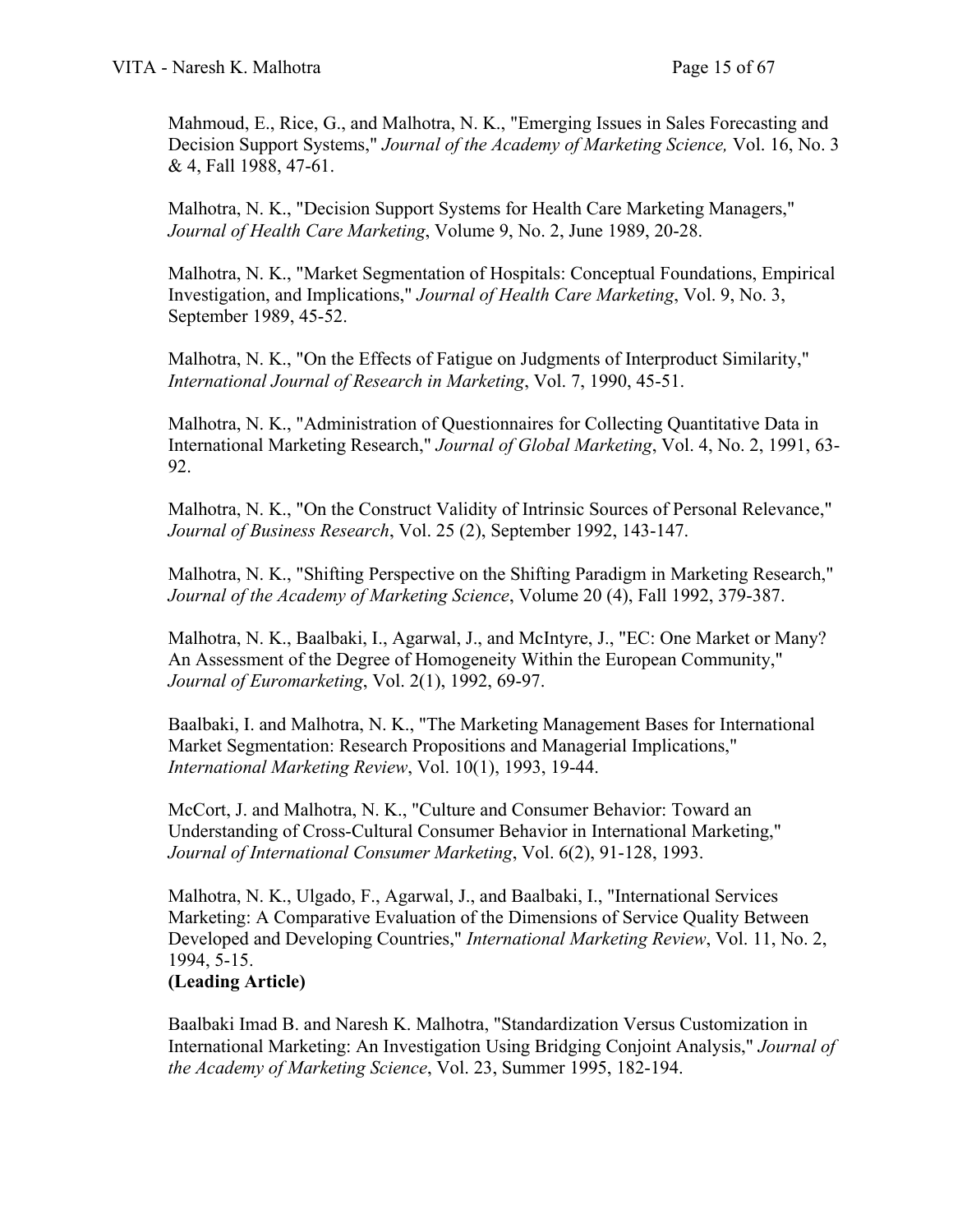Javalgi, R. G., Cutler, B. D., and Malhotra, N. K., "Print Advertising at the Component Level: A Cross-Cultural Comparison of the U.S. and Japan," *Journal of Business Research*, Vol. 34, No. 2, October 1995, 117-124.

Malhotra, Naresh K. and Miller, Gina, Ethical Issues in Marketing Managed Health Care, *Journal of Health Care Marketing*, 16 (1) Spring 1996: 60-65.

Malhotra, Naresh K., Agarwal, James, and Peterson, Mark, "Cross-Cultural Marketing Research: Methodological Issues and Guidelines," *International Marketing Review*, 13 (5) 1996: 7-43.

#### (**Leading Article**) (**ANBAR Citation of Excellence: Highest Quality Rating**)

Malhotra, Naresh K., "The Impact of the Academy of Marketing Science on Marketing Scholarship: An Analysis of the Research Published in JAMS," *Journal of the Academy of Marketing Science*, 24 (4) Fall 1996: 291-298 (invited). (**Leading Article**)

Peterson, Mark and Naresh K. Malhotra, Market Exchange Measures of Societal Quality of Life: Substantive Dimensions in 186 Countries," *Journal of MacroMarketing*, 17(1) (Spring) 1997, 25-38.

Peterson, Mark and Naresh K. Malhotra, "Measuring the Appraisal of Ad-Based Affect With Ad-Promises," *Journal of Business Research*, 42(3) (July 1998): 227-240.

Malhotra, Naresh K. and Gina Miller, "An Integrated Model for Ethical Decisions in Marketing Research," *Journal of Business Ethics*, 17 (1998): 263-280. (**ANBAR Citation of Excellence: Highest Quality Rating**)

Malhotra, Naresh K., Mark Peterson and Susan B. Kleiser, "Assessing the Reliability and Validity of International Secondary Data Used to Design Competitive Strategies for Global Marketing," *Research in Marketing*, 14 (1998): 185-228.

Malhotra, Naresh K., James Agarwal, and Imad Baalbaki, "Heterogeneity of Regional Trading Blocks and Global Marketing Strategies: A Multicultural Perspective," *International Marketing Review* 15(6) (1998): 476-506.

Peterson, Mark and Naresh K. Malhotra, "Marketing Classic Theater in a competitive Market of Entertainment," *Journal of Retailing and Consumer* Services, 6 (1999): 15-25.

Malhotra, Naresh K., "The Past Present, and Future of the Marketing Discipline," Guest Editorial, *Journal of the Academy of Marketing Science*, 27 (Spring 1999): 116-119.

Malhotra, Naresh K., Mark Peterson and Susan Kleiser, "Marketing Research: A Stateof-the-Art Review and Directions for the Twenty-First Century," *Journal of the Academy of Marketing Science*, 27 (Spring 1999): 160-183.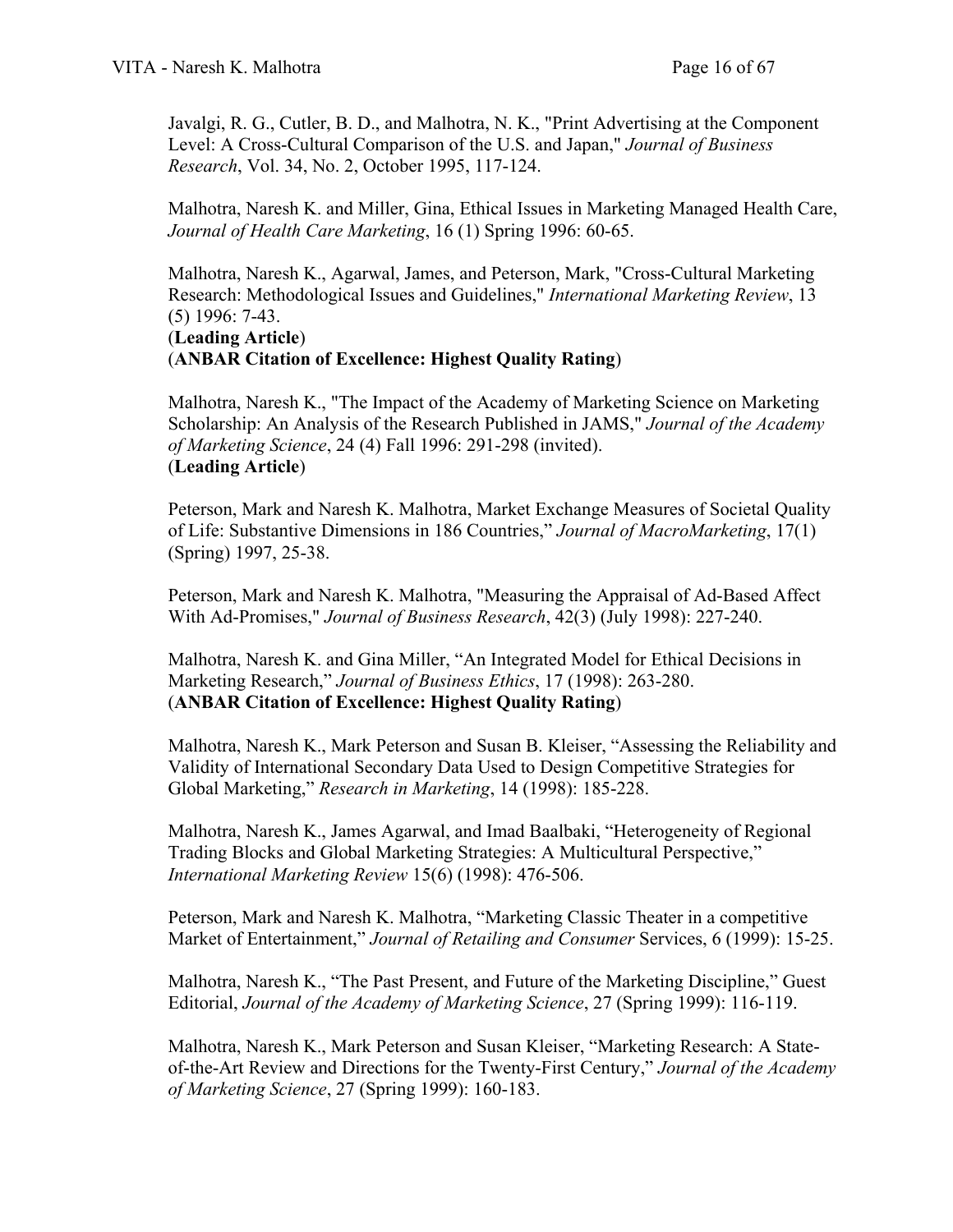Malhotra, Naresh K. and Gina Miller, "Social Responsibility and the Marketing Educator: A Focus on Stakeholders, Ethical Theories, and Related Codes of Ethics," *Journal of Business Ethics*, 19 (1999): 211-224.

Peterson, Mark, Naresh K. Malhotra, and Judy Wagner, "Country Quality of Life and Foreign Direct Investments," *Global Outlook*, 11(1) (1999): 51-62.

Malhotra, Naresh K. and James Agarwal," Ethical Issues in Marketing Research in the Twenty First Century," *Boletin de Estudios Economico*s (Spanish Journal), LV (171) (December 2000): 525-541.

Peterson, Mark, and Naresh K. Malhotra, "A Global View of Quality of Life: Segmentation Analysis of 165 Countries," International *Marketing Review*, 17 (1) (2000): 56-73.

## **The Outstanding Paper Award for the 2000 Volume**. **Award received in 2001.**

Malhotra, Naresh K. and Mark Peterson "Marketing Research in the New Millennium: Emerging Issues and Trends," *Market Intelligence and Planning*, 2001, 19(4) (2001): 216-235.

#### **Leading paper.**

## **One of the Top 50 Most Downloaded Articles from amongst the 50,000 articles on the Emerald Literati Network, from 2001 to 2005. Award Presented in 2006.**

Mathwick, Charla, Naresh K. Malhotra, and Edward Rigdon, "Experiential Value: Conceptualization, Measurement and Application in the Catalog and Internet Shopping Environment," *Journal of Retailing* 77 (2001): 39-56.

Malhotra, Naresh K. and Daniel McCort, "A Cross-Cultural Comparison of Behavioral Intention Models: Theoretical Consideration and an Empirical Investigation," *International Marketing Review*, 18(3) (2001): 235-269. **Emerald Literati Club 2002 Highly Commended Award. Leading paper.**

Malhotra, Naresh K., "Cross-Cultural Marketing Research in the Twenty-First Century," *International Marketing Review*, 18(3) (2001): 230-234.

Malhotra, Naresh K. and Daniel McCort, "An Information Processing Model of Consumer Behavior: Conceptualization, Framework and Propositions," *Asian Journal of Marketing*, 8 (2) (2000/2001): .5-32. **Leading paper.**

Mathwick, Charla, Naresh K. Malhotra, and Edward Rigdon, "The Effect of Dynamic Retail Experiences on Experiential Perceptions of Value: An Internet and Catalog Comparison," *Journal of Retailing,* 78 (2002): 51-60*.*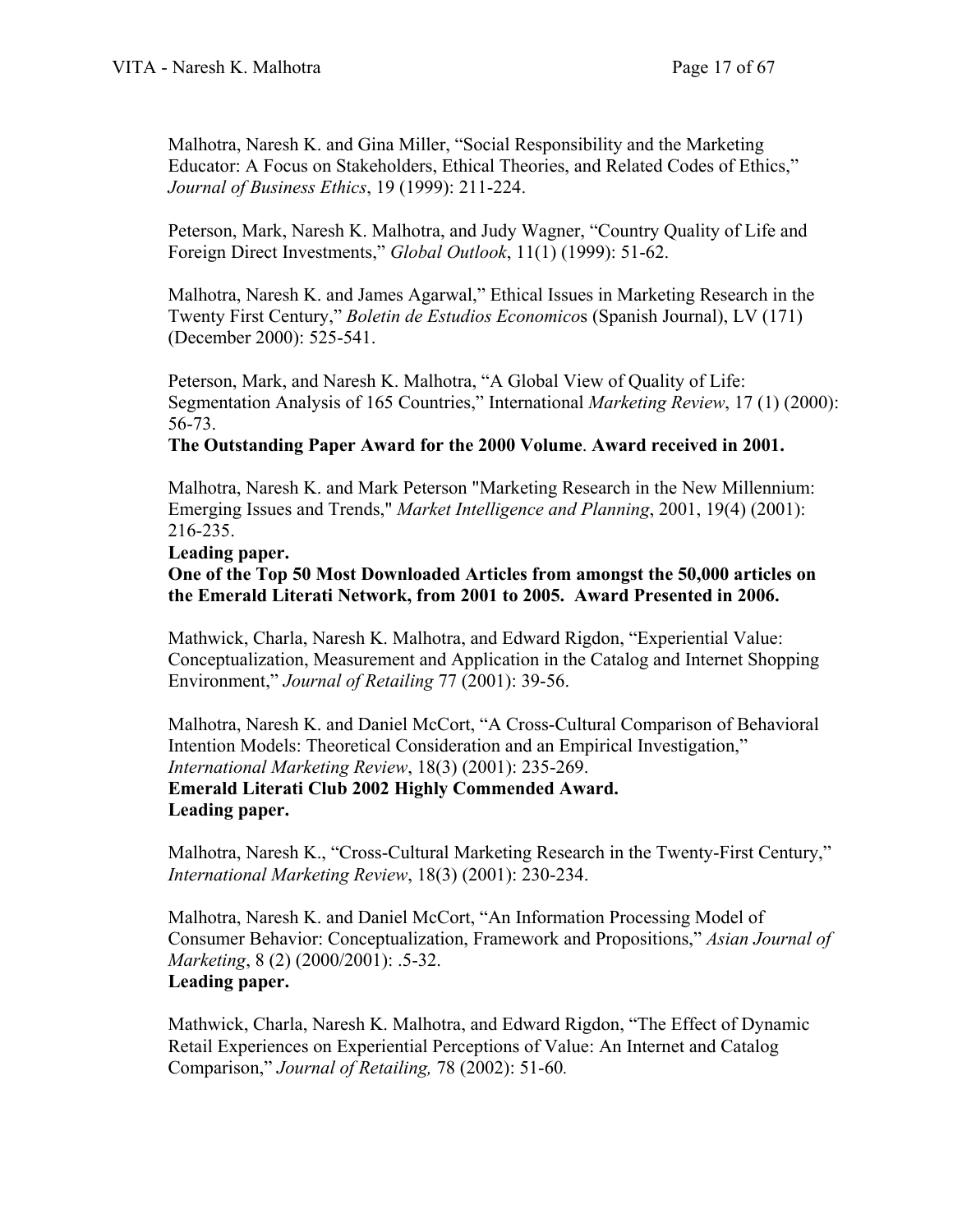Malhotra, Naresh K. and James Agarwal, "A stakeholder Perspective on Relationship Marketing: Framework and Propositions," *Journal of Relationship Marketing*, 1(2) (2002): 3-37.

## **Leading Paper**

Malhotra, Naresh K. and Betsy Charles, "Overcoming the Attribute Prespecification Bias in International Marketing Research by Using Nonattribute Based Correspondence Analysis," *International Marketing Review*, 19(1) 2002, 65-79.

Agarwal, James, Naresh K. Malhotra, and Terry Wu, "Does NAFTA Influence Mexico's Product Image? A Theoretical Framework and an Empirical Investigation in Two Countries," *Management International Review* 42(4) (2002): 441-471.

Naresh K. Malhotra, James Agarwal and Francis Ulgado, "Internationalization and Entry Modes: Multi-Theoretical Framework and Research Propositions," *Journal of International Marketing*, 11(4) (2003): 1-31. **Leading Paper Hans Thorelli Best Paper Award, 2004.**

Tracey King and Naresh K. Malhotra, "The Conceptualization of Affective Experiences: Theoretical Foundations and Cross-Cultural Extensions," *Asian Journal of Marketing*, 10(1) (2003/2004): 71-97.

Naresh K. Malhotra, Alka V. Citrin, and G. Shainesh, "The Marketing of Technology Oriented Products and Services: An Integration of Marketing and Technology," *International Journal of Technology Management*, 28(1) (2004):1-7. (Guest Editorial)

Can Uslay, Naresh K. Malhotra, and Alka V. Citrin, "Unique Marketing Challenges at the Frontiers of Technology: An Integrated Perspective," *International Journal of Technology Management*, 28(1) (2004):8-30.

Timothy M. Quey and Naresh K. Malhotra, "Technology Transformation & Purposed Play: Model Development and Implications for High Tech Product Development," *International Journal of Technology Management*, 28(1) (2004):62-87.

Malhotra, Naresh K., Sung Kim, and James Agarwal, "Internet Users' Information Privacy Concerns (IUIPC): The Construct, the Scale, and a Causal Model," *Information Systems Research*, 15(4) (December 2004): 336-355. *Information Systems Research*, published by INFORMS, is a top ranked "A" journal.

Malhotra, Naresh K., Betsy Charles and Can Uslay, "Correspondence Analysis: Methodological Perspectives, Issues and Applications," *Review of Marketing Research*, 1 (2005): 285-316.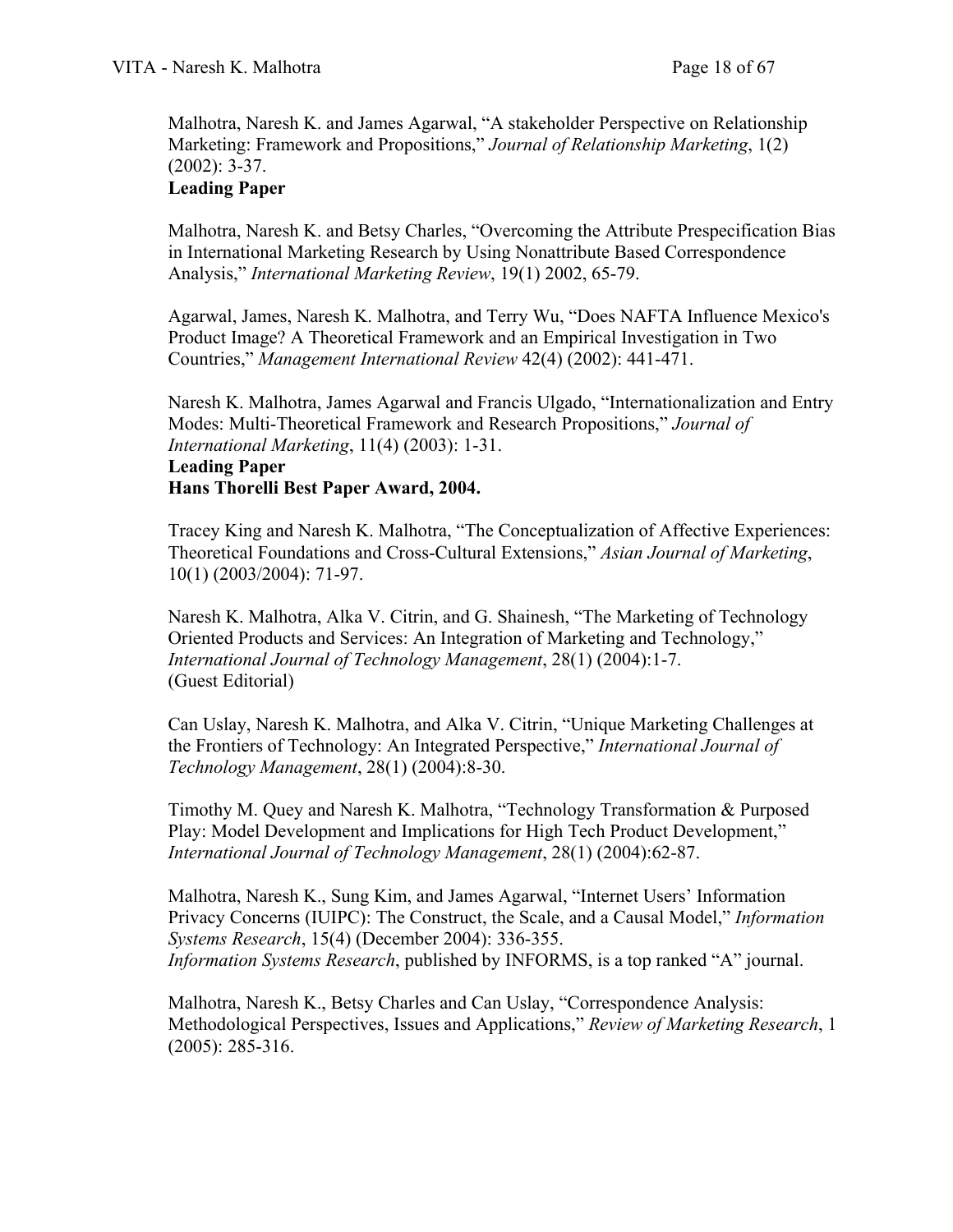Malhotra, Naresh K., Francis Ulgado, James Agarwal G Shainesh, and Lan Wu, "Dimensions of Service Quality in Developed and Developing Economies: Multi-Country Cross-Cultural Comparisons," *International Marketing Review*, 22(3) (2005): 256-278.

#### **Leading Paper.**

Malhotra, Naresh K. Lan Wu, and Jeryl Whitelock, "An Overview of the First 21 Years of Research in the International Marketing Review, 1983-2003," *International Marketing Review*, 22(4) (2005): 391-398 (Invited). **Leading Paper.**

Agarwal, James and Naresh K. Malhotra, "Integration of Attitude and Affect: An Integrated Model of Preference, Intention, and Choice," *Journal of Business Research* 58(4) (April 2005): 483-493.

Malhotra, Naresh K. "Attitude & Affect: New Frontiers of Research in the Twenty-First Century," *Journal of Business Research* 58(4) (April 2005): 477-482.

Kim, Sung and Naresh K. Malhotra, "Predicting System Usage From Intention and Past Use: Scale Issues in the Predictors**,"** *Decision Sciences* 36(1) (February 2005): 187-196.

Kim, Sung and Naresh K. Malhotra, "A Longitudinal Model of Continued IS Use: An Integrative View of Four Mechanisms Underlying Post-Adoption Phenomena, *Management Science* 51(5) (May 2005): 741-755.

Kim, Sung, Naresh K. Malhotra, and Sri Narasimhan "Two Competing Perspectives on Automatic Use: A Theoretical and Empirical Comparison" *Information Systems Research,* 16(4) (December 2005): 418-432. *Information Systems Research*, published by INFORMS, is a narrowly top ranked "A" journal.

Naresh K. Malhotra, Mark Peterson, and Can Uslay, "Helping Marketing Research Earn a Seat at the Table for Decision-Making: An Assessment and Prescription for the Future," *European Business Review* 18(4) (2006): 294-306. Special Issue - Status and Future Direction: Views from Global Thought Leaders.

Gina L. Miller, Naresh K. Malhotra, and Tracey M. King, "Categorization: A Review and an Empirical Investigation of the Evaluation Formation Process," *Review of Marketing Research* 2(2006): 109-150.

Naresh K. Malhotra, "Consumer Well Being and Quality of Life: An Assessment and Directions for Future Research," *Journal of Macromarketing* 26(1) (June 2006): 77-80.

Naresh K. Malhotra, Sung Kim, and Ashutosh Patil, "Common Method Variance in IS Research: A Comparison of Alternative Approaches and a Reanalysis of Past Research, *Management Science*, (December 2006), 1865-1883.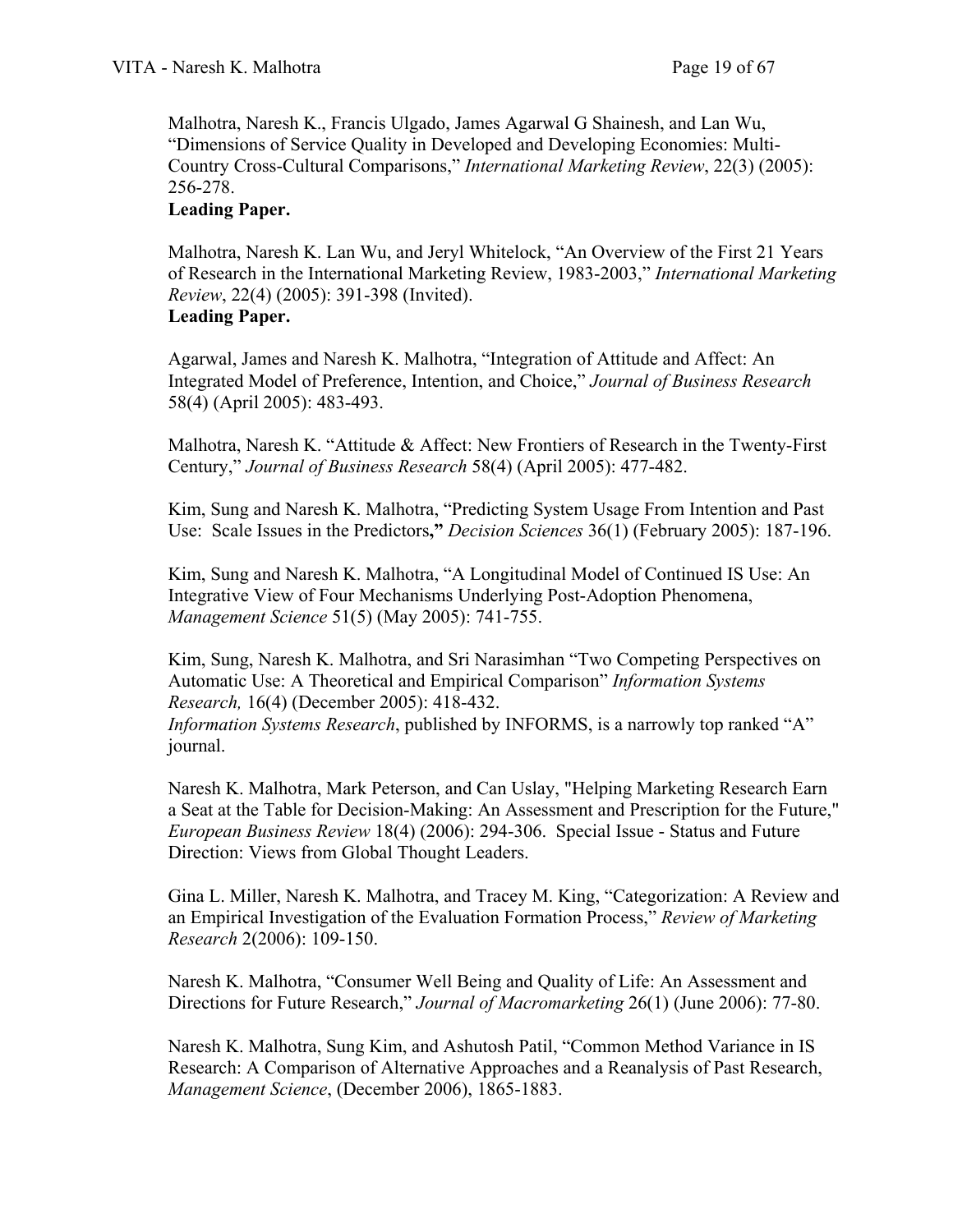Ashutosh Dixit, Gregory Gundlach, Naresh K. Malhotra, and Fred C. Allvine, "Aggressive and Predatory Pricing: Insights and Empirical Examination in the Airline Industry," *Journal of Public Policy & Marketing*, 25(2) (Fall 2006), 172-187.

Can Uslay, Naresh K. Malhotra, and Fred C. Allvine, "Marketing's Account of Predatory Pricing: Applications in Business-to-Business Context and Beyond", *Journal of Businessto-Business Marketing* 13 (3) (2006), 65-116.

Heungsun Hwang, Yoshio Takane, and Naresh K. Malhotra, "Multilevel Generalized Structured Component Analysis," *Behaviormetrika*, 34(2) (2007): 95-109.

Naresh K. Malhotra, Can Uslay, and Nelson Ndubisi, "Business-to-Business Marketing Comes of Age: A Paradigm Shift and Prospection Through the Expanded Roles of Buyers and Sellers," *Journal of Business to Business Marketing*, 15(2) (2008): 204-217.

Naresh K. Malhotra, Nelson Oly Ndubisi, and James Agarwal, "Public versus Private Complaint Behavior and Customer Defection in Malaysia: Appraising the Role of Moderating Factors," *EsicMarket*, (September-December 2008): 27-59. **Lead Article**

Naresh K. Malhotra and Can Uslay, "Relative Presence of Business-to-Business Research in the Marketing Literature: The Demand-Oriented Path Forward," *Journal of Business to Business Marketing*, 16(1&2) (January 2009): 23-30.

Nelson Oly Ndubisi, Naresh K. Malhotra, and Chan Kok Wah, "Relationship Marketing, Customer satisfaction and Loyalty: A theoretical and Empirical Analysis From an Asian Perspective and Implications for International Marketing," *Journal of International Consumer Marketing*, 21(1) (2009): 5-16. **Lead Article**

James Agarwal, Naresh K. Malhotra and Ruth Bolton, "A Cross-National and Cross-Cultural Approach to Global Market Segmentation: An Application Using Consumers' Perceived Service Quality," *Journal of International Marketing,* 18(3) (2010): 18–40.

Heungsun Hwang, Naresh K. Malhotra, Youngchan Kim, Marc A. Tomiuk and Sungjin Hong, "A Comparative Study on Parameter Recovery of Three Approaches to Structural Equation Modeling," *Journal of Marketing Research*, XLVII (August 2010): 699–712.

Naresh K. Malhotra, Arun K. Jain, Ashutosh Patil, Christian Pinson, and Lan Wu, "Consumer Cognitive Complexity And The Dimensionality Of Multidimensional Scaling Configurations," *Review of Marketing Research*, 7 (2010): 199-254.

Lili Wang, Wei Lu and Naresh K. Malhotra, "Demographics, Attitude, Personality And Credit Card Features Correlate With Credit Card Debt: A View From China," *Journal of Economic Psychology*, 32(1) (February 2011): 179-193.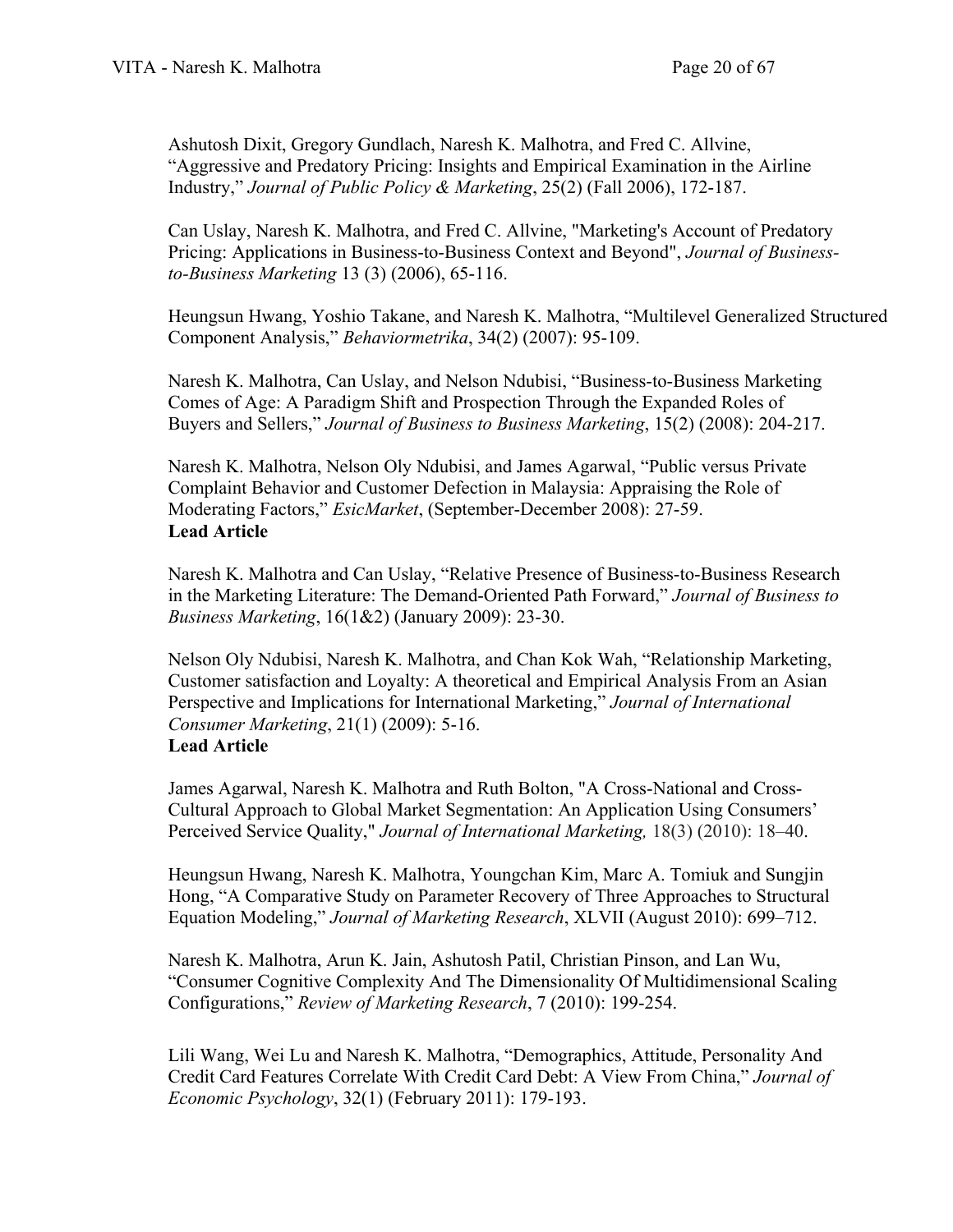#### **The 11th most downloaded article in 2011 of all the articles ever published in the**  *Journal of Economic Psychology***.**

Naresh K. Malhotra, "Reflections on My Research in Marketing Research, Consumer Behavior, Marketing and Related Areas, and Information Technology," *Review of Marketing Research*, 8 (2011) (Special Issue on Marketing Legends): 155-203.

Naresh K. Malhotra, Olivia F. Lee and Can Uslay, "Mind the Gap: The Mediating Role of Mindful Marketing Between Market and Quality Orientations, Their Interaction, and Consequences," *International Journal of Quality & Reliability Management*, 29(6) (2012): 607-625.

Naresh K. Malhotra, "Shaping The Future Of Research in Marketing in Emerging Economies: Looking Ahead," *International Journal of Market Research,* 54(3) (May 2012): 432-434.

Jain, Ajay, Naresh K. Malhotra and Chong Guan, "Positive and Negative Affectivity as Mediators of Volunteerism and Service-Oriented Citizenship Behavior and Customer Loyalty," *Psychology and Marketing*, 29(12) (December 2012): 1004–1017.

Ndubisi, Nelson Oly; Malhotra, Naresh K.; Ulas, Dilber; and Ndubisi, Gibson C, "Examining Uncertainty Avoidance, Relationship Quality, and Customer Loyalty in Two Cultures." *Journal of International Consumer Marketing* 24(5) (2012): 320-337.

Naresh K. Malhotra, Soumya Mukhopadhyay, Xiaoyan Liu, and Satyabhusan Dash "One versus Many or a Few: Single versus Multi-item Scales and Long Form versus the Short Form of Multi-item Scales," *International Journal of Market Research*, 54(6) (2012): 835-862.

Malhotra, Naresh K. Lan Wu, and Jeryl Whitelock, "An Analysis of the Research in the International Marketing Review, from Inception to 2011," *International Marketing Review*, 30(1) (2013): 7-20.

Naresh Malhotra and Satyabhusan Dash, (2013) "Future of research in marketing in emerging economies", *Marketing Intelligence & Planning*, 31 (2) (2013):1-2/

Gupta, Suraksha and Naresh Malhotra, (2013) "Marketing innovation: a resource-based view of international and local firms", *Marketing Intelligence & Planning*, 31 (2) (2013):  $111 - 126$ (**Lead article**)

Wang, Lili, Naresh K. Malhotra, and Wei Lu, "Determinants of Credit Card Debt: Differentiating Between Revolving Credit Debt and Petty Installment Loan in China," *Journal of Consumer Behaviour*, 13 (2014): 294-302.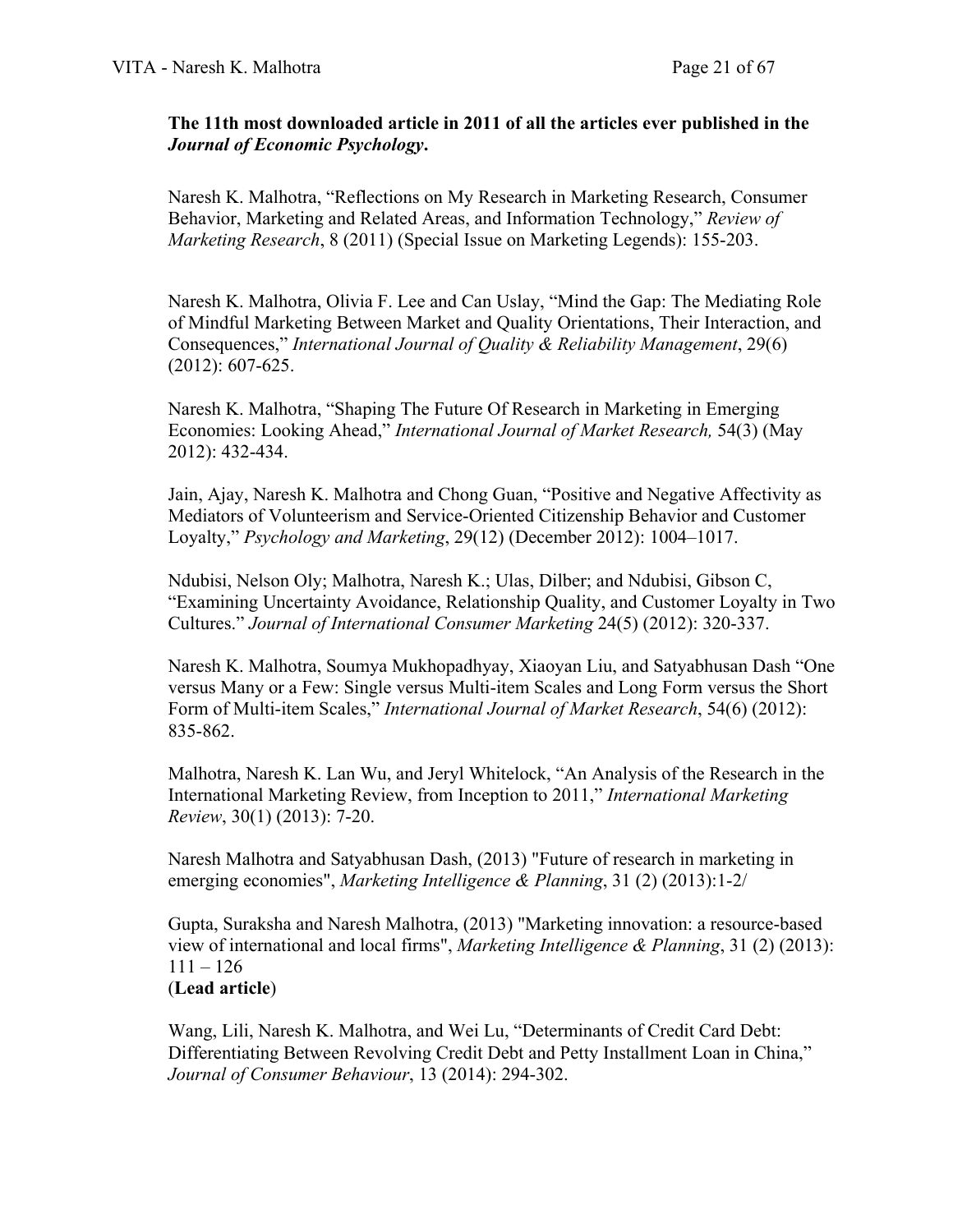Maity, Moutusy, Mayukh Dass, and Naresh K. Malhotra, "The Antecedents and Moderators of Offline Information Search: A Meta-Analysis," *Journal of Retailing*, (2014), 90 (2, 2014) 233–254.

Jochen Wirtz, Ping Xiao, Jeongwen Chiang, and Naresh Malhotra, "Contrasting the Drivers of Switching Intent and Switching Behavior in Contractual Service Settings," *Journal of Retailing*, 90(4) (2014): 463-480.

Tracey Schaller, Ashutosh Patil, Naresh K. Malhotra, "Alternative Techniques for Assessing Common Method Variance: An Analysis of the Theory of Planned Behavior Research," *Organizational Research Methods*, 18(2) (April 2015): 177-206. Impact Factor:4.727 | Ranking:Psychology, Applied 2 out of 79 | Management 9 out of 192 [\(http://orm.sagepub.com.](http://orm.sagepub.com/))

James Agarwal, Wayne DeSarbo, Naresh K. Malhotra, and Vithala Rao, "An Interdisciplinary Review of Research in Conjoint Analysis: Recent Developments and Directions for Future Research," *Customer Needs and Solutions*, 2(1) (March 2015), 19- 40.

Authors' names are listed alphabetically. All authors contributed equally.

Abhishek Misra, Satyabushan Dash, and Naresh K. Malhotra, "An Integrated Framework for Design Perception and Brand Equity," *Academy of Marketing Science Review*, 5 (1-2) (June 2015), 28-44.

Tracey Schaller and Naresh K. Malhotra, "Affective and Cognitive Components of Attitudes in High-Stakes Decisions: An Application of the Theory of Planned Behavior to Hormone Replacement Therapy Use," *Psychology and Marketing*, 32(6): (June 2015): 678–695.

T Joe Choon Yean Chai, Naresh K. Malhotra and Satyabhusan Dash, "The impact of relational bonding on intention and loyalty: the mediating role of the commitment foci in service relationships," *Journal of Hospitality and Tourism Technology*, 6(3) (2015): 203- 227. **Lead Article**.

T Joe Choon Yean Chai, Naresh K. Malhotra and Frank Alpert, "A Two-dimensional Model of Trust-Value-Loyalty in Service Relationships," *Journal of Retailing and Consumer Services*, 26 (2015), 23-31.

Naresh K. Malhotra, "Development and Leadership through Broadening the Concept of Marketing," Volume 4, No. 1 edition of the *Journal for Development and Leadership*, 4(1) (2015): 1-3. **Lead Article**.

Abhishek Mishra, Satyabhushan Dash, Naresh Malhotra, Dianne Cyr and Shreyanka Basu "Measuring Consumer Design Perceptions for Digital Devices: A Multi-Dimensional Scale," *Journal of Brand Management*, 22 (7) (2015): 603–630.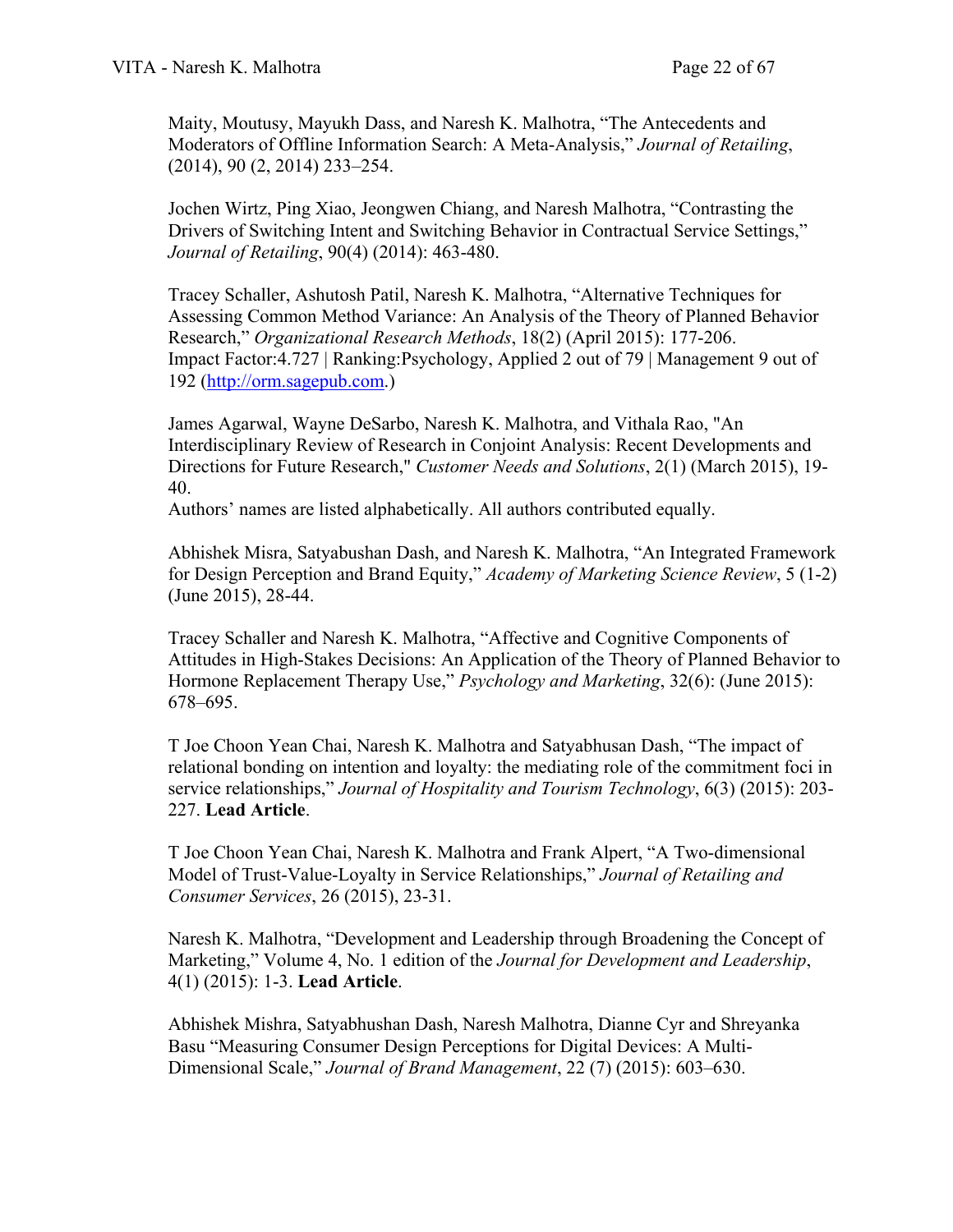Nelson Oly Ndubisi, Naresh K. Malhotra Celine Marie Capel James Agarwal Elsa Satkunasingam Gibson C. Ndubisi Ashutosh Patil, "Long‐Term Oriented Marketing Relationships and Ethical Conduct in Outsourcing Sector," P*sychology & Marketing*, 33(5) (May 2016):372-388.

Suraksha Gupta, Naresh K. Malhotra, Michael Czinkota, and Pantea Foroudi, "The local brand representative in reseller networks," *Journal of Business Research*, 69 (12) (December 2016): 5712–5723.

Suraksha Gupta, Naresh K. Malhotra, Michael Czinkota, and Pantea Foroudi, "Marketing Innovation: A Consequence of Competitiveness," *Journal of Business Research*, 69, (12), (December 2016): 5671–5681. **Lead Article.**

Malhotra, Naresh K., Tracey King Schaller, and Ashutosh Patil, "Common Method Variance in Advertising Research: When to be Concerned and How to Control For It," *Journal of Advertising*, 46(1) (2017): 193–212.

Ravi Shekhar Kumar, Satyabhushan Dash and Naresh K. Malhotra, "The Impact of Marketing Activities on Service Brand Equity: The Mediating Role of Evoked Experience," *European Journal of Marketing*, 52(3/4) (2018): 596-618.

Salim Chahine and Naresh K. Malhotra, "Impact of social media strategies on stock price: the case of Twitter**,"** *European Journal of Marketing*, 52 (7/8) (2018): 1526-1549.

Naresh K. Malhotra and Can Uslay, "Make, Buy, Borrow or Crowdsource? The Evolution and Future of Outsourcing," *Journal of Business Strategy*, 39 (5) (2018): 14- 21.

Naresh K. Malhotra, "Marketing Research: Current State and Next Steps," *Brazilian Journal of Marketing*, 17(5) (October) (2018): 647-665. (Invited)

Gopal Das, James Agarwal, Naresh K Malhotra, and Geetika Varshneya, "Does Brand Experience Translate into Brand Commitment? :A Mediated-Moderation Model of Brand Passion and Perceived Brand Ethicality," *Journal of Business Research*, 95 (2019) 479– 490.

James Agarwal and Naresh K. Malhotra, "Reflections on the State-of-the-Art in Ethics and Morality in Customer-Brand Relationships," *Journal of Business Research*, 95 (2019) 392–400.

Steven M. Burgess and Naresh K. Malhotra, "Marketing in African Emerging Markets: Emerging Perspectives," *Journal of African Business*, 21(4) (2020) 433-438.

# **PAPERS UNDER REVIEW**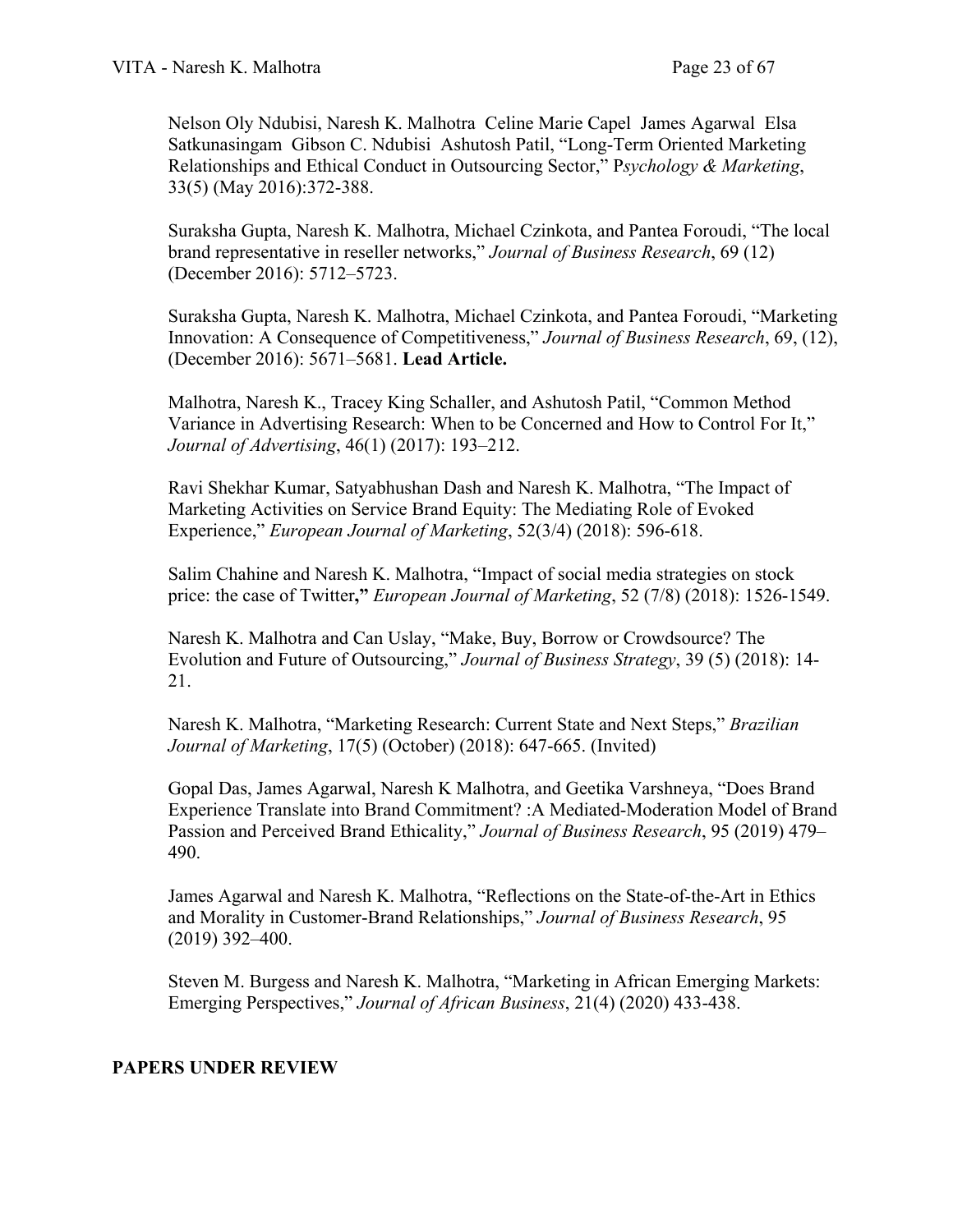Several research papers are in various stages of review with top journals.

## **PEDAGOGICAL PUBLICATIONS**

Malhotra, N. K., Taschian, A., and Jain, A. K., "The Project Method Approach: An Integrated Teaching Tool in Marketing Research," *Journal of Marketing Education*, Vol. 11, No. 2, Summer 1989, 32-40.

Malhotra, N. K., "Mnemonics in Marketing: A Pedagogical Tool," *Journal of the Academy of Marketing Science*, Vol. 19, No. 2, 1991, 141-149. Excerpted in *The Marketing Connection*, Vol. 1, No. 1, Fall 1992, 18, 21-22.

Malhotra, N. K., "Designing An International Marketing Research Course: Framework and Content", *Journal of Teaching in International Business*, Vol. 3(3), 1992, 1-27. **(Leading Article)**

Malhotra, Naresh K., "A New Emerging Paradigm in Marketing Research and its Implications," *Decision Line*, March 1993, 11-12.

Naresh K. Malhotra, "Integrating Technology in Marketing Education: Perspective for the New Millennium," *Marketing Education Review*, 2002: 1-5.

Naresh K. Malhotra, Ashutosh Dixit, and Can Uslay, "Integrating Internet Technology in Marketing Research Education," *Marketing Education Review*, 12(3) (Fall 2002): 25-34.

Close, Angeline Grace, Ashutosh Dixit, and Naresh Malhotra, "Chalkboards to Cybercources: The Internet in Marketing Education," *Marketing Education Review*, 15 (2) (Summer 2005): 81-94.

Naresh K. Malhotra, Evandro Luiz Lopes, and Ricardo Teixeira Veiga, "Structural Equation Modeling With Use Of Lisrel: An Initial Vision," *REMark – Revista Brasileira de Marketing* (*Brazilian Journal of Marketing)* (2014).

# **PRACTITIONER PUBLICATIONS**

Malhotra, Naresh K. and Lan Wu, "Decision Models and Descriptive Models: Complementary Roles," Marketing Research, 13 (4) (December 2001), 43-44.

Malhotra, Naresh K. and Tracey King (2003), "Don't Negate the Whole Field," Marketing Research, 15 (2), 43.

Naresh K. Malhotra, "Understanding Consumers and Customers: A Conceptual Framework," Marketing Management, 12(5) (November/December 2003): 45-46.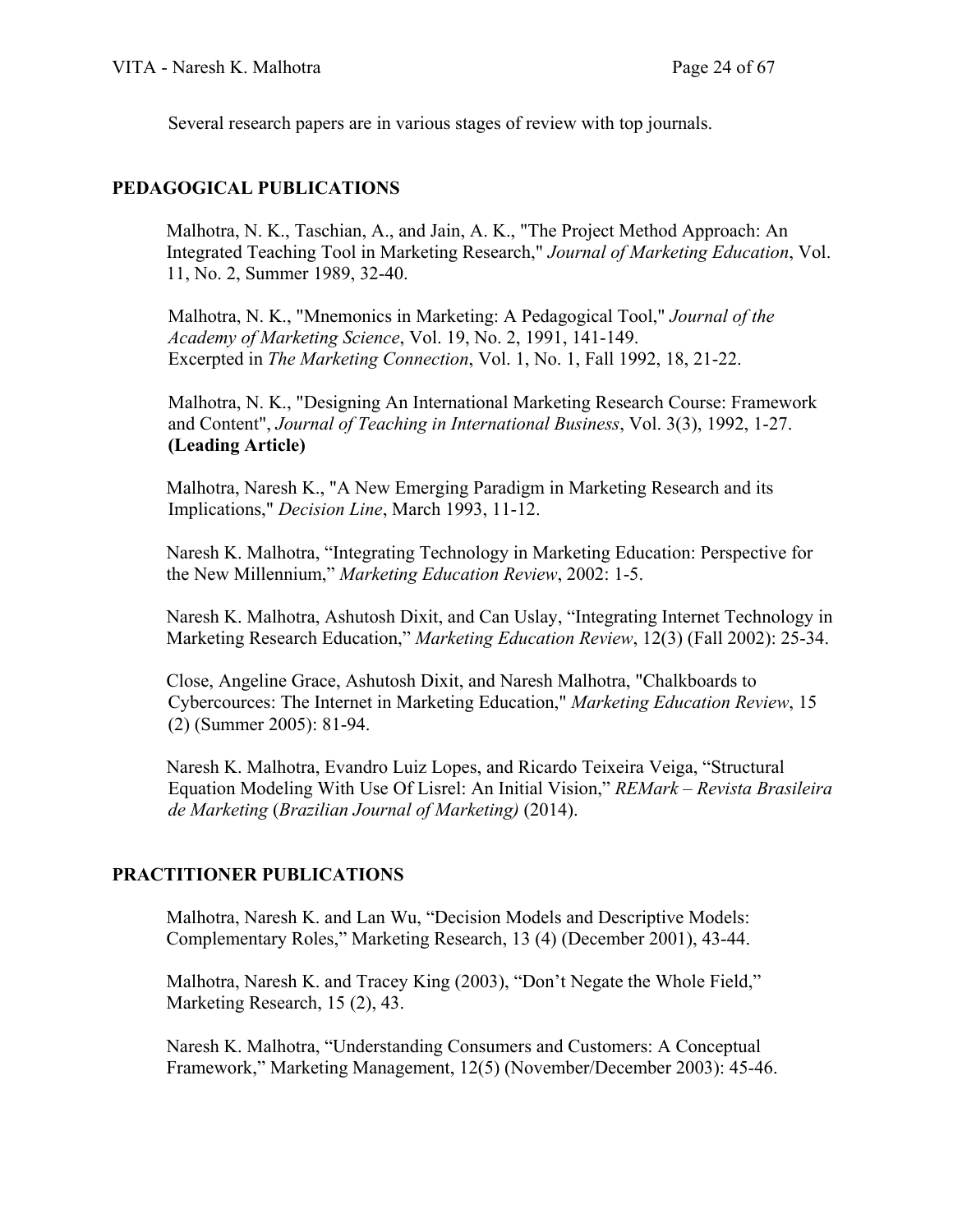Naresh K. Malhotra, Ashutosh Patil, and Sung Kim, "Bias Breakdown: Review the Alternative Methods and Prognosis of Common Method Variance in Marketing Research," Marketing Research, 19(1) (Spring 2007): 24-29.

Youngchan Kim, Yongseob Kim, Hangseob Lim and Naresh K. Malhotra, "Back to the Drawing Board: Research Helps Create Clear Design Goals and Better Products," Marketing Research (Fall 2008): 36-42.

Naresh K. Malhotra, James Agarwal and Nelson O. Ndubisi, "What Are Your Customers Saying About You? Researchers Examine the Relationship between Satisfaction, Loyalty and Complaint Behavior," Marketing Research, (Winter 2010): 20-25

## **BOOKS PUBLISHED**

Malhotra, Naresh K. and James Agarwal, *Customer Relationship Marketing: Theoretical and Managerial Perspectives*, World Scientific Publishing Co. Inc., 2021.

Malhotra, Naresh K., *God is Calling You: Discerning the Calling of God, Christian Faith Publishing*, 2020.

Malhotra, Naresh K., *God is Calling You: Responding to the Calling of God, Christian Faith Publishing*, 2020.

Malhotra, Naresh K., *Marketing Research: An Applied Orientation*, Seventh Edition, New York, NY: Pearson Education, 2019.

(Sixth Edition, 2010; Fifth Edition, 2007; Fourth Edition, 2004; Third Edition, 1999; Second Edition, 1996; First Edition 1993)

This book has been adopted in more than 100 countries and by more than 144 schools in the United States and translated into eight languages: Chinese, Spanish, French, Russian, Portuguese, Hungarian, Bahasa Indonesia, and Japanese. In addition, this book also has several English language editions: North American, International, European, Indian, and Australia & New Zealand.

This book is the international leader in graduate marketing research texts.

Malhotra, Naresh. K., *Marketing Research Instructor's Manual,* seventh Edition, Upper Saddle River, N.J.: Pearson Education, 2019. (Sixth Edition, 2010; Fifth Edition, 2007; Fourth Edition, 2004; Third Edition, 1999; Second Edition, 1996; First Edition 1993)

Naresh K. Malhotra, Can Uslay and Ahmet Bayraktar, *Relationship Marketing Re-Imagined*, Business Expert Press, New York, NY, 2016.

Malhotra, Naresh. K., *Essentials of Marketing Research*: *A Hands-On Orientation*, Prentice Hall, Inc., Upper Saddle River, N.J.: Prentice Hall, Inc., 2015.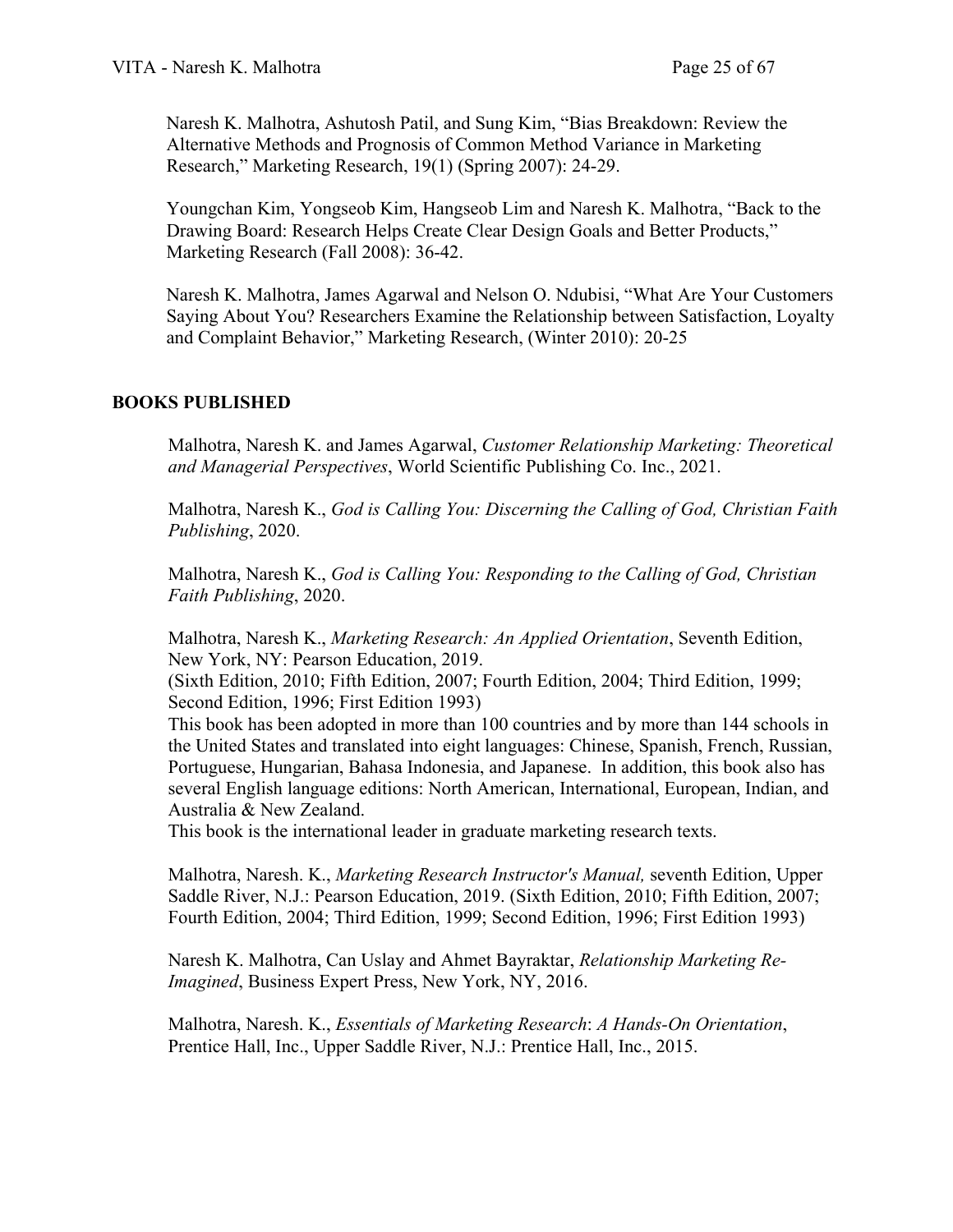Malhotra, Naresh. K., *Basic Marketing Research: Integration of Social Media*, Fourth Edition Prentice Hall, Inc., Upper Saddle River, N.J.: Prentice Hall, Inc., July 2011. (Third Edition, 2009, Second Edition, 2006; First Edition 2002) This book has also been translated in to several languages with several English language editions. It is the international leader in undergraduate marketing research texts.

Malhotra, Naresh. K., *Basic Marketing Research Study Guide and Technology Manual*, Fourth Edition, Upper Saddle River, N.J.: Prentice Hall, Inc., 2011. (Third Edition, 2009)

Malhotra, Naresh. K., *Marketing Research Instructor's Manual*, Sixth Edition, Englewood Cliffs, N.J.: Prentice Hall, Inc., **2010**. (Fifth Edition, 2007; Fourth Edition, 2004; Third Edition, 1999; Second Edition, 1996; First Edition 1993)

Malhotra, Naresh. K., *Marketing Research Study Guide and Technology Manual*, Sixth Edition, Englewood Cliffs, N.J.: Prentice Hall, Inc., **2010**.

Malhotra, Naresh K., Marketing – Kutatas, Muszaki Konyvkiads, Budapest. Hungarian Translation. Second Edition, 2009. First Edition 2001.

Malhotra, N. K., *Investigacion de Mercados Un Enfoque Practico*, Segunda Edicion, Prentice Hall Hispanoamericcana, S.A, 1997. Spanish Translation

Malhotra, N. K., *Pesquisa de Marketing: Uma Orientacao Aplicada*, 3a Edicao, Bookman, Porto Alegre, 2001. Portuguese Translation

Malhotra, N. K., Russian Translation of *Marketing Research: An Applied Orientation,*  Third Edition.

Malhotra, N. K., Chinese Translation of *Marketing Research: An Applied Orientation,*  Third Edition.

Malhotra, N. K., French Translation of *Marketing Research: An Applied Orientation,*  Fourth Edition.

Malhotra, Naresh K., and Crisp, Mike, *Marketing Research An Applied Orientation,*  London: Prentice Hall U.K. Ltd, 2000. European Edition

Malhotra, Naresh K., Hall, John, Shaw, Mike, and Crisp, Mike, *Marketing Research An Applied Orientation,* Sydney: Prentice Hall Australia Pty Ltd, 1996. Australia-New Zealand Edition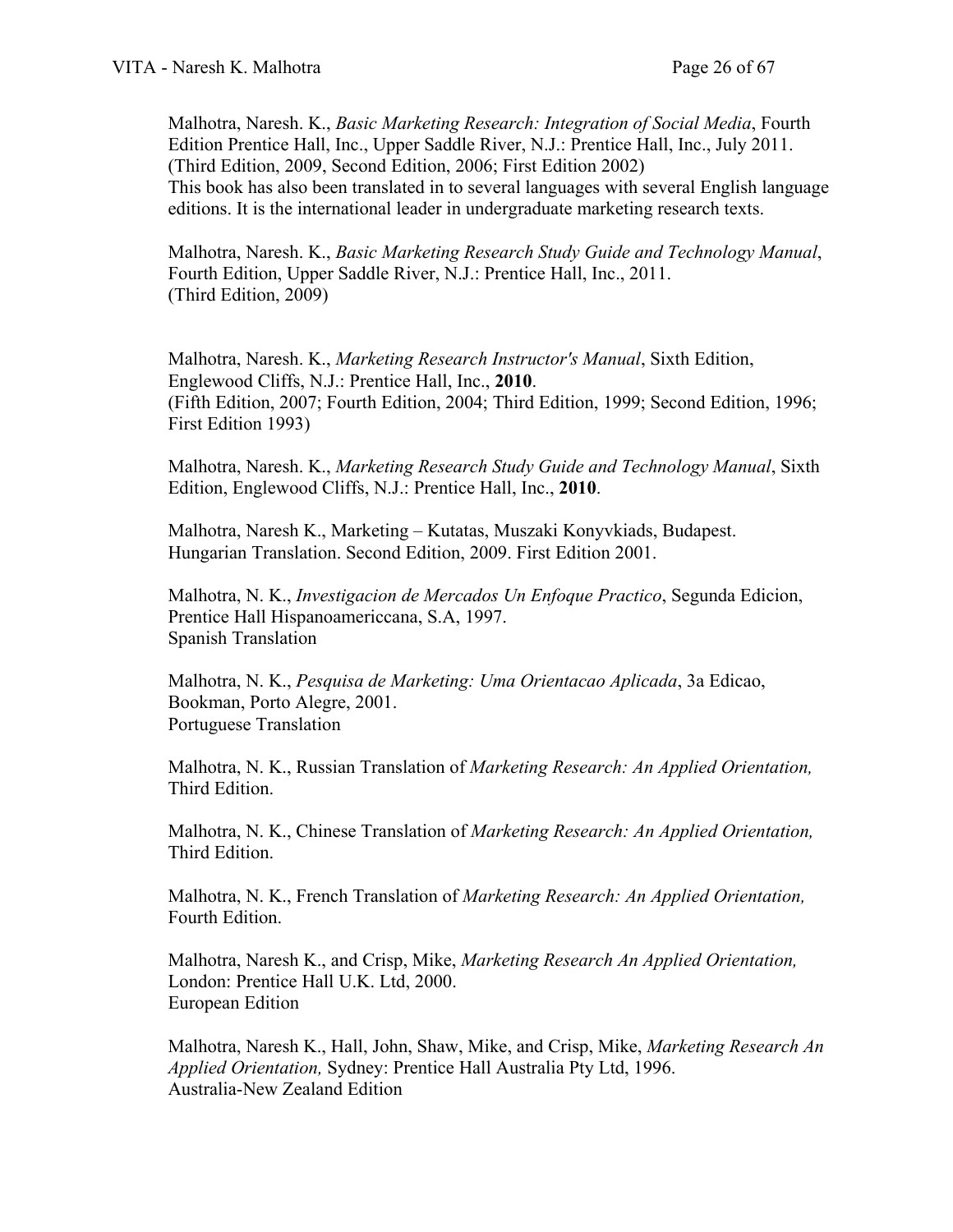Malhotra, Naresh. K. and Kim, C., *Exercises in Marketing Research: Comprehensive Cases, Questions and Answers*, Second Edition, Upper Saddle River, N.J.: Prentice Hall, Inc., 1996. (First Edition 1993)

Malhotra, Naresh. K. and Peterson, Mark, *Basic Marketing Research: A Decision-Making Approach*, Second Edition Prentice Hall, Inc., Upper Saddle River, N.J.: Prentice Hall, Inc., 2006.

Naresh K. Malhotra, ed., *Fundamentals of Marketing Research*, Six Volume Set, London, UK, Sage Publications Ltd, 2007. This is major work published in six volumes.

Jagdish Sheth and Naresh K. Malhotra, Editors-in-Chief, *Wiley International Encyclopedia of Marketing*, Wiley-Blackwell, 2011. This 6-volume set provides an international guide to marketing concepts and applications.

## **PUBLICATION OF LEGENDS IN MARKETING VOLUMES**

As part of the Legends in Marketing series, 117 of my refereed journal articles were published in nine volumes by Sage in 2011. Each volume contains an extensive interview of me by the volume editor(s). In each interview, I answer questions summarizing the state-of-the-art in specific areas of research and also identify directions for future research. Each volume also has several tributes to my research written by leading scholars in the field. These volumes are:

Volume 1: Research Methodology: Conjoint Analysis, Multidimensional Scaling, and Related Techniques Editor: James Agarwal Volume 2: Research Methodology: Research Design and Data Analysis Editor: Lan Wu Volume 3: Consumer Behavior: Information Processing and Decision Making Editor: Ashutosh R Patil Volume 4: Consumer Behavior: Attitude, Intention, and Choice Behavior Editor: Tracey M King Volume 5: Marketing Management and Policy Editor: Can Uslay Volume 6: International and Cross-cultural Marketing Editor: Francis M Ulgado Volume 7: Marketing of Services: Retailing and Health Care Editor: Charla Mathwick and Neale Martin Volume 8: Ethics, Quality of Life, and Pedagogy Editor: Gina L Miller Volume 9: Management Information Systems, Technology, and Marketing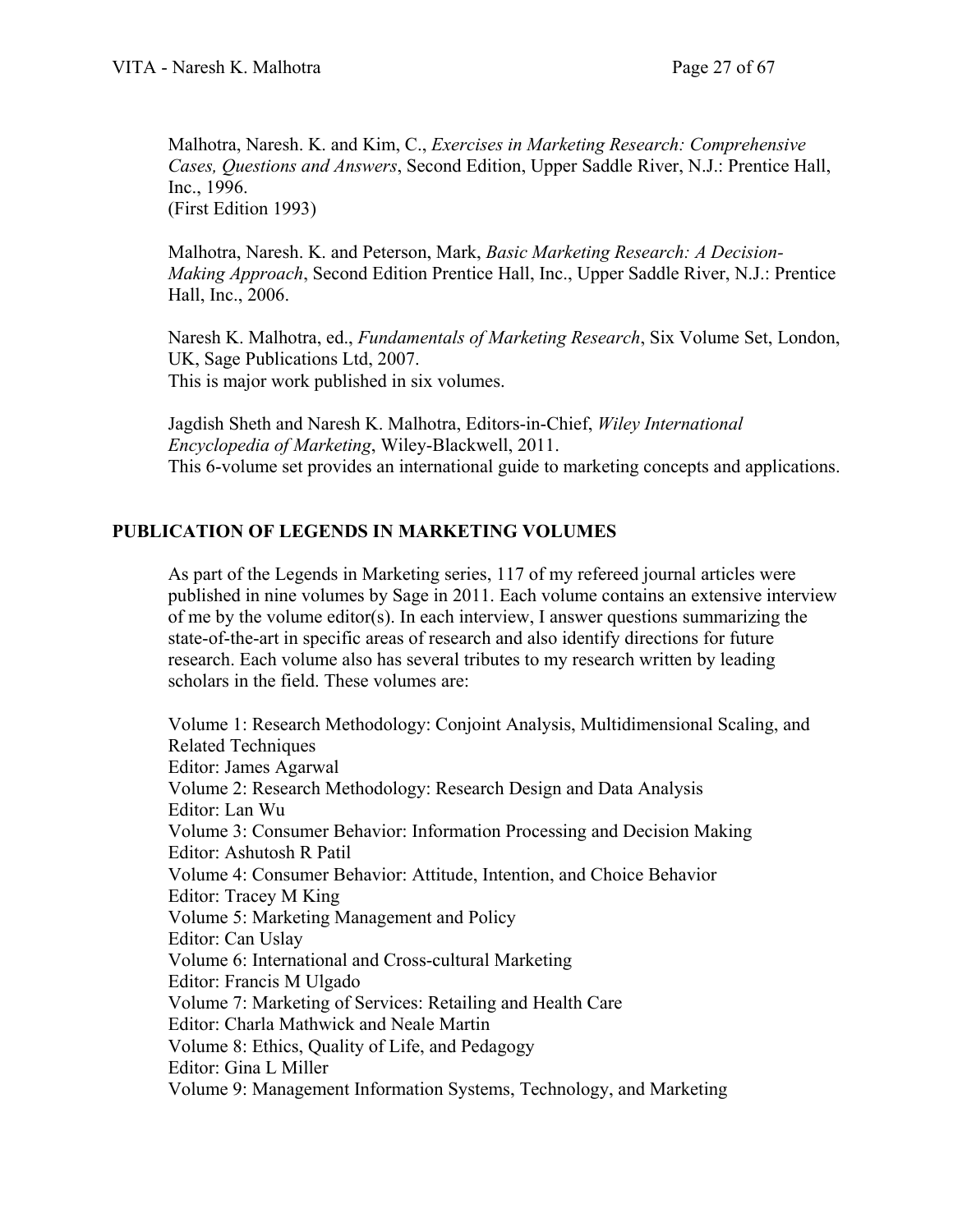Editor: Sung S Kim and Alka V Citrin

#### **BOOK CHAPTERS**

Peterson, Mark and Malhotra, Naresh K., "Components of Quality of Life in OECD Countries: An Analysis of an Annual Survey's Comparative Index," In Competing in a Global Economy: Opportunities and Challenges, S. Neelamegham (ed.), Allied Publishers, 1994.

Malhotra, Naresh K., "Survey Methods of Data Collection for Domestic and International Marketing Research," in The Dartnell Marketing Manager's Handbook, Sidney J. Levy, G. R. Frerichs, H. L. Gordon (eds.), The Dartnell Corporation, Third Edition, 1994, 300- 327.

Malhotra, Naresh K., "Quantitative Data Analysis: Univariate Techniques," in The State of the Art Marketing Research, Chuck Chakrapani, ed., American Marketing Association, 2000: 209-223.

Malhotra, Naresh K., "Quantitative Data Analysis: Multivariate Techniques," in The State of the Art Marketing Research, Chuck Chakrapani, ed., American Marketing Association, 2000: 224-264.

Malhotra, Naresh K., Fred C. Allvine, and Lan Wu, "Does Marketing Need Reform? The Case of Excessive Consumption," in Jag Sheth and Raj Sisodia, eds., *Does Marketing Need Reform?* ME Sharpe, 2005.

Malhotra, Naresh K., "Questionnaire Design and Scaling Techniques," in *Hand Book of Marketing Research: Dos and Don'ts*, Rajiv Grover and Marco Vriens, eds., Sage Publications, 2006.

James Agarwal Interviews Naresh K. Malhotra. (2011). Legendary Contributions to Conjoint Analysis, Multidimensional Scaling, and Life Itself. In James Agarwal (Ed.) Legend in Marketing: Naresh K. Malhotra, Volume 1: Research Methodology: Conjoint Analysis, Multidimensional Scaling, and Related Techniques, 245-269. Sage Publications.

Lan Wu Interviews Naresh K. Malhotra. (2011). Research Design Insights from a Legendary Methodologist. In Lan Wu (Ed.) Legend in Marketing: Naresh K. Malhotra, Volume 2: Research Methodology: Research Design and Data Analysis, 381-405. Sage Publications.

Ashutosh R. Patil Interviews Naresh K. Malhotra. (2011). Processing the Research Behavior of a Legendary Consumer Behaviorist. In Ashutosh R. Patil (Ed.) Legend in Marketing: Naresh K. Malhotra, Volume 3: Consumer Behavior: Information Processing and Decision Making, 287-303. Sage Publications.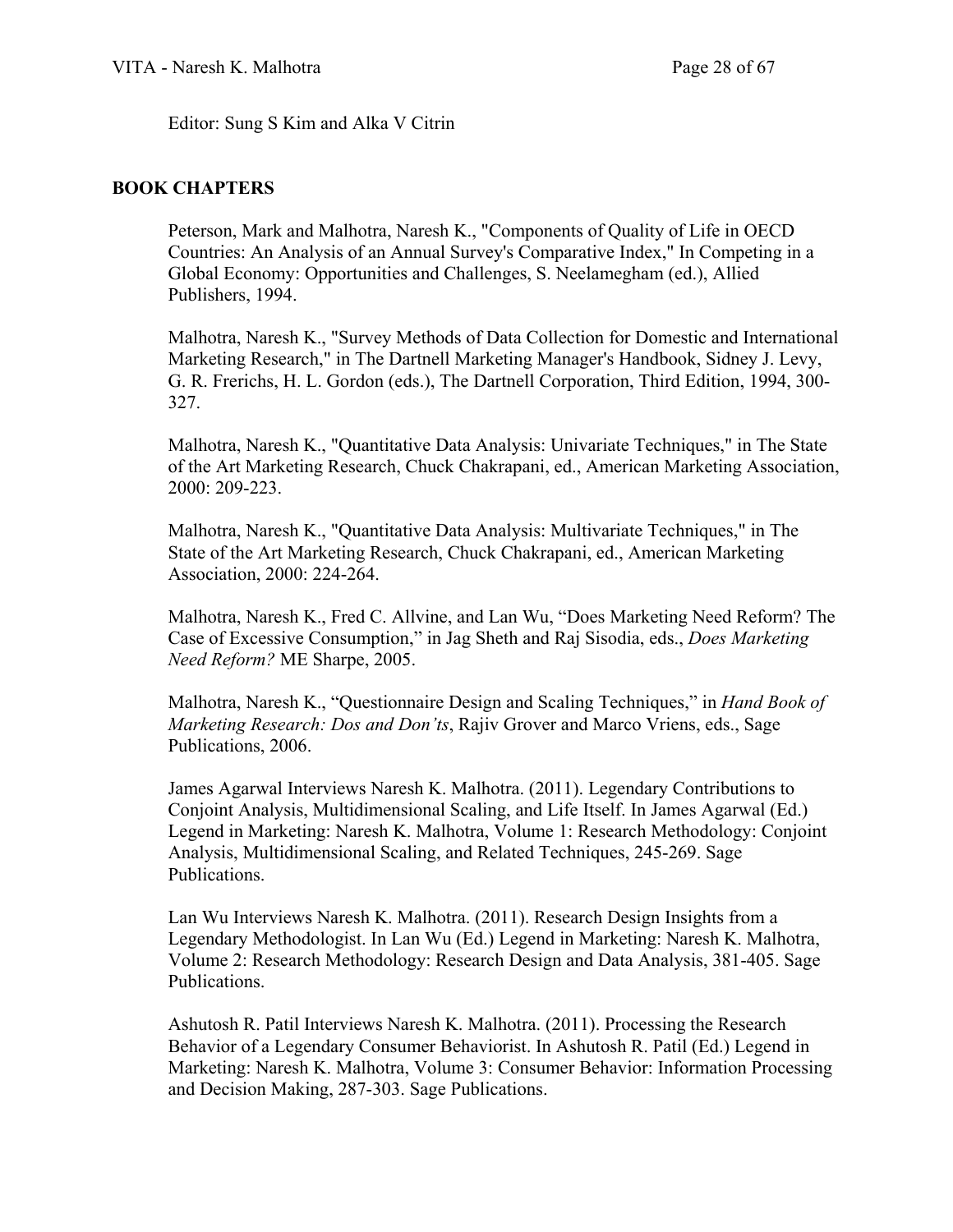Tracey M. King Interviews Naresh K. Malhotra. (2011). The Attitudinal, Intentional and Behavioral Influence of a Marketing Legend. In Tracey M. King (Ed.) Legend in Marketing: Naresh K. Malhotra, Volume 4: Consumer Behavior: Attitude, Intention, and Choice Behavior, 287-303. Sage Publications.

Can Uslay Interviews Naresh K. Malhotra. (2011). The Past, Present and the Future of the Marketing Discipline as Seen by a Marketing Legend. In Can Uslay (Ed.) Legend in Marketing: Naresh K. Malhotra, Volume 5: Marketing Management and Policy, 283-295. Sage Publications.

Francis M. Ulgado Interviews Naresh K. Malhotra. (2011). Cross-Cultural and International Reflections of a Most Published Author and a Marketing Legend. In Francis M. Ulgado (Ed.) Legend in Marketing: Naresh K. Malhotra, Volume 6: International and Cross-cultural Marketing, 365-385. Sage Publications.

Charla Mathwick Interviews Naresh K. Malhotra. (2011). Modeling the Retailing Insights of a Legendary Researcher. In Charla Mathwick and Neale Martin (Eds.) Legend in Marketing: Naresh K. Malhotra, Volume 7: Marketing of Services: Retailing and Health Care, 233-240. Sage Publications.

Neale Martin Interviews Naresh K. Malhotra. (2011). A Health Care Marketing Pioneer, Most Published Author, and Legend. In Charla Mathwick and Neale Martin (Eds.) Legend in Marketing: Naresh K. Malhotra, Volume 7: Marketing of Services: Retailing and Health Care, 241-250. Sage Publications.

Gina L. Miller Interviews Naresh K. Malhotra. (2011). The Social Responsibility of a Legendary Researcher and Educator," in Gina L. Miller (Ed.) Legend in Marketing: Naresh K. Malhotra, Volume 8: Ethics, Quality of Life, and Pedagogy, 249-265. Sage Publications.

Sung Kim Interviews Naresh K. Malhotra. (2011). The Pioneering Contributions of a Marketing Legend to Management Information Systems. In Sung Kim and Alka Citrin (Eds.) Legend in Marketing: Naresh K. Malhotra, Volume 9: Management Information Systems, Technology, and Marketing, 249-260. Sage Publications.

Alka Citrin Interviews Naresh K. Malhotra. (2011). "The Technological Orientation of a Marketing Legend. In Sung Kim and Alka Citrin (Eds.) Legend in Marketing: Naresh K. Malhotra, Volume 9: Management Information Systems, Technology, and Marketing, 261-269. Sage Publications.

Naresh K. Malhotra, James Agarwal, and G. Shainesh (2018), "Does Country or Culture Matter in Global Marketing? An Empirical Investigation of Service Quality and Satisfaction Model with Moderators in Three Countries," in James Agarwal and Terry Wu eds., Emerging Issues in Global Marketing, 61-92. Springer.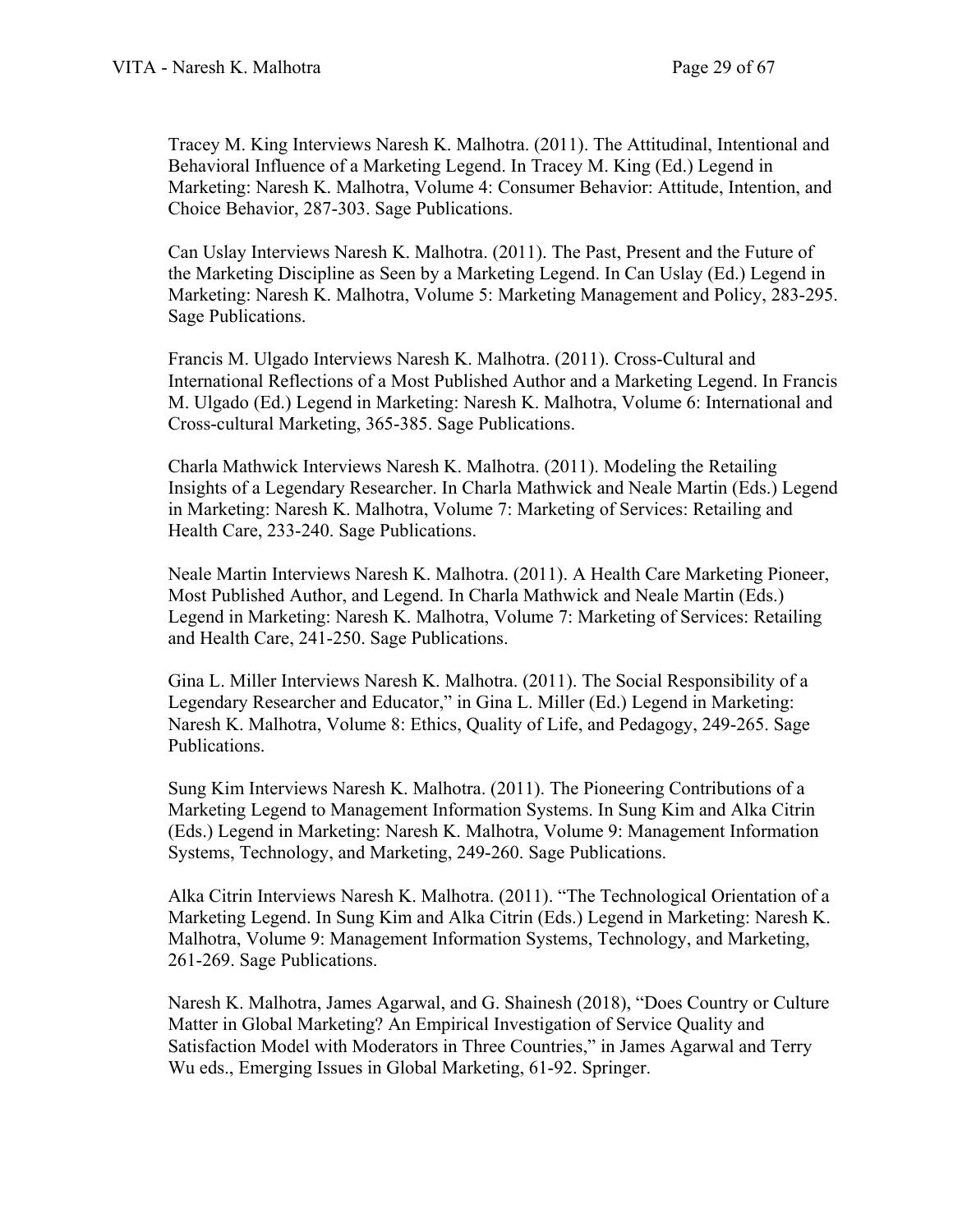Naresh K. Malhotra and Steven M. Burgess (2019), "Integrating Social Media in Marketing Research Courses," in *Handbook of Advances in Marketing in an Era of Disruptions,* Atul Parvatiyar and Rajendra Sisodia, Eds., 430-441, Sage Publications.

## **JOURNAL ISSUES EDITED**

Co-Editor, *Journal of the Academy of Marketing Science*, Special Section on Sales Forecasting and Decision Support Systems, Vol. 16, No. 3 & 4, Autumn 1988, (with E. Mahmoud and G. Rice).

Editor, *Journal of the Academy of Marketing Science*, Special issue on the State of the Art in Marketing Research, Vol. 16, No. 1, Spring 1988.

Editor, *Journal of the Academy of Marketing Science*, Special issue on The Past, Present, and Future of the Marketing Discipline, Vol. 27, No. 1, Spring 1999.

Editor, *International Marketing Review*, Special Issue on Cross-Cultural Marketing Research, 18(3) (2001).

Senior Co-Editor (with Alka Citrin and G. Shainesh), *International Journal of Technology Management*, 2004.

Editor, *Journal of Business Research*, Special Issue on Attitude & Affect: Leading Edge Theory and Practice 58(4) (April 2005).

# **PROCEEDINGS EDITED**

Belk, R., Peterson, R., Albaum, G., Holbrook, M., Kerin, R., Malhotra, N. K., and Wright P., eds., *Proceedings of the 1984 Educators' Conference, American Marketing Association,* August 1984. (Names of the two program co-chairs appear first in alphabetical order followed by the names of the five track chairs in alphabetical order).

Malhotra, N. K., ed., *Developments in Marketing Science,* Vol. VIII, *Proceedings of the 1985 Academy of Marketing Science Conference,* May 1985.

Green, R.E., Malhotra, N. K., and Parsons, C., eds., *Computers and Business Schools: Progress on Integration, Proceedings of the 1985 Conference, International Business Schools Computer User's Group, July 1985.* (Names are in alphabetical order).

Malhotra, N. K., ed., *Developments in Marketing Science,* Vol. IX. *Proceedings of the 1986 Academy of Marketing Science Conference,* May 1986. (Jon Hawes, co-editor).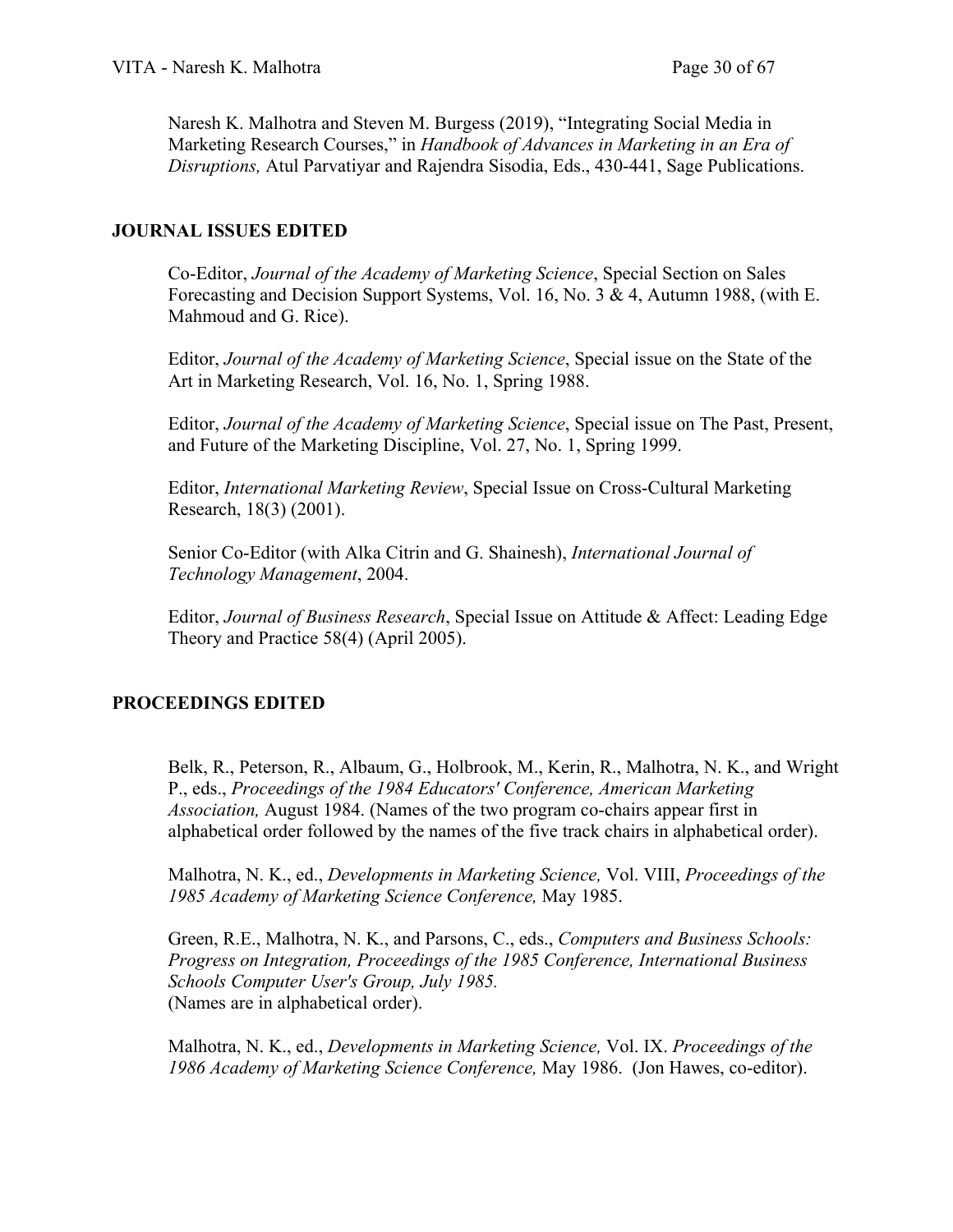Mahmoud, E., Rice, G., Wright, D., Kaynak, E., and Malhotra, N. K., eds., *Proceedings of the 1987 Conference, International Business Schools Computer Users Group,* July 1987.

G. Shainesh, Alka Citrin, and Naresh K. Malhotra, Proceedings of the International Conference on the Marketing of Technology Oriented Products and Services, Bangalore, India, 2002.

Arun K. Jain, Naresh Malhotra, Saji K. B. Nair, Satyabhusan Dash, eds., Shaping the Future of Research in Marketing in Emerging Economies: Looking Ahead, Proceedings of the International Conference in Marketing, January 12-14, 2012, IIM Lucknow, Pearson India, 2012.

## **PROCEEDINGS PAPERS: (REFEREED)**

Jain, A. K., Mahajan, V., and Malhotra, N. K., "Planning Health Care Facilities for the Aged Using Administrators' Perceptions of Consumer Needs," *Proceedings, American Institute of Decision Sciences,* November, 1977, 632.

Mahajan, V., Jain, A. K., Peterson, R. A., and Malhotra, N. K., "Integrating Time and Space in New Product Diffusion Models," in *Research Frontiers in Marketing: Dialogues and Directions,* Subash C. Jain, Ed., Chicago, American Marketing Association, 1978, 47-50.

Etgar, M. and Malhotra, N. K., "Consumer's Reliance on Different Product Quality Cues: A Basis for Market Segmentation," in *Research Frontiers in Marketing:* Chicago, American Marketing Association, 1978, 143-147.

Jain, A. K., and Malhotra, N. K., "Revitalizing a Neighborhood Business District: An Application of Macro Marketing Concepts," in *Macro Marketing: New Steps on the Learning Curve,* George Fisk and Robert W. Nason, Eds., Boulder, Colorado: University of Colorado, 1979, 357-368.

Jain, A. K., Mahajan, V., and Malhotra, N. K., "Financial Viability of Noncommercial Theaters in America: An Evaluation of Alternative Management Strategies," *Research Seminar in Marketing,* Senaque Abbey, France, 1979.

Jain, A. K., and Malhotra, N. K., "Designing New Products to Fit Markets in the Banking Service Sector: A Conjoint Measurement Approach," *Proceedings, American Marketing Association,* 1979, 524-529.

Jain, A. K., Malhotra, N. K., and Mahajan, V., "Aggregating Conjoint Data: Some Methodological Considerations and Approaches," *Proceedings, American Marketing Association,* 1979, 75-77.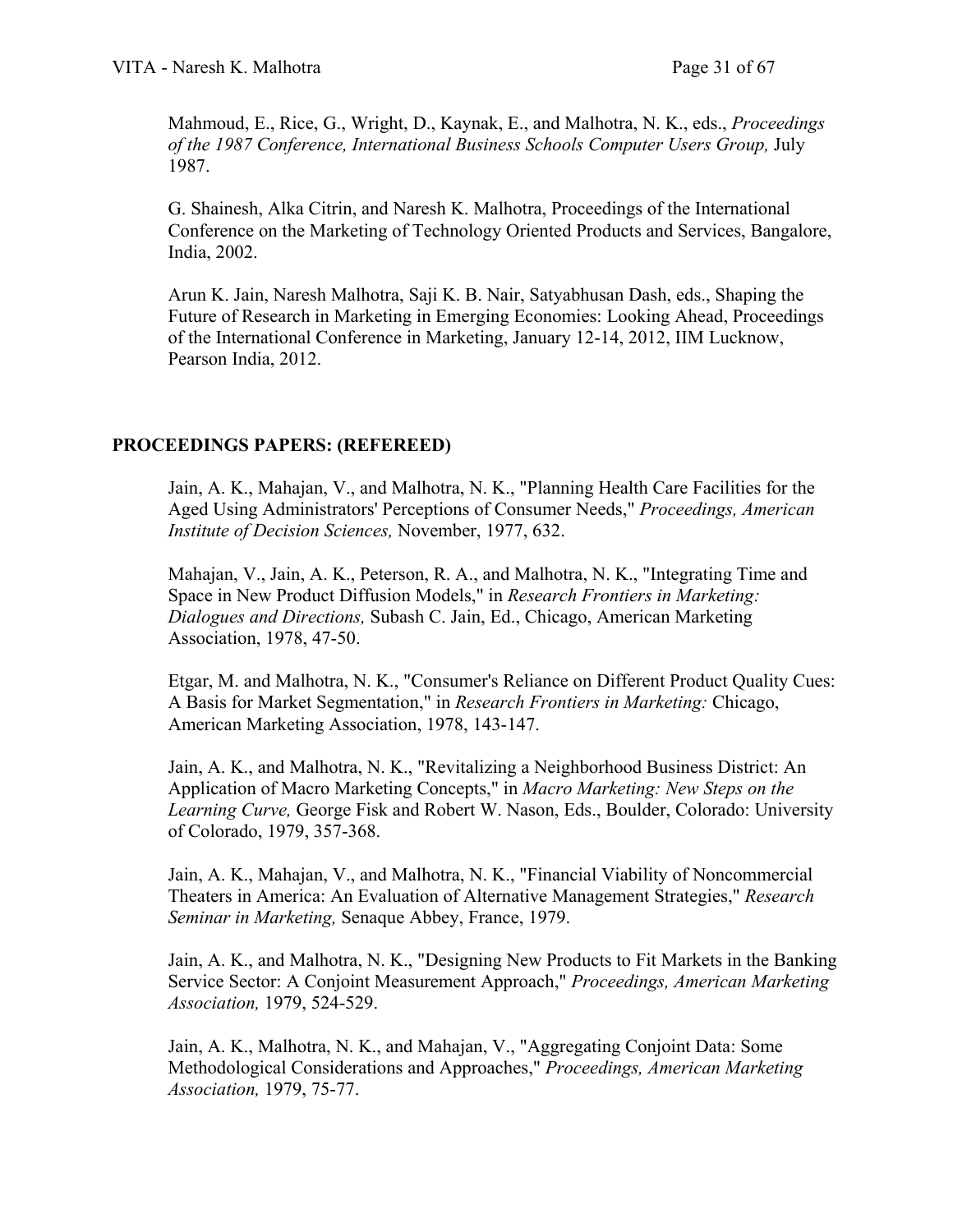Jain, A. K., Malhotra, N. K., and Pinson, C.R., "Stability and Reliability of Part Worth Utility in Conjoint Analysis: A Longitudinal Investigation," *Proceedings, Division 23, American Psychological Association, Annual Conference,* September, 1979.

Pinson, C.R., Malhotra, N. K., and Jain, A. K., "Cognitive Styles: A New Approach to Market Segmentation," in *Taking Stock: What Have We Learned and Where are We Going?* 33rd ESOMAR Congress, Monte Carlo, 1980, 291-333.

Jain, A. K., Pinson, C.R., and Malhotra, N. K., "Identifying Cognitive Style Determinants of Retail Patronage," in *Proceedings, European Academy for Advanced Research in Marketing/ Marketing Education Group Joint Annual Meetings and Conference,*  Edinburgh, March, 1980.

Jain, A. K., Pinson, C.R., and Malhotra, N. K., "A New Approach to Market Segmentation Strategy: A Banking Application," *Proceedings, 7th International Research Seminar in Marketing,* Senanque Abbey, Gordes, France, 1980, L.1-L.19.

Jain, A. K., Malhotra, N. K., and Pinson, C.R., "Cognitive Style and Effective Communication," *Proceedings, Marketing Research Society Annual Conference,* Brighton, United Kingdom, March 18-21, 1980.

Jain, A. K., Mahajan, V., and Malhotra, N. K., "Multiattribute Preference Models in Consumer Research: A Synthesis," in Advances in Consumer Research, Vol. VI, William Wilkie, Ed., Ann Arbor: Association for Consumer Research, 1980, 248-252.

Malhotra, N. K., Pinson, C.R., and Jain, A. K., "Accommodative Cognitive Style Differences in Consumer Reduction of Alternatives," *Advances in Consumer Research,* Vol. VII, Jerry C. Olson, Ed., Ann Arbor: Association for Consumer Research, 1980, 541-546.

Malhotra, N. K., "A Theory of Acquisition Motivation and a Pilot Investigation," in *Developments in Marketing Science,* Vol. III, in V.V. Bellur, Ed., Marquette, Michigan: Academy of Marketing Science, 1980, 50-54.

Malhotra, N. K., "Multiattribute Scaling Models: Some Observations," in *Advances in Consumer Research,* Vol. VIII, Kent Monroe, Ed., Ann Arbor: Association for Consumer Research, 1981, 306-308. (Invited).

Sharma, S. and Malhotra, N. K., "Examining Social Setting and Product Preference Via Conjoint Analysis: An Empirical Study of Restaurant Patronage," in *Developments in Marketing Science,* Vol. IV, V.V. Bellur, Ed., 1981, 59-63.

Jain, A. K., Pinson, C.R., and Malhotra, N. K., "Dogmatism as a Moderator of Banking Behavior and Attitudes," *Proceedings, European Academy of Advanced Research in Marketing,* 1981.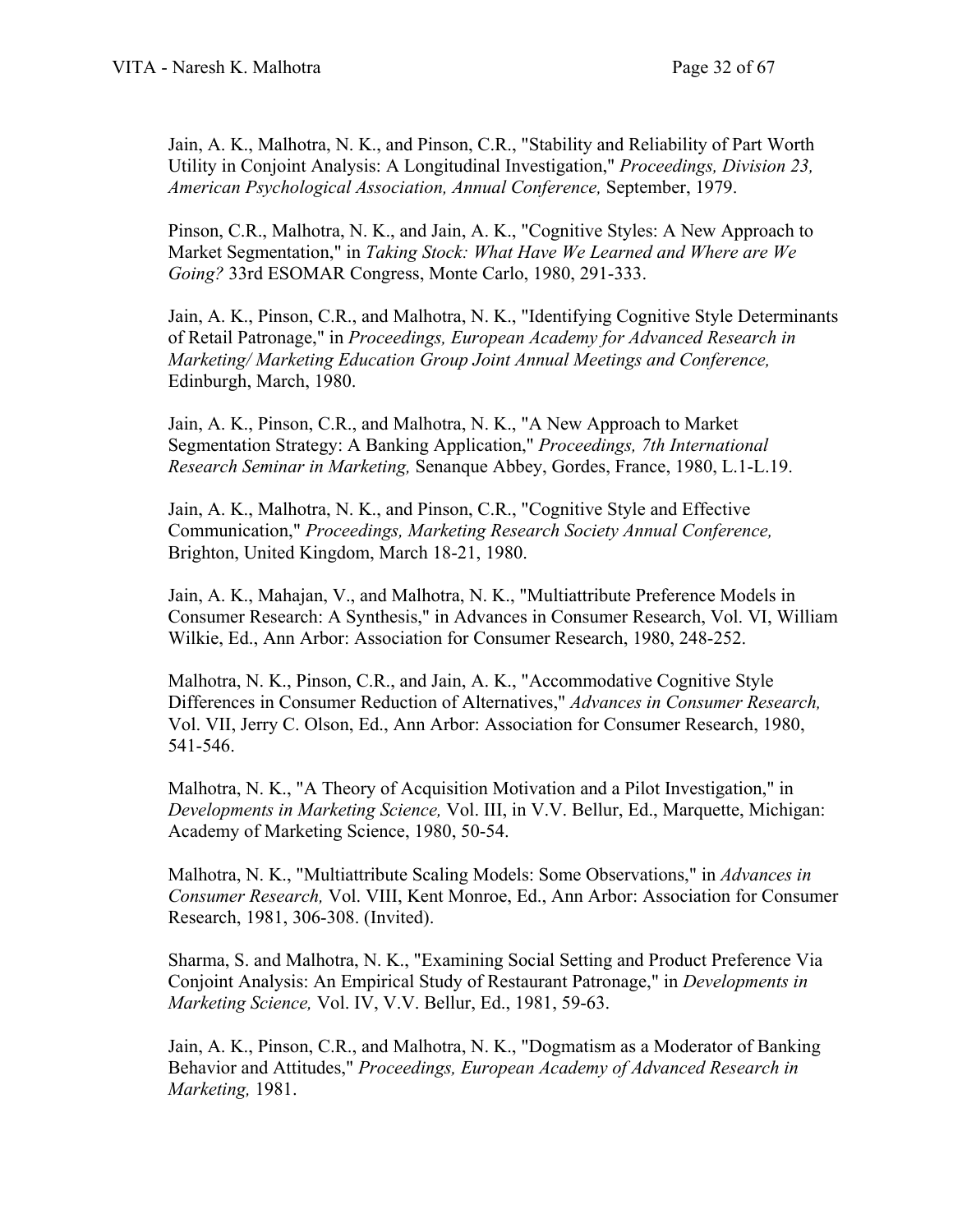Malhotra, N. K., and Jain, A. K., "Marketing Banking Services: An Empirical Investigation using Conjoint Measurement," *Proceedings, World Marketing Congress,* 1982.

Malhotra, N. K., "The Need for Short-term Courses in Business Management for Indian Retailers: Some Observations," *Proceedings, World Marketing Congress,* 1982.

Malhotra, N. K., "Some Emerging Directions in Marketing Research: Overview of the Track," in *Developments in Marketing Science,* Vol. VI, John C. Rogers, Ed., 1983, 434- 436 (invited).

Malhotra, N. K., "Shopping for Durables: Some Observations," in *Advances in Consumer Research,* Vol. X, Richard P. Bagozzi and Alice M. Tybout, Eds., Ann Arbor: Association for Consumer Research, 1983, 406-408 (invited).

Malhotra, N. K., "On Reliability of Conjoint Analysis: Contrasting Data Collection Procedures," in *Proceedings, American Marketing Association,* 1983, 456-458.

Malhotra, N. K., and "Methodological Advances in Consumer Research," in *Advances in Consumer Research,* Vol. XI, Thomas C. Kinnear, Ed., Ann Arbor: Association for Consumer Research, 1984, 63-65 (invited).

Malhotra, N. K., "Handling Missing Data in Multivariate Data Analysis," 1985 AIDS National Conference Proceedings, 398.

Malhotra, N. K., "Marketing to South Asian Countries: Transferring Marketing Technology," *Proceedings, International Marketing Congress,* 1986, 145-148.

Malhotra, N. K., "Some Methodological Issues in Consumer Research", in *Advances in Consumer Research,* Vol. XVII, Rebecca H. Holman and Michael R. Solomon, Eds., Provo, UT: Association for Consumer Research, 1991, 583-585.

Malhotra, N. K., Baalbaki, I., Agarwal, J. and Ulgado, F., "The Globalization Process: Opportunities and Threats to Developing Countries," Proceeding of the International Conference on Global Competitiveness: Strategies for the 90s, 1-2. Reproduced in *Interfaces*, Vol. 1(1), 1992, 43-44.

Malhotra, N. K., Ulgado, F., Agarwal, J, and Baalbaki, I, "International Services Marketing", Proceedings, Academy of Marketing Science, World Marketing Congress, Istanbul, Turkey, 1993.

Malhotra, Naresh K., Agarwal, J., Miller, G., Kim, C, "Approaches to Modeling Consumer Attitude, Preference, and Choice in Marketing Research: Review and Implications," Proceedings, IAREP-MOSCOW, 1993.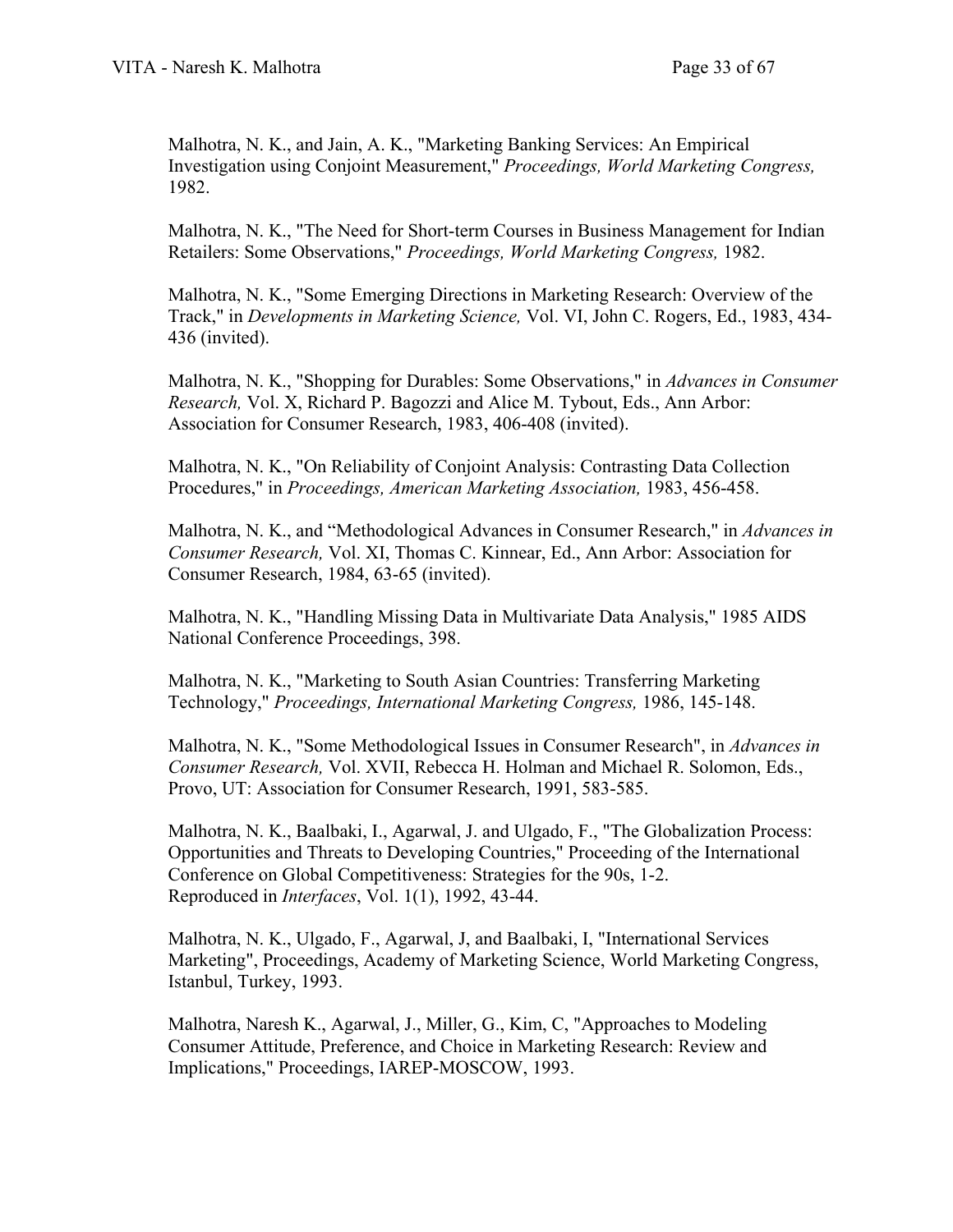Peterson, Mark and Malhotra, Naresh. K., "The Usefulness of Reliable Quality of Life Ratings in the International Marketing of Places," in Ravi Achrol and Andrew Mitchell, eds., Enhancing Knowledge Development in Marketing, American Marketing Association, 1994, 45.

Malhotra, Naresh K., and Mitchell, Tyra, "Quality of the Total Shopping Experience: An Integrated Perspective," in Academy of Marketing Science/ACCRA Retailing Conference Proceedings, 1994.

Baalbaki, Imad and Malhotra, Naresh K., "Environmental Bases for International Market Segmentation: A Comprehensive Review and Critique," Proceedings, Academy of Marketing Science, World Marketing Congress, Melbourne, Australia, 1995.

Agarwal, James, Wu, Terry, Malhotra, Naresh K., and Shin, Geon, "The Impact of NAFTA on Mexico's Country Image: A Comparative Analysis of Consumer's Attitude and Perception From Member and Non-Member Countries," Proceedings of the AMA-KMA Conference, Seoul, Korea, May 10-13, 1995.

Agarwal, James and Malhotra, Naresh K., "The Effect of NAFTA on Mexico's Country Image: A Comparative Analysis of Consumers' Perceptions and Evaluation of Mexican-Made Products in the U.S. and Canada," Proceedings, Academy of Marketing Science, World Marketing Congress, Melbourne, Australia, 1995.

Peterson, Mark and Malhotra, Naresh K., "New Methods for Validating Co-variance (Latent) Structure Models," Proceedings of the AMA Advances Research Techniques Forum, Monterey, CA, 1995.

Peterson, Mark and Malhotra, Naresh K., "Global Quality of Life: Substantive Dimensions in 186 Countries," in Developments in Quality of Life Studies in Marketing, Edited by H. Lee Meadow, M. Joseph Sirgy, Don R. Rahtz, 1995, P. 127

Peterson, Mark and Malhotra, Naresh K., "The Dual Mediation of Ad Cognition in Ad Processing: A Motivation Emotion Matching MEM Model," Proceedings of the Society for Consumer Psychology, Winter Conference, Hilton Head, February 1996.

Malhotra, N. K. and Agarwal, J., "The Differential Role of Attitude and Affect in Predicting Consumer Choice," in Christine Rowland Levy, ed., Social and Economic Representations: Universite' Rene' Descartes, Paris V, 1996: 431.

Peterson, Mark, Kleiser, Susan, and Malhotra, Naresh K., "Country Risk Ratings and Quality-of-Life Indicators: Two Sides of the Same Coin," In Developments in Quality-of-Life Studies Volume I, H. Lee Meadow, ed., 1997: 72.

Peterson, Mark, Susan Kleiser, and Naresh K. Malhotra, "Country Risk Ratings and Quality-of-Life Indicators: Two Sides of the Same Coin, International Society of Qualityof-Life Studies Conference, Charlotte, NC, November 1997.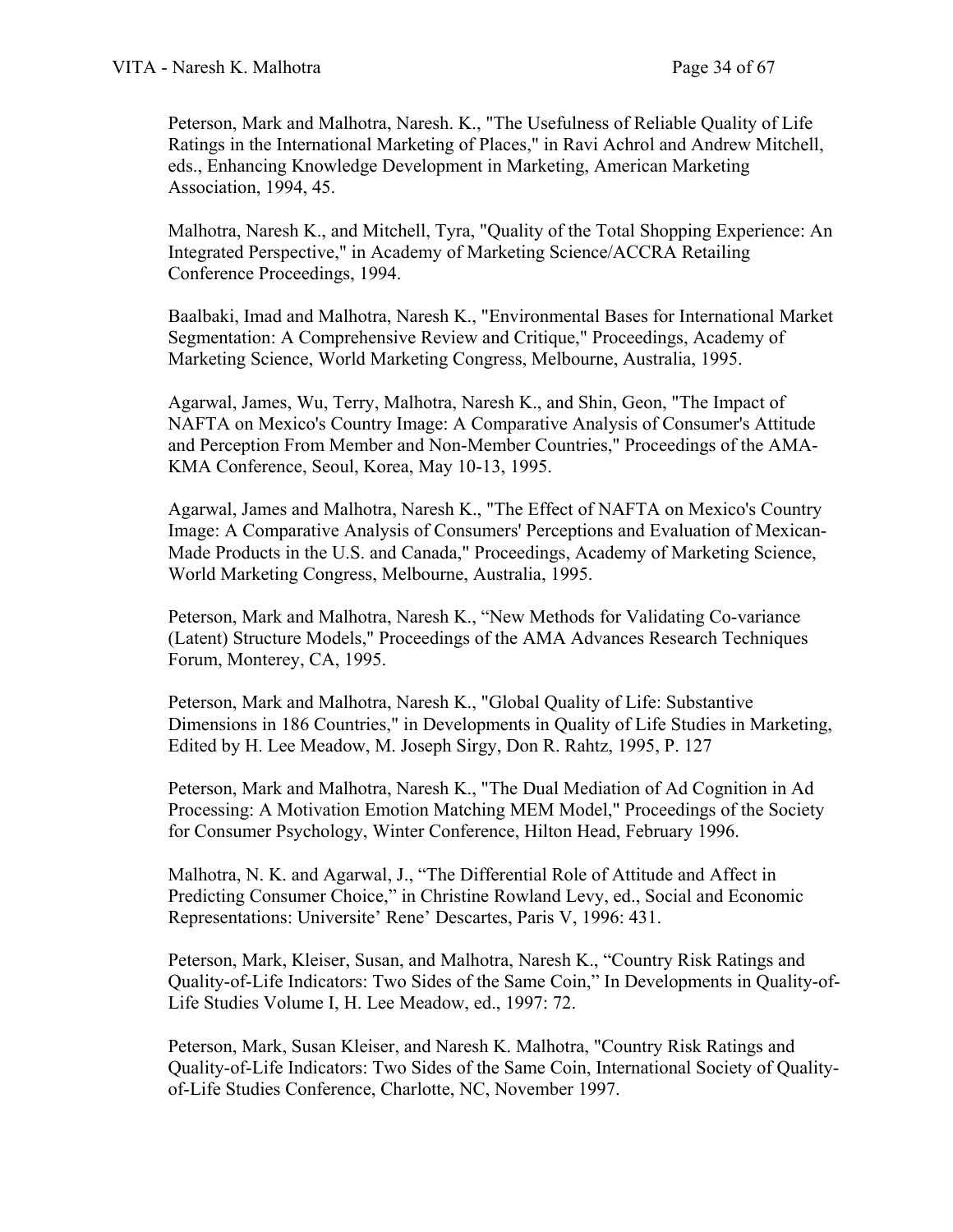James Agarwal and Naresh K. Malhotra, ""Conjoint Model with Artificial and Real Stimuli: A Comparative Assessment of Within and Cross Domain Generalizability and Choice Prediction", Developments in Marketing Science, Vol. 23, Miami: Academy of Marketing Science, 2000, p. 339.

## **William R. Darden Award for Best Research Methodology Paper**

Mark Peterson and Naresh Malhotra, "Television Ad Processing: The Expectation-Motivation-Matching Model," Association for Consumer Research Proceedings, October, 2000.

Naresh K. Malhotra and Charla Mathwick, "Brand Loyalty in a Relationship Marketing Context: Its Structure and Formation," Proceedings, Fifth Research Conference on Relationship Marketing, October 2000.

McFarland, Rick, Goutam Challagalla, and Naresh K. Malhotra, "Seller Influence Tactics (SITs) and Their Impact on Customer Relationships," Customer Relationship Management: Emerging Concepts, Tools and Applications, J, N. Sheth, A. Parvatiyar, and G. Shainesh, eds., Tata McGraw-Hill Publishing Company, New Delhi, 2000:531- 532.

Malhotra, Naresh K. James K. Agarwal, and Francis Ulgado, "The Globalization of Business and Markets: Underlying Theories, Framework and Research Propositions," Proceedings, International Conference on the Globalization of Business and Markets, New Delhi, 2001.

Malhotra, Naresh K. and James K. Agarwal, "Global Marketing Strategies and the Role of Regional Trading Blocs: Mexico as Part of NAFTA," Proceedings, International Conference on the Globalization of Business and Markets, New Delhi, 2001.

Malhotra, Naresh K., Sung S. Kim & James Agarwal, "Information Privacy Concerns in the Technological Age: A Framework and an Empirical Investigation," Proceedings, International Conference on the Marketing of Technology Oriented Products and Services in the Global Environment, Bangalore, India, December 27-28, 2002: 214.

Quey, Tim and Naresh K. Malhotra, "Technology Transformation & Purposed Play: Implications for High Technology Product Development," International Conference on the Marketing of Technology Oriented Products and Services in the Global Environment, Bangalore, India, December 27-28, 2002: 110.

Naresh K. Malhotra, "Teaching Philosophy: What Makes a Great Teacher," Harian E. Spotts, Ed., *Developments in Marketing Science*, XXVI, 2003:170.

Can Uslay, Fred C. Allvine, and Naresh K. Malhotra, "An Inquiry of Predatory Pricing In Network Industries: The Need to go Beyond the Chicago School of Thought," Marketing and Public Policy: Emerging Issues and Challenges in Public Policy, 2003: 51-53.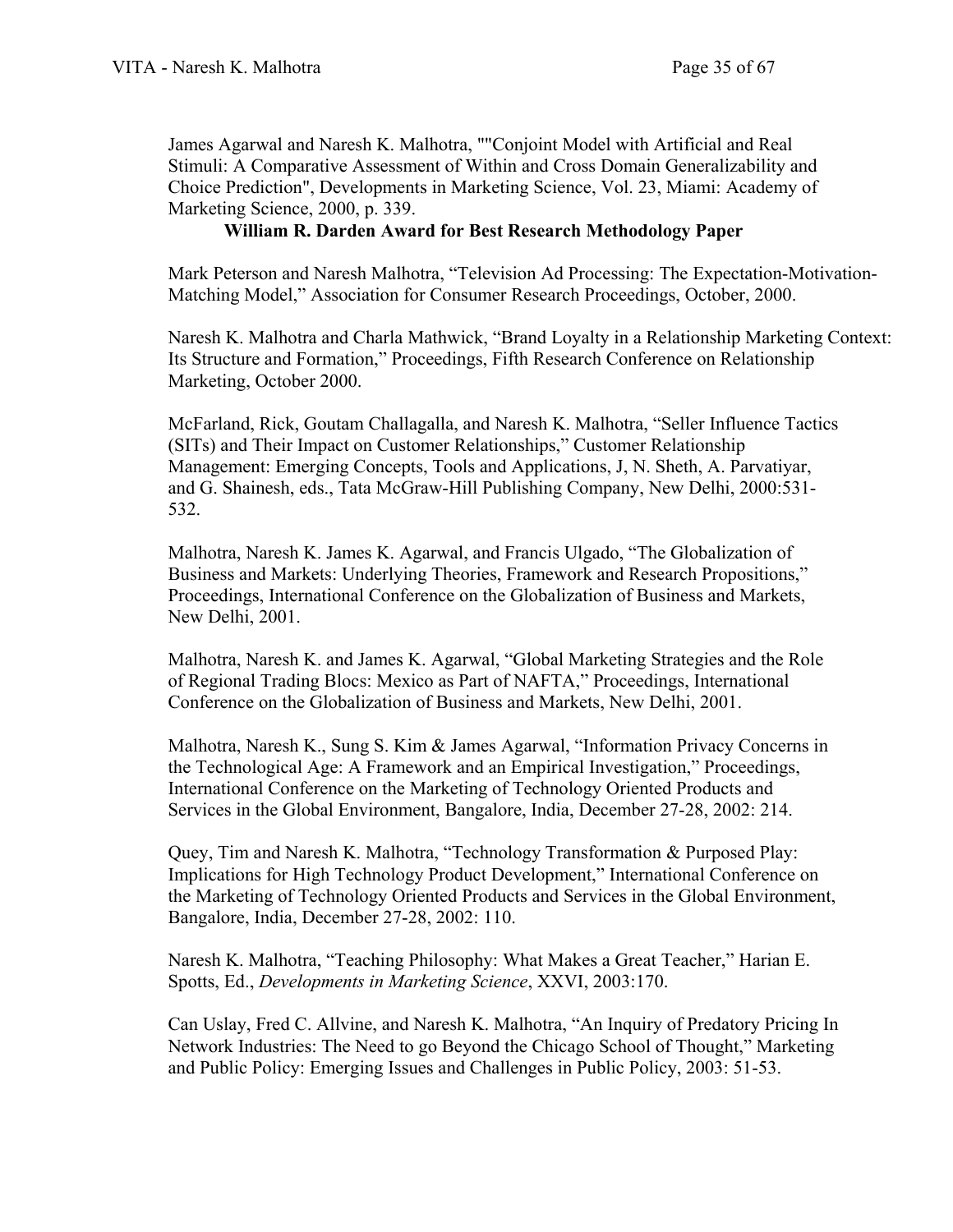Can Uslay and Naresh K. Malhotra, "Towards A More General Theory of Marketing Ethics," Academy of Marketing Science Proceedings, National Conference, Vancouver, 2004. (Paper was accepted but did not appear in the Proceedings due to a lapse on the part of the Track Chair).

Heungsun Hwang, Naresh Malhotra**,** William R. Dillon and Yoshio Takane, "Generalized Structured Component Analysis: Empirical Applications and Recent Developments," Marketing Science National Conference, Atlanta, June 16-18, 2005.

Lan Wu, Naresh Malhotra and Koert van Ittersum, "Excessive Buying: Conceptual Typology and Scale Development," Association for Consumer Research, North American Conference, San Antonio, September 29-October 2, 2005.

Tracey King and Naresh K. Malhotra, "The Influence of Common Method Variance in Marketing Research: Reanalysis of Past Studies Using a Marker-Variable Technique," Academy of Marketing Science Annual Conference, San Antonio, Texas, May 24-27, 2006.

#### **William R. Darden Award for Best Research Methodology Paper**

Naresh K. Malhotra, "Consumers' Information Privacy Concerns: A Theoretical Model, Empirical Analyses, and Implications for Internet Marketing in Collectivist and Individualistic Societies," Proceedings, 3rd Great Lakes NASMEI Marketing Conference, Great Lakes Institute of Management, Manamai Campus, India, December 18-19, 2009.

Lan Wu and Naresh K. Malhotra, "Excessive Buying: The Construct and Scale Development," Proceedings, American Marketing Association, Summer Educators Conference, Boston, August 13 to 16, 2010.

Tracey King and Naresh K. Malhotra, "Applying Systems Metaphors to High-stakes Decisions: Development and Validation of a Complex Decision Style (CDS) Scale," Proceedings, Society for Marketing Advances, Annual Conference, Atlanta, USA, November 3-6, 2010.

Naresh K. Malhotra, Soumya Mukhopadhyay\*, Xiaoyan Liu\*, and Satyabhusan Dash, "One versus Many or a Few: Single versus Multi-item Scales and Long Form versus the Short Form of Multi-item Scales," Proceedings of the International Conference in Marketing, Noida, India, January 12-14, 2012, published by Pearson India, pages 338- 339.

#### **Best Conference Paper Award.**

Ajay Jain, Naresh K. Malhotra, Guan Chong\*, "Positive and Negative Affectivity as the Mediator of Volunteerism and Service Oriented Citizenship Behavior and Customer Loyalty: A Study of Medical Representatives and Doctors," Proceedings of the International Conference in Marketing, Noida, India, January 12-14, 2012, published by Pearson India, pages 275-276.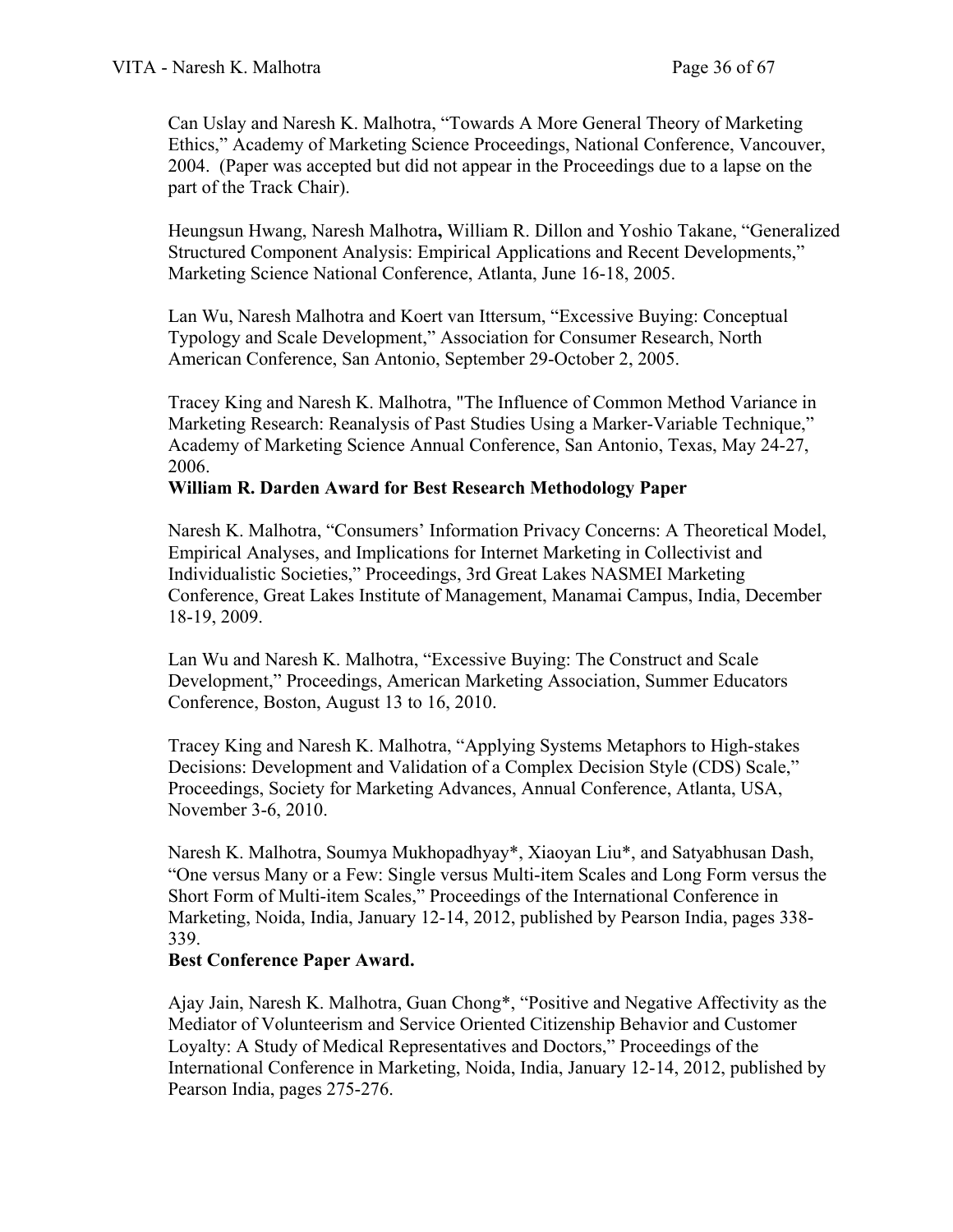Naresh K. Malhotra, James Agarwal and G. Shainesh, "A Cross-National and Cross-Cultural Comparison of Consumers' Service Quality Perception and Satisfaction: Exploring the Moderating Role of Uncertainty Avoidance," Proceedings of the International Conference in Marketing, Noida, India, January 12-14, 2012, published by Pearson India, pages 277-278.

Abhishek Mishra, Satyabhushan Dash, Naresh Malhotra, and Dianne Cyr, "Scale Development and Validation to Measure Different Facets of Consumer Design Perception in Emerging Economies: A Study in the Smartphone Context" Proceedings of the 2014 Annual Conference of the Emerging Markets Conference Board, Noida, India, January 9-11, 2014, pages 479-483.

**Emerald Best Paper Award**

Abhishek Mishra, Satyabhushan Dash, Naresh Malhotra and Shreyanka Basu, "The Integration of Games with Traditional Qualitative Research: A New Methodology for Understanding Design Perception for Interactive Products," Proceedings of the 2014 Annual Conference of the Emerging Markets Conference Board, Noida, India, January 9- 11, 2014, pages 479-483.

## **WORK WITH PH.D STUDENTS**

Instrumental in starting the Ph.D. Program in Marketing at Georgia Tech. I have chaired the dissertations of 16 students. I have been working closely with all of them by way of:

- \* Ph.D. Seminars
- \* First and Second Paper Advisement<br>\* Guided Independent Studies
- \* Guided Independent Studies
- Doctoral Dissertation Research
- \* Informal Advisement<br>\* Co-authors in manusc
- Co-authors in manuscripts

Information on specific involvement with each student is provided.

| 1. | Name:                | J. Daniel McCort                                                                    |
|----|----------------------|-------------------------------------------------------------------------------------|
|    | Role<br>$\mathbf{r}$ | Chairperson, Thesis Committee.                                                      |
|    |                      | Thesis Title: Cultural Impacts on Consumer Behavior Models: Considering the Effects |
|    |                      | of Individualism/Collectivism.                                                      |
|    |                      | Completed in 1992.                                                                  |
|    | Placement:           | Wheaton College and North American Mission Board                                    |
|    |                      | (Co-authored several papers)                                                        |
| 2. | Name:                | Imad Baalbaki                                                                       |
|    | Role<br>$\sim$ 1     | Chairperson, Thesis Committee.                                                      |
|    | Thesis Title:        | Standardization versus Customization: An Assessment of the Importance               |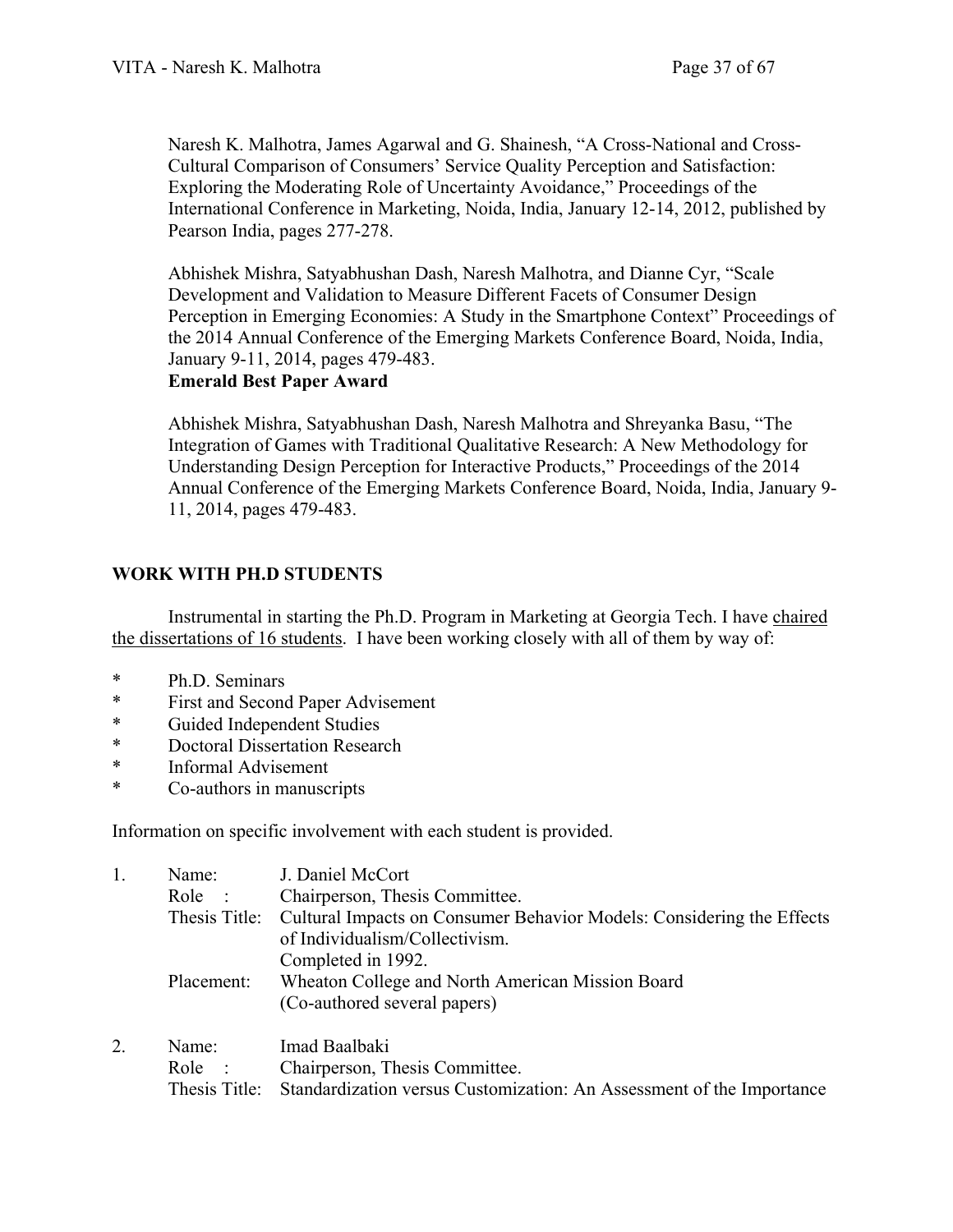|    | Placement:                                   | of Marketing Management Bases for International Market Segmentation.<br>Completed in 1993.<br>American University of Beirut, Lebanon<br>(Co-authored several papers)                                                                      |
|----|----------------------------------------------|-------------------------------------------------------------------------------------------------------------------------------------------------------------------------------------------------------------------------------------------|
| 3. | Name:<br>Role<br>Thesis Title:               | Gina Miller<br>Chairperson, Thesis Committee.<br>An Empirical Investigation of A Categorization Based Model of the<br>Evaluation Formation Process as it Pertains to Set Membership<br>Predictions.                                       |
|    | Placement:                                   | Completed in 1993.<br>Mercer University<br>(Co-authored several papers)                                                                                                                                                                   |
| 4. | Name:<br>Role<br>Thesis Title:               | James Agarwal<br>Chairperson, Thesis Committee.<br>A Dimensional and Holistic Model of Consumer Choice: A Validation<br>Study.                                                                                                            |
|    | Placement:                                   | Completed in 1993.<br>University of Calgary<br>(Co-authored several papers)                                                                                                                                                               |
| 5. | Name:<br>Role<br>Thesis Title:               | <b>Christian Mark Peterson</b><br>Chairperson Thesis Committee.<br>The Motivation-Emotion-Matching<br>(MEM) Model of Television Advertising Effects.                                                                                      |
|    | Placement:                                   | Completed in 1994.<br>University of Wyoming<br>(Co-authored several papers)                                                                                                                                                               |
| 6. | Name:<br>Role                                | Joseph Schwartz<br>Chairperson Thesis Committee.<br>Thesis Title: Understanding the Coupon Prone Purchaser:<br>The Importance of Economic and Psychological Elements<br>of sales Promotions in Motivating Purchase.<br>Completed in 1995. |
|    | Placement:                                   | University of Michigan, Dearborn. Currently in the Industry.                                                                                                                                                                              |
| 7. | Name:<br>Role<br>Thesis Title:<br>Placement: | Neale Martin<br>Chairperson Thesis Committee.<br>An Empirical Investigation of the Determinants of Customer Satisfaction<br>Completed in 1997.<br>Industry                                                                                |
| 8. | Name:<br>Role                                | Charla Allen Mathwick<br>Chairperson Thesis Committee.                                                                                                                                                                                    |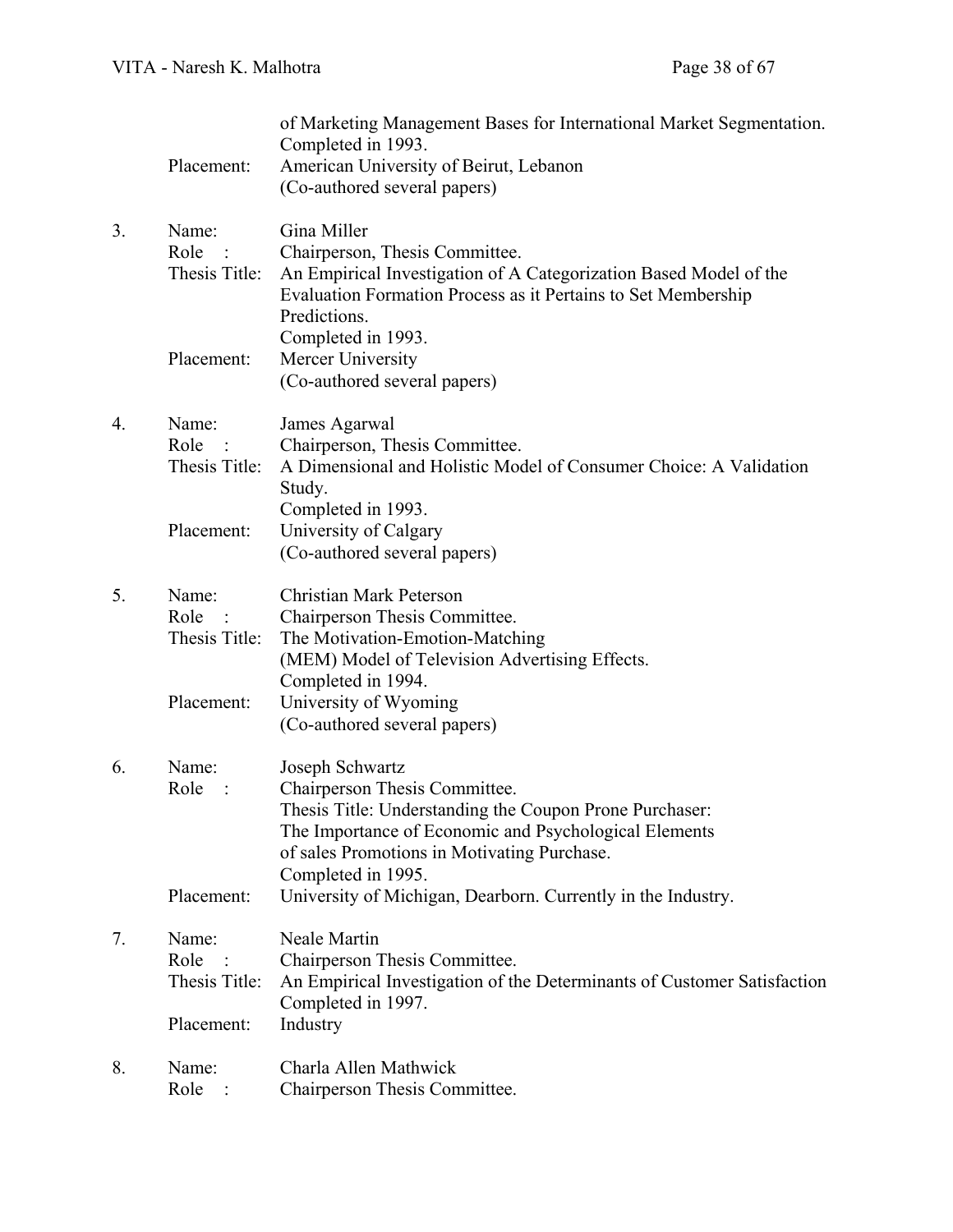|     | Thesis Title:<br>Placement:                | A Model of Contextual Antecedents and Exchange Outcomes<br>of Customer Value: An Empirical Investigation Into the Catalog and<br>Internet Shopping Context.<br>Completed in 1997.<br>Portland State University<br>(Co-authored several papers)     |
|-----|--------------------------------------------|----------------------------------------------------------------------------------------------------------------------------------------------------------------------------------------------------------------------------------------------------|
| 9.  | Name:<br>Role<br>$\sim$ :<br>Thesis Title: | Jamie Pleasant<br>Chairperson Thesis Committee.<br>A Model of Consumer Behavior for Understanding<br>Purchase Intent of Subcultures: A Proposal of the Ethnic Consumer<br>Purchase Intent Model (ECPIM)                                            |
|     | Placement:                                 | Clark Atlanta University<br>Completed in 1999.                                                                                                                                                                                                     |
| 10. | Name:<br>Role :                            | <b>Ashutosh Dixit</b><br>Co-Chairperson Thesis Committee.<br>Thesis Title: Growth of Discounting in the Airline<br>Industry: Theory, Practice, and Problems<br>Completed in 2000.                                                                  |
|     | Placement:                                 | University of Georgia. Currently at Cleveland State University<br>(Co-authored several papers)                                                                                                                                                     |
| 11. | Name:<br>Role<br>$\ddots$                  | Richard G. McFarland<br>Co-Chairperson Thesis Committee.<br>Thesis Title: Seller Influence Tactics (SITs) in the Buyer-Seller Dyad:<br>Developing the Construct, Its Antecedents, and Consequences<br>Completed in 2000.                           |
|     | Placement:                                 | Kansas State University                                                                                                                                                                                                                            |
| 12. | Name:<br>Role<br>$\ddot{\phantom{0}}$ :    | Cassandra Wells<br>Chairperson Thesis Committee.<br>Thesis Title: An Integrative Model of Psychological and Economic<br>Factors to Better Predict Saving Behavior: Theoretical Foundations and<br>An Empirical Investigation<br>Completed in 2000. |
|     | Placement:                                 | Morehouse College, Atlanta                                                                                                                                                                                                                         |
| 13. | Name:<br>Role<br>Thesis Title:             | Sung Kim<br>Chairperson Thesis Committee.<br>Developing a Model of User Value of Information System<br>Completed in 2001                                                                                                                           |
|     | Placement:                                 | University of Wisconsin, Madison<br>(Co-authored several papers)                                                                                                                                                                                   |
| 14. | Name:                                      | Lan Wu                                                                                                                                                                                                                                             |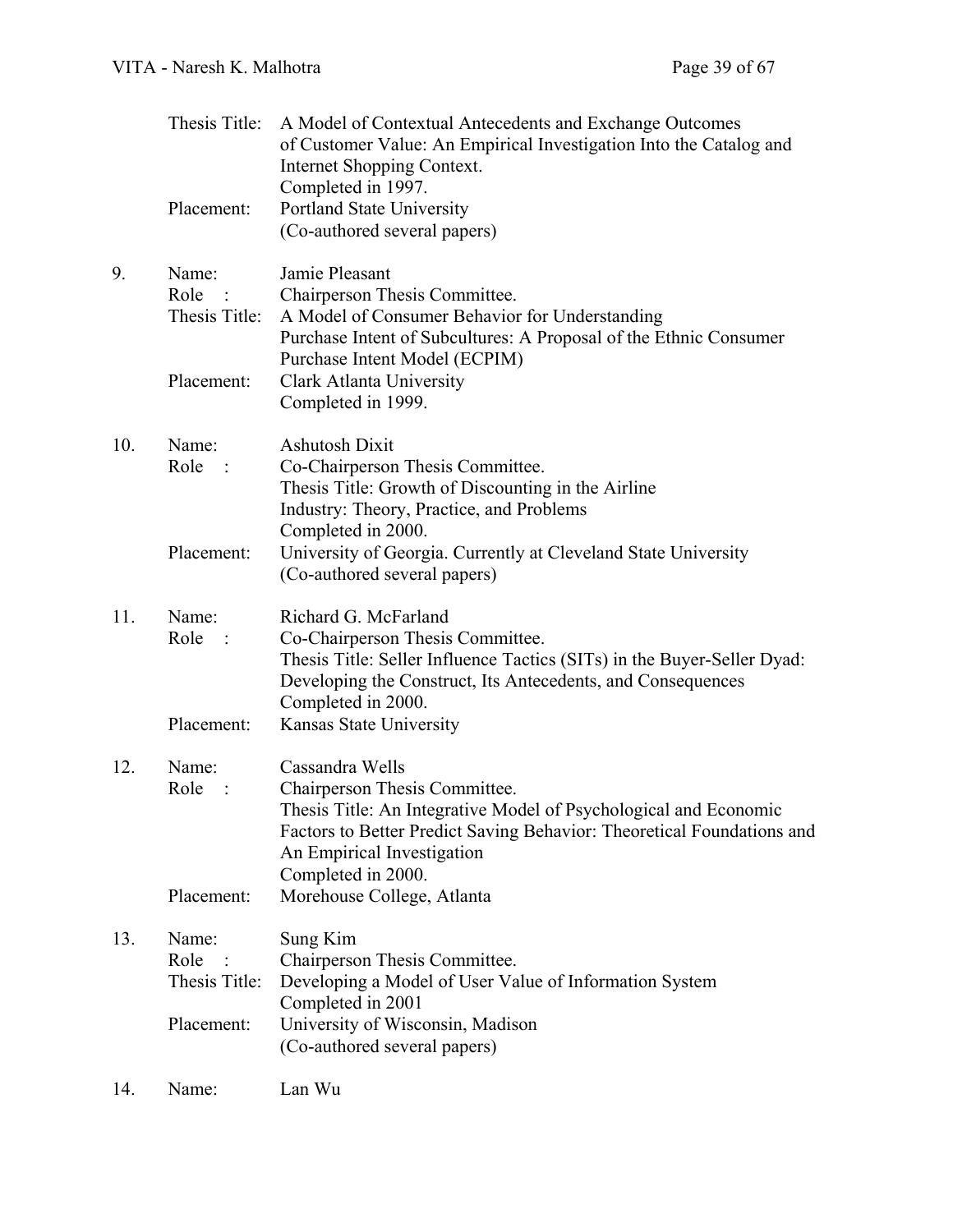|     | Role                         | Chairperson Thesis Committee.                                      |
|-----|------------------------------|--------------------------------------------------------------------|
|     | Thesis:                      | Excessive Buying: The Construct and a Causal Model                 |
|     |                              | Completed in 2006                                                  |
|     | Placement:                   | California State University, East Bay                              |
|     |                              | (Co-authored several papers)                                       |
| 15. | Name:                        | Tracey King                                                        |
|     | Role<br>$\ddot{\phantom{0}}$ | Chairperson Thesis Committee.                                      |
|     | Thesis:                      | Consumer Decisions in a Complex World: Measurement Concerns, Scale |
|     |                              | Development, and Validation in a Healthcare Context                |
|     |                              | Completed in 2008                                                  |
|     | Placement:                   | American University, Washington, DC                                |
|     |                              | (Co-authored several papers)                                       |
| 16. | Name:                        | Ahutosh Patil                                                      |
|     | Role<br>$\ddot{\phantom{0}}$ | Chairperson Thesis Committee.                                      |
|     | Thesis:                      | Essays In Regulatory Focus & Price Acceptance                      |
|     |                              | Completed in 2009                                                  |
|     | Placement:                   | Georgia Institute of Technology (visiting)                         |
|     |                              | (Co-authored several papers)                                       |
|     |                              |                                                                    |

#### **Other Dissertation Committees**

In addition to these 16 dissertations that I have chaired, I have also served on other dissertation committees of students in management, psychology, and other areas. I have also guided PhD students in Nanyang Business School, Nanyang Technological University and three of the doctoral students there have published journal articles with me.

#### **EDITOR-IN-CHIEF**

Editor-in-Chief (along with Jagdish N. Sheth) of the Wiley International Encyclopedia of Marketing, a six-volume set published by John Wiley in 2011.

## **EDITOR**

#### *Review of Marketing Research*

I am the founding editor of this annual publication launched by the Emerald Group of UK. The issues have featured articles by the top-most scholars in the field. The editorial board is comprised of the top scholars in the field.

## **ASSOCIATE AND SECTION EDITOR**

Associate Editor of *Decision Sciences,* January 1, 1985 to December 31, 1999.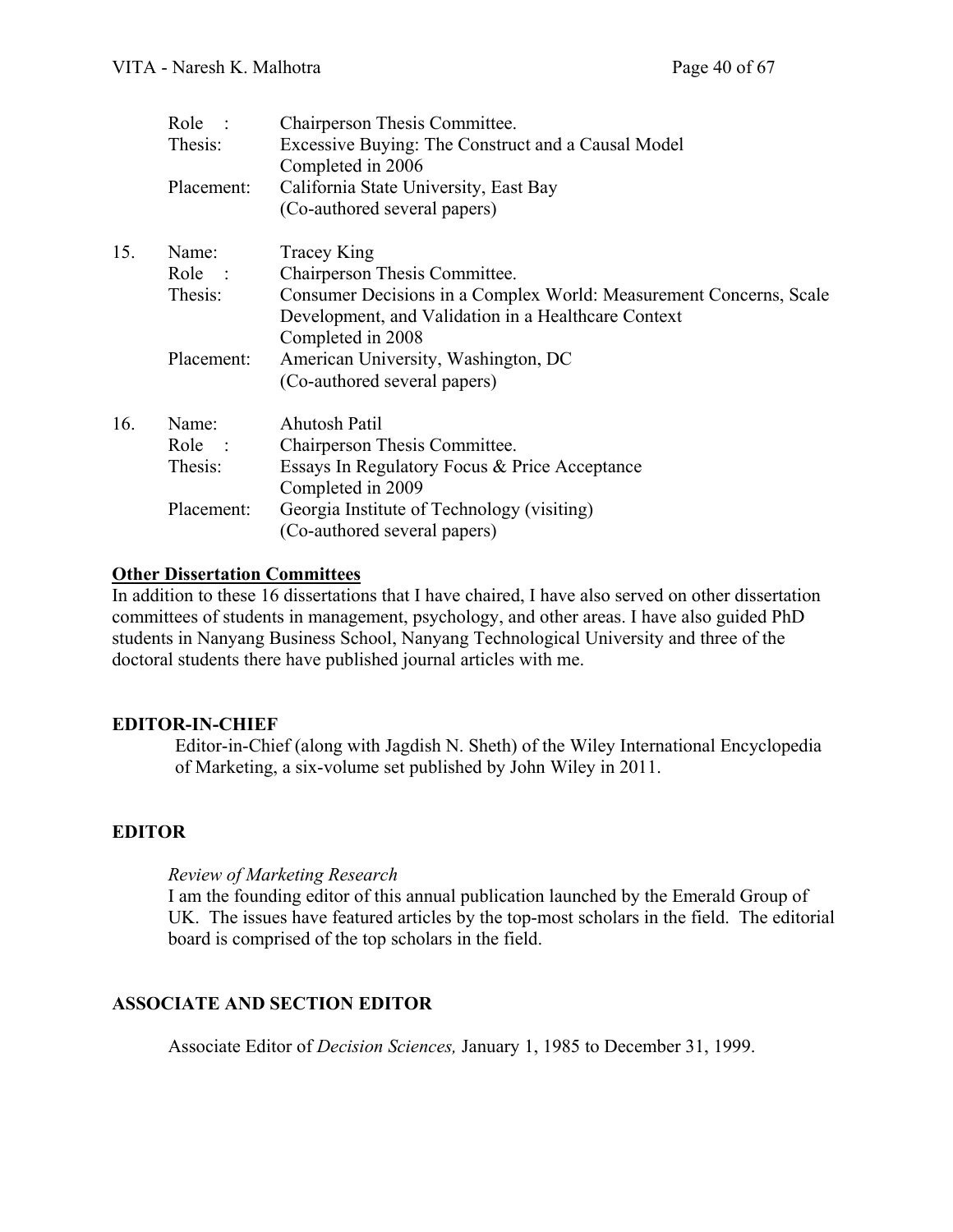Editor, Health Care Marketing Abstracts, *Journal of Health Care Marketing,* January 1, 1986 to 1993.

#### **ASSOCIATE EDITOR**

MIS Quarterly. MISQ Special Issue on Service Innovation in the Digital Age.

## **EDITORIAL REVIEW BOARD**

#### (Past and Present)

*Journal of Marketing Research Journal of Marketing Journal of Consumer Research Journal of the Academy of Marketing Science MIS Quarterly (MISQ Special Issue on Service Innovation in the Digital Age) Journal of International Marketing International Marketing Review Journal of Retailing Psychology and Marketing Journal of Business Research Journal of Health Care Marketing Journal of Macro Marketing Journal of Economic Psychology European Business Review Journal of Global Marketing Asian Journal of Marketing Journal of Marketing Management*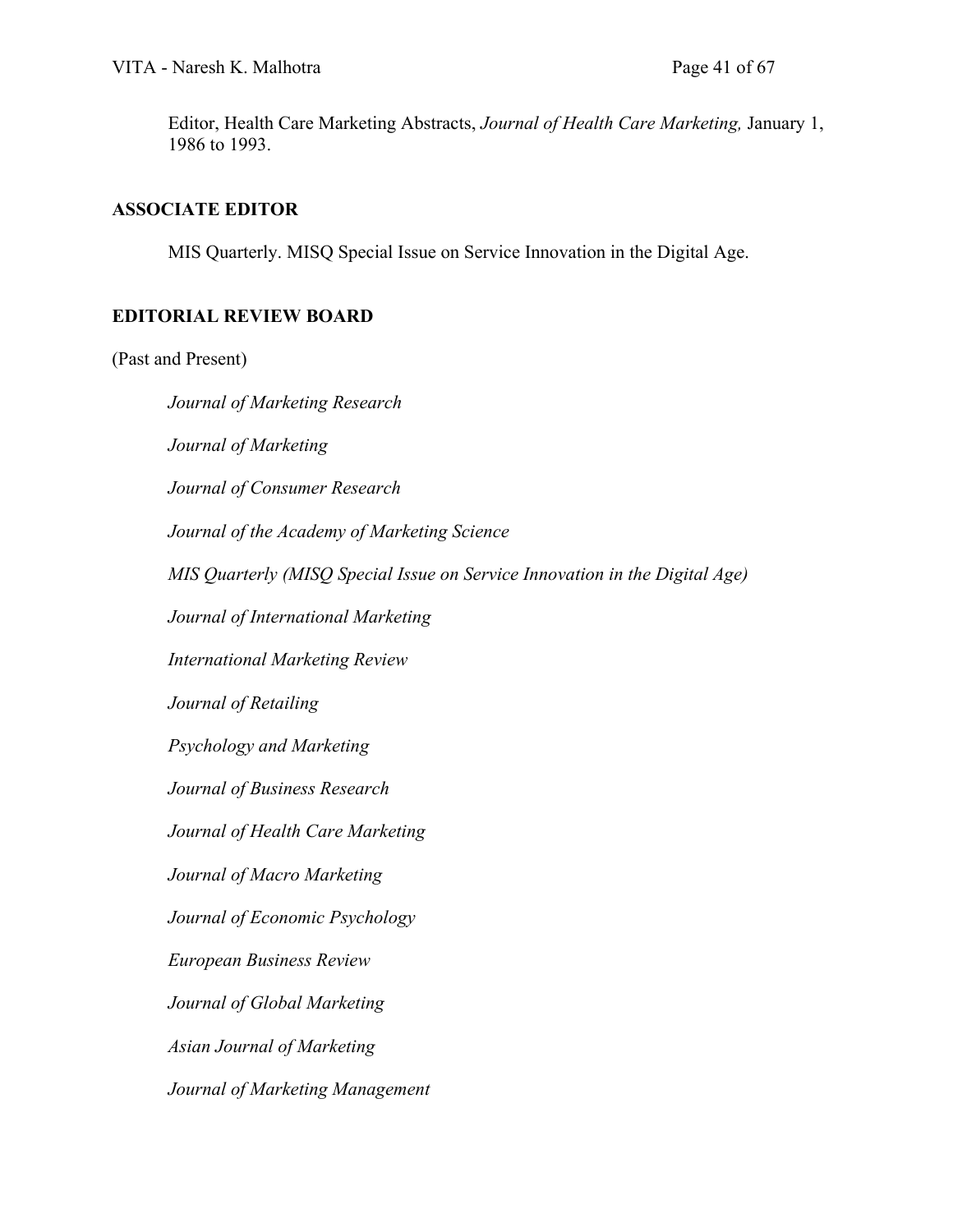*Journal of Marketing Theory and Practice*

*Information and Management* 

## **OFFICES HELD**

Chair, Emerging Markets Conference Board, 2011 to Present

Board of Governors, Academy of Marketing Science, 2006 - 2012.

Past President Council, Academy of Marketing Science, 1996 to Present.

Chairman, Academy of Marketing Science Foundation, 1996-1998.

President, Academy of Marketing Science, 1994-1996.

President-Elect, Academy of Marketing Science, 1992-1994.

Chairman, Board of Governors, Academy of Marketing Science, 1990 -1992.

Vice President Programs, Academy of Marketing Science, 1988-1990.

Executive Vice President, International Business School Computer Users Group, 1985- 1988.

## **PROFESSIONAL ACTIVITIES** (**Organization of National and International Conferences**)

Track Chairperson, Marketing Research Text, Academy of Marketing Science, National Conference, 1983.

Track Chairperson, Research Methodology, Academy of Marketing Science, National Conference, 1984.

Track Chairperson, Research Methods and Issues, American Marketing Association, National Educators' Conference, 1984.

Track Chairperson, Management Science and Statistics, American Institute for Decision Sciences, National Conference, 1985.

Program Co-Chairperson, Academy of Marketing Science, National Conference, 1985.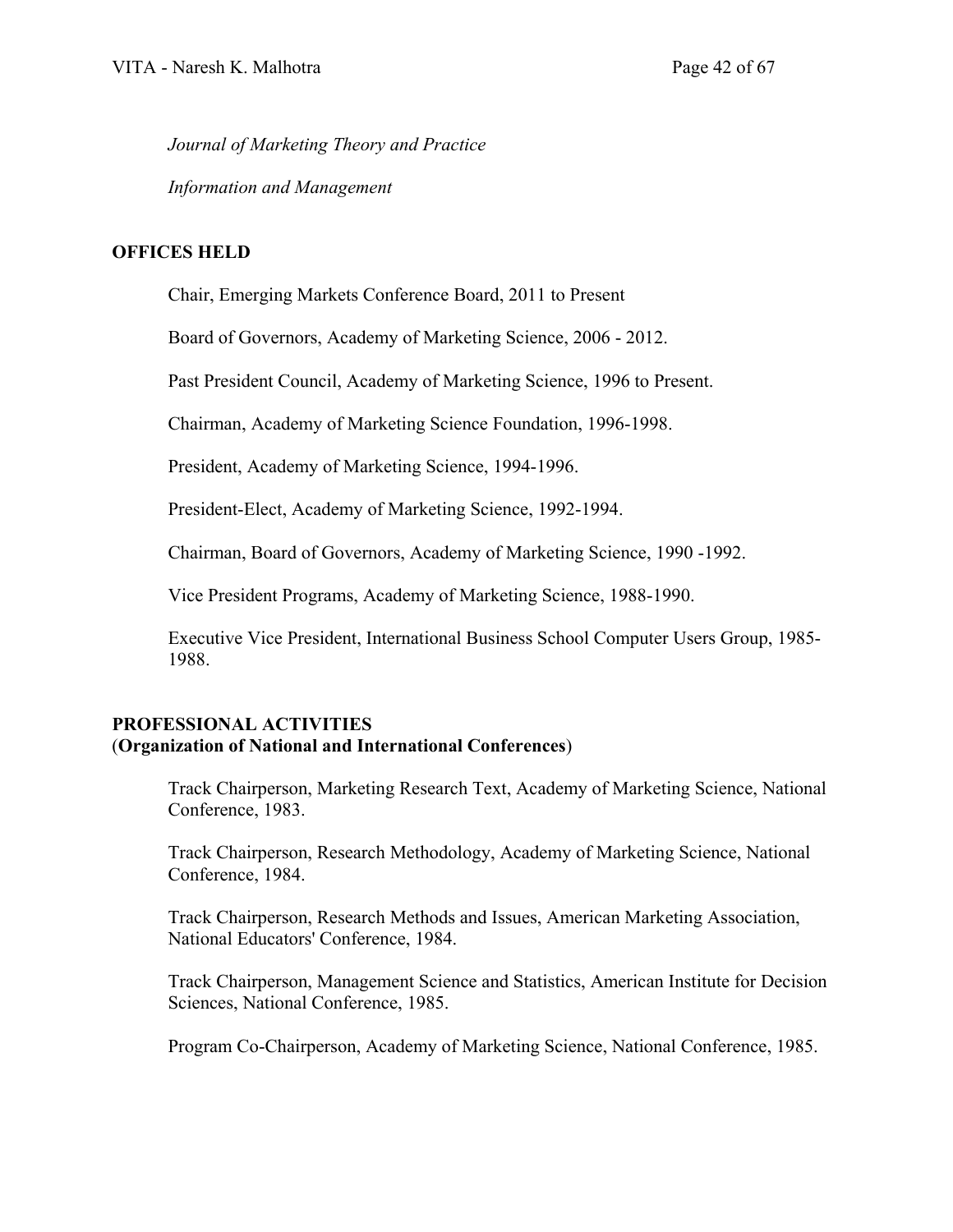Program Co-Chairperson, International Business School Computer Users Group, International Conference, 1985.

Program Co-Chairperson, Academy of Marketing Science, National Conference, 1986.

Track Chairperson, Marketing, American Institute for Decision Sciences, National Conference, 1986.

Program Chairperson, Academy of Marketing Science, National Conference, 1987.

Vice President for Programs, National Retailing Conference, October 1988, Charleston, S.C.

Vice President for Programs, Services Marketing Conference, October 1988, Cleveland, Ohio.

Vice President for Programs, the 1989 Annual National Conference of the Academy of Marketing Science.

Vice President for Programs, the Fourth Bi-Annual World Marketing Congress, Academy of Marketing Science, Singapore, 1989.

Vice President for Programs, the 1990 Annual Conference of the Academy of Marketing Science.

Vice President for Programs, Second Minority Marketing Conference, November 1990, Jacksonville, Florida.

Vice President for Programs, the 1991 Annual Conference of the Academy of Marketing Science (put together the conference team consisting of Program Co-Chairs and Track Chairs).

North American Co-Chair, Architecting the Global Village: Perspectives, Problems, and Prospects, India, January 3-5, 1997.

North American Chair, International Conference on One World One Market-Vision 2020," New Delhi, India, December 28-30, 1998.

Track Chair, Research Methodology Track, Academy of Marketing Science Annual Conference, Montreal, Canada, May 24-28, 2000.

North American Program Chair, International Conference on the Globalization of Business and Markets, India, December 20-22, 2001.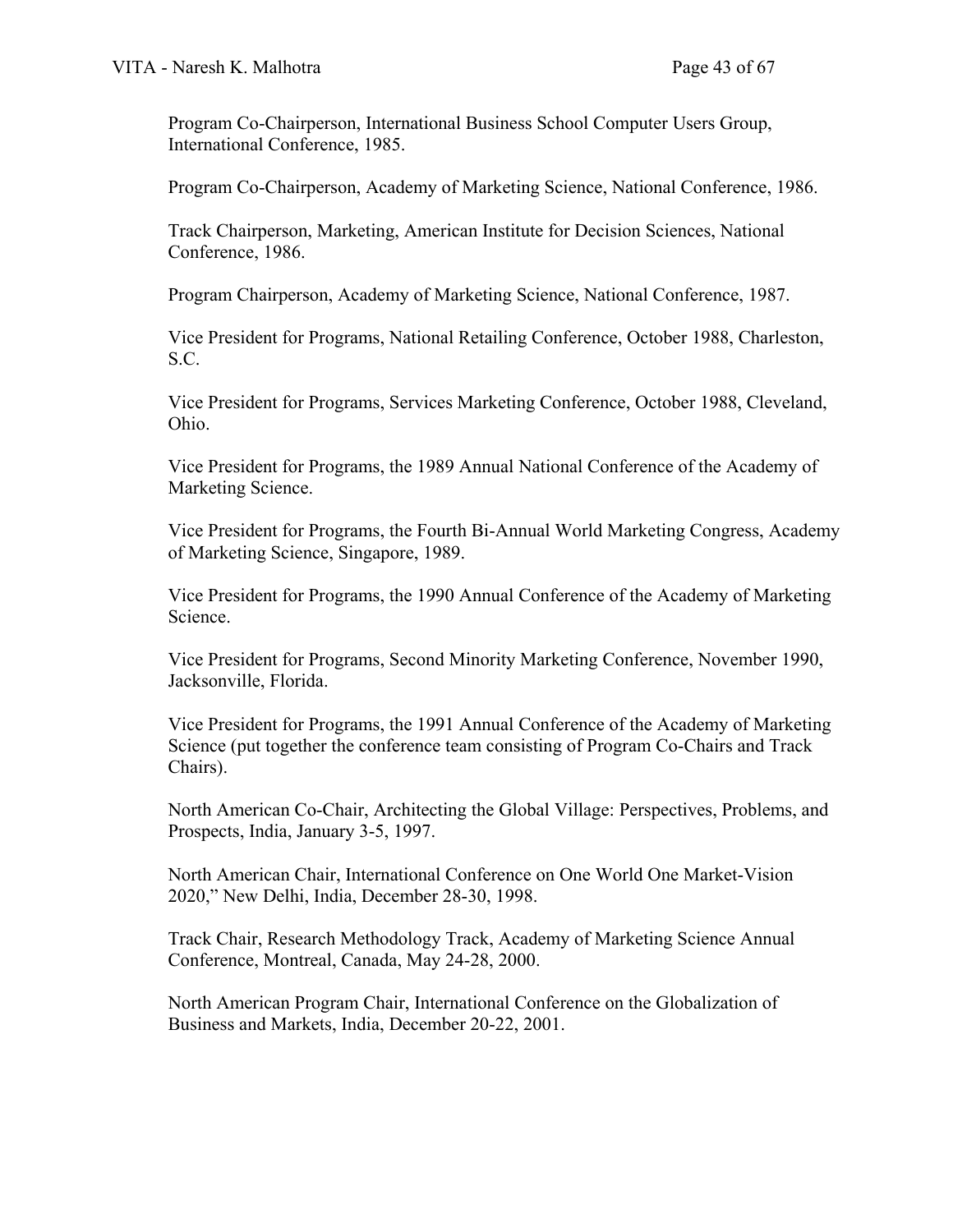Conference Chair, International Conference on the Marketing of Technology Oriented Products and Services in the Global Environment, Bangalore, India, December 27-28, 2002.

North American Conference Co-Chair, Global Arena - Challenge of the Morrow, New Delhi, India, December 28-30, 2006.

Conference Co-Chair, International Marketing Conference, Noida, India, January 12-14, 2012.

Lead Conference Co-Chair, The 2013 Annual Conference of the Emerging Markets Conference Board, Port Elizabeth, South Africa, June 16-20, 2013.

Conference Co-Chair, The 2014 Annual Conference of the Emerging Markets Conference Board, Noida, India, January 9-11, 2014.

Lead Conference Co-Chair, The 2015 Annual Conference of the Emerging Markets Conference Board, Dubai, UAE, January 20-22, 2015.

Lead Conference Co-Chair, The 2016 Annual Conference of the Emerging Markets Conference Board, Bangkok, Thailand, January 6-8, 2016.

Lead Conference Co-Chair, The 2017 Annual Conference of the Emerging Markets Conference Board, Noida, India, January 5-7, 2017.

Lead Conference Co-Chair, The 2018 Annual Conference of the Emerging Markets Conference Board and Doctoral Consortium, Johannesburg, South Africa, April 4-7, 2018.

Lead Conference Co-Chair, The 2019 Annual Conference of the Emerging Markets Conference Board, Ghaziabad, India, January 6-8, 2019.

Lead Conference Co-Chair, The 2020 Annual Conference of the Emerging Markets Conference Board, Ljubljana, Slovenia, June 2-3, 2020.

#### **PROFESSIONAL ACTIVITIES** (**Chairperson, Discussant, Panelist, etc**.)

Chairperson, session on Multiattribute Scaling Models, Association for Consumer Research, National Conference, 1980.

Track Chairperson, Research Methodology, Academy of Marketing Science, National Conference, 1981.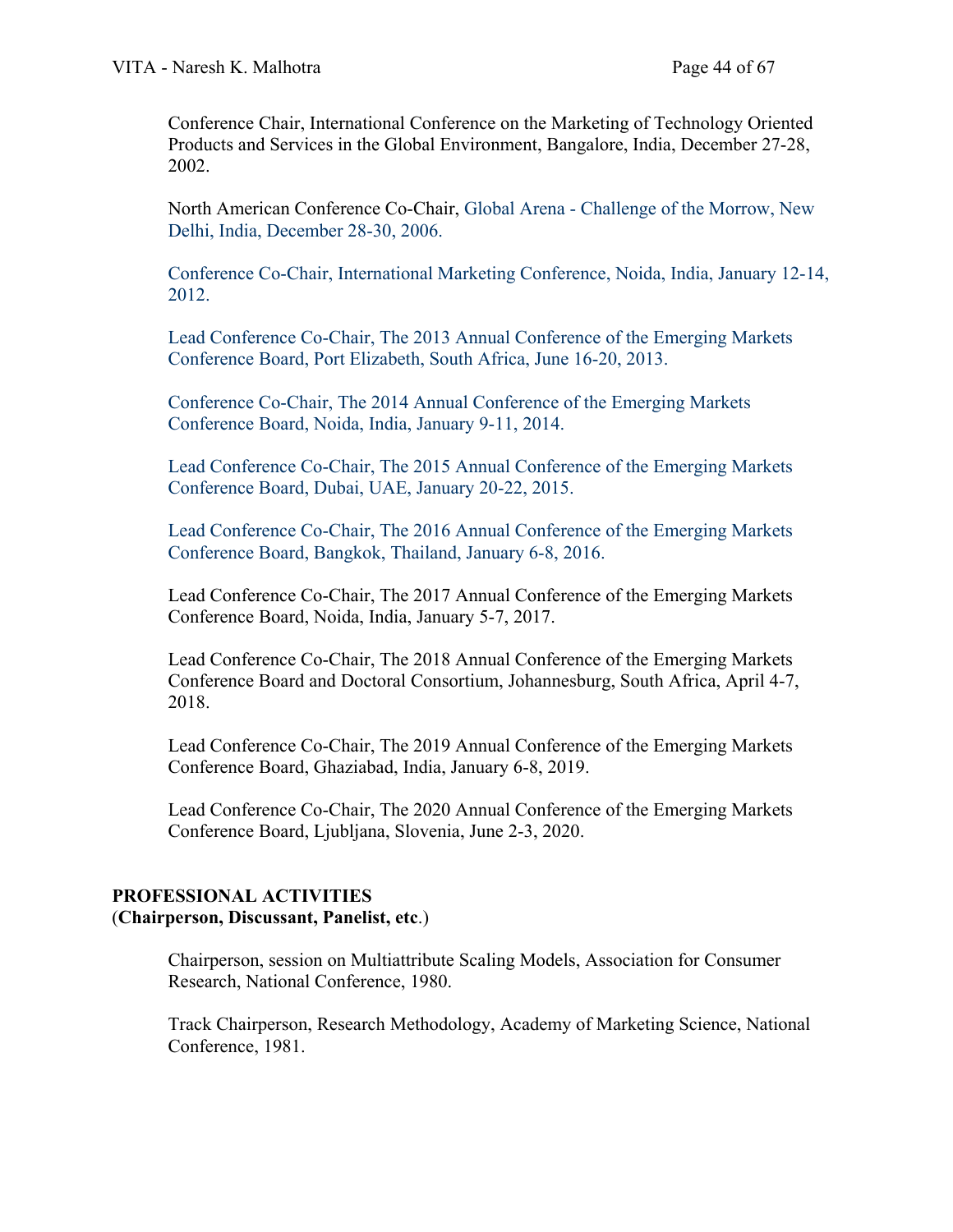Discussant, Session on Consistency and Validity in Perceptual Scaling, American Marketing Association, National Conference, 1981.

Discussant, Session on Marketing of Services, World Marketing Congress, 1982.

Judge, Academy of Marketing Science Doctoral Dissertation Competition, 1982.

Invited Panelist, panel of Conjoint Measurement, Academy of Marketing Science, National Conference, 1982.

Discussant, Session on Health Care Marketing, Academy of Marketing Science, National Conference, 1982.

Discussant, Session on Consumer Behavior, Academy of Marketing Science, National Conference, 1982.

Discussant, Session on Shopping for Durables, Association for Consumer Research, National Conference, 1982.

Chairperson, Session on Strategic Planning in Marketing, American Institute of Decision Sciences, National Conference, 1982.

Chairperson, Panel on Multivariate Analysis, Academy of Marketing Science, National Conference, 1983.

Chairperson, Session on Methodological Issues in Marketing Research, Academy of Marketing Science, National Conference, 1983.

Tutorial on Tobit Analysis, Research Methods and Causal Modeling Conference, American Marketing Association, 1983 (with Leonard J. Parsons).

Discussant, Session on Methodological Advances in Consumer Research, Association for Consumer Research, National Conference, 1983.

Chairperson, Panel on Recent Advances in Marketing Research Methodology, Academy of Marketing Sciences, National Conference, 1984.

Chairperson and Discussant, Session on Situations and Intentions, Association for Consumer Research, National Conference, 1984.

Chairperson, Session on Attitudes and Related Issues, American Institute of Decision Sciences, National Conference, 1984.

Chairperson, Special Session on Methodological Advances in Marketing Research, Academy of Marketing Science, National Conference, 1985.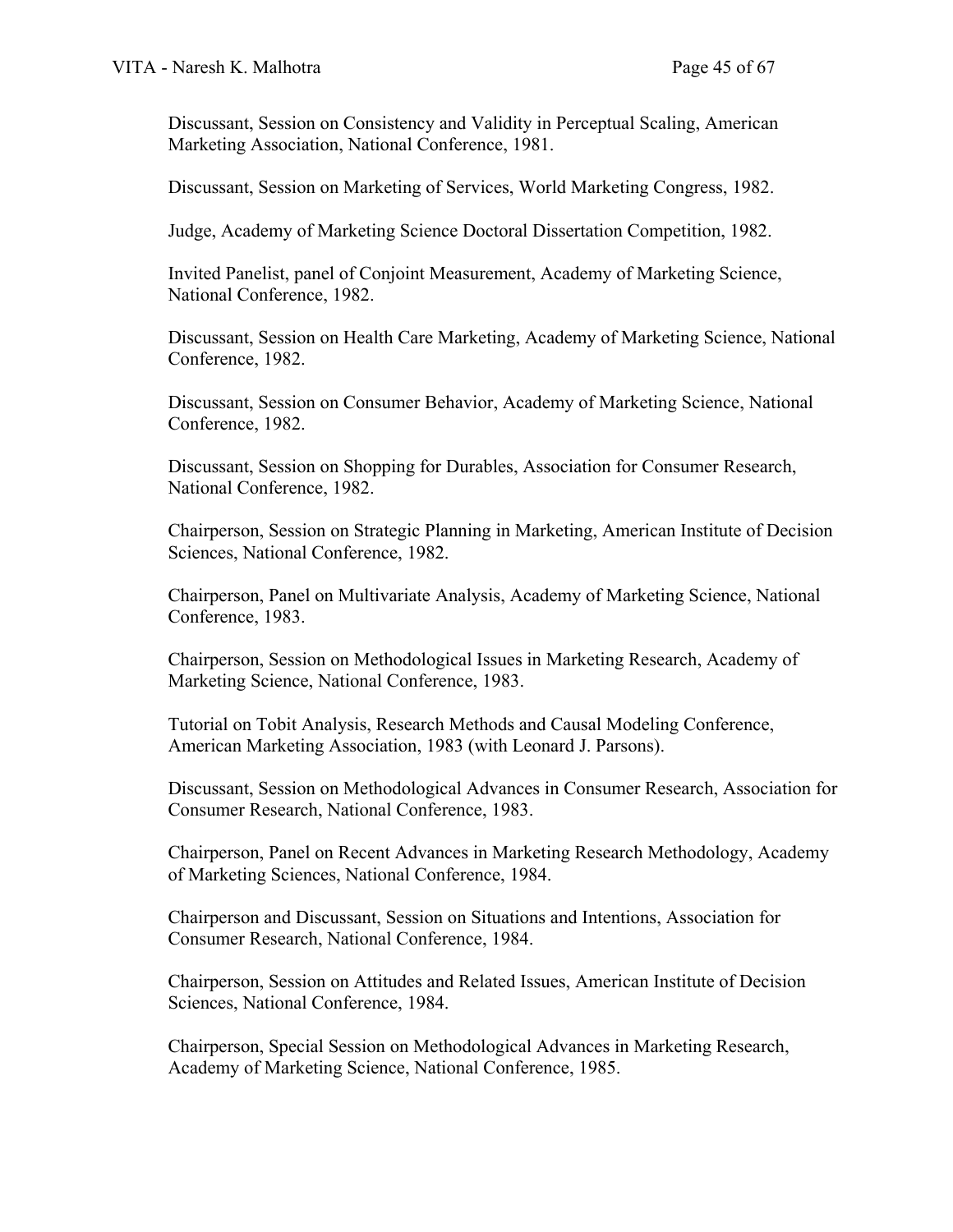Chairperson, Session on Marketing II, ORSA/TIMS Joint National Meeting, November 1985.

Chairperson, Special Session on Recent Advances in Multivariate Data Analysis, American Institute for Decision Sciences, National Conference, 1985.

Invited Panelist, Special Session on State of the Art in Sales Forecasting, Academy of Marketing Science, National Conference, 1986.

Discussant, American Marketing Association, American Marketing Association, National Educators' Conference, 1986.

Chairperson, Special Session on Current Perspectives in International Marketing, American Marketing Association, National Educators' Conference, 1986.

Chairperson, Session on Methodological and Technical Issues in Marketing, Decision Sciences Institute, National Conference, 1986.

Panelist, Meet the Editor Session, Decision Sciences Institute, National Conference, 1986.

Organizing Committee, 1987 National Conference, International Business Schools Computer Users Group.

Chairperson, Plenary Session on the State of the Art in Marketing Research," Academy of

Marketing Science National Conference, 1987.

Chairperson, Plenary Session on Meet the Editors, Academy of Marketing Science National Conference, 1987.

Chairperson, Session on Estimating Customer Perceived Value and Market Structure, American Marketing Association, National Educator's Conference, 1987.

Chairperson, Session on Improving Mail Response Rates, Academy of Marketing Science, National Conference, 1988.

Discussant, Session on Developments in Conjoint Measurement, American Marketing Association, National Educator's Conference, 1988.

Seminar Speaker, American Marketing Association, Atlanta Chapter, 1988

Chairperson, Session on Retailing and Retail Strategies, World Marketing Congress, Singapore, July 1989.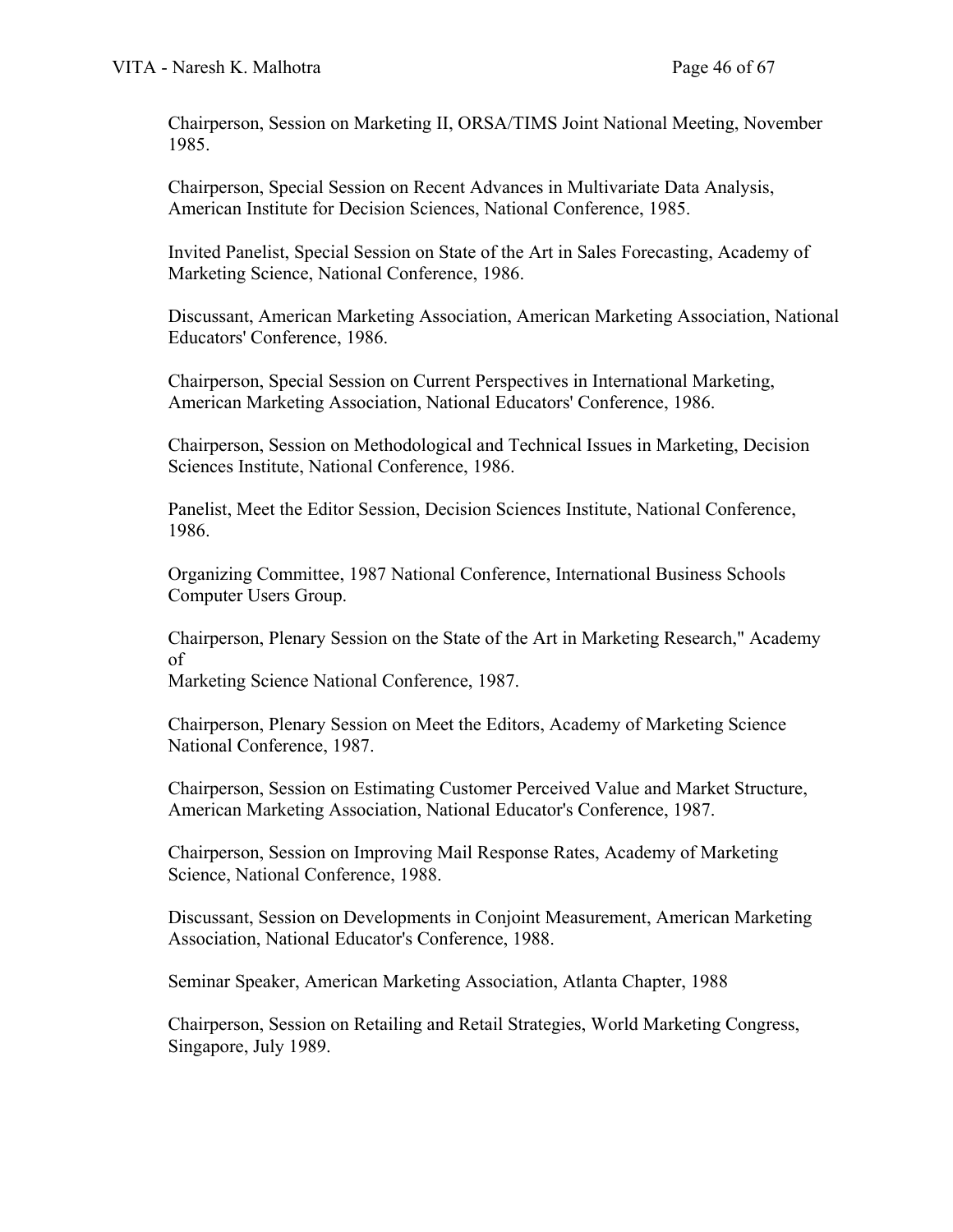Discussant, Session on Measurement and Scaling Issues in Marketing Research II, American Marketing Association, National Educator's Conference, 1989.

Panelist, Meet the Editor Session, Decision Sciences Institute, National Conference, 1989.

Chairperson, Plenary Session on Creativity and the Research Process, Academy of Marketing Science, National Conference, 1990.

Discussant, Issues in Data Collection, National Educators' Conference, American marketing Association, 1990.

Discussant, Session on Methodological Issues, Association for Consumer Research National Conference, 1990.

Discussant, Session on Methodological Issues, Decision Science Institute, National Conference, 1990.

Session Chair, Plenary Session, Writing and Critiquing Scholarly Articles, Academy of Marketing Science, National Conference, 1991.

Session Chair, Session on Research Methodology, Academy of Marketing Science, National Conference, 1991.

Session Chair, Session on Globalization, International Conference on Global Competitiveness: Strategies for the 90s, New Delhi, 1992.

Session Chair, Plenary Session, Issues Confronting Marketing Scholars, Academy of Marketing Science, National Conference, 1992.

Session Chair, Session on Research Methodology, Academy of Marketing Science, National Conference, 1992.

. Discussant, Session on Emotions, American Marketing Association, National Educators' Conference, 1992.

Session Chair, Research Methods, Academy of Marketing Science, National Conference, 1993.

Session Chair, Causal Modeling, Southern Marketing Association, National Conference, 1993.

Inaugural Address, Academy of Marketing Science, World Marketing Congress, Istanbul, Turkey, 1993.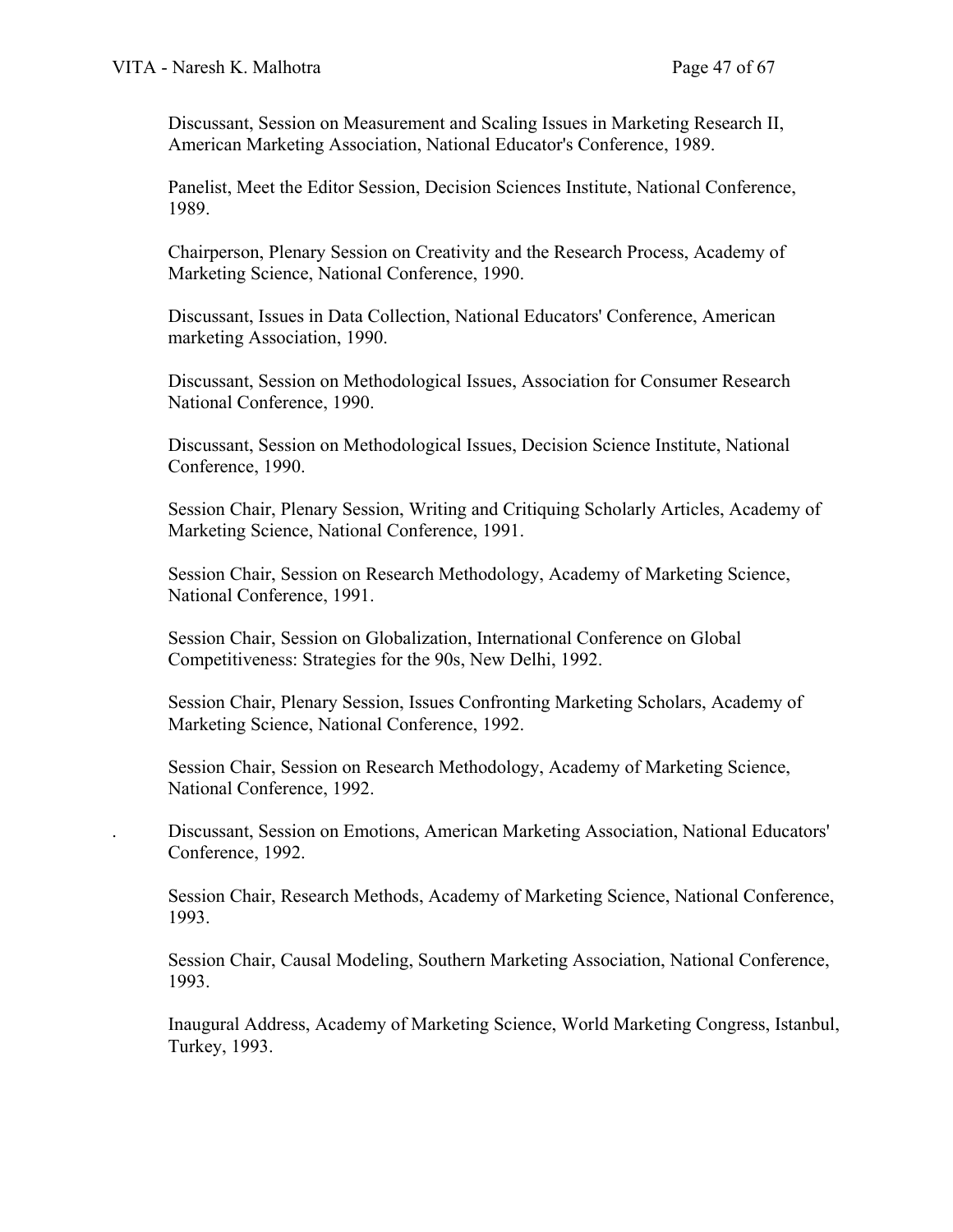Session Chair, Multivariate Methods: Estimation and Validation, 1994 Marketing Science Conference, March 17-20, 1994, University of Arizona, Tucson, AZ.

Panel Presentation, "An Alternating Least-Squares Algorithm for Estimating Missing Data as an Alternative to the EM Algorithm," (with C. Kim), 1994 Marketing Science Conference, March 17-20, 1994, University of Arizona, Tucson, AZ.

Presidential Address, Academy of Marketing Science/ACCRA Retailing Conference, November 1994.

Presidential Address, Academy of Marketing Science National Conference, May 17-21, 1995, Orlando, FL.

Presidential Address, Seventh Bi-Annual World Marketing Congress, July 6-10, 1995, Melbourne, Australia.

Invited Presentation, Board of Directors of American Assembly of Collegiate Schools of Business, November 10, 1995, Washington, DC.

Inaugural Address, International Conference On Globalization and the Market Economy: The Challenge of Change, New Delhi, India, December 28-30, 1995.

. Plenary Session Speaker, International Conference On Globalization and the Market Economy: The Challenge of Change, New Delhi, India, December 28-30, 1995.

Session Chair, Building Global Competitive Advantage, International Conference On Globalization and the Market Economy: The Challenge of Change, New Delhi, India, December 28-30, 1995.

Presidential Address, Academy of Marketing Science National Conference, May 29-June 1, 1996, Phoenix, Arizona.

Keynote Speaker, Australian Marketing Research Society, National Conference, Gold Coast, Australia, October 6-9, 1996.

Visiting Scholar Seminars, Monash University, Australia, September 1996. Gave a series of four research seminars.

Distinguished Speaker Series, University of Southern Queensland, Australia, September-October, 1996. Gave a series of four research seminars.

Keynote Speaker, Architecting The Global Village: Perspectives, Problems, and Prospects, India, January 3-5, 1997.

Eminent Scholar Seminars, Deusto University, Spain, January, 1997. Gave a series of seven research seminars.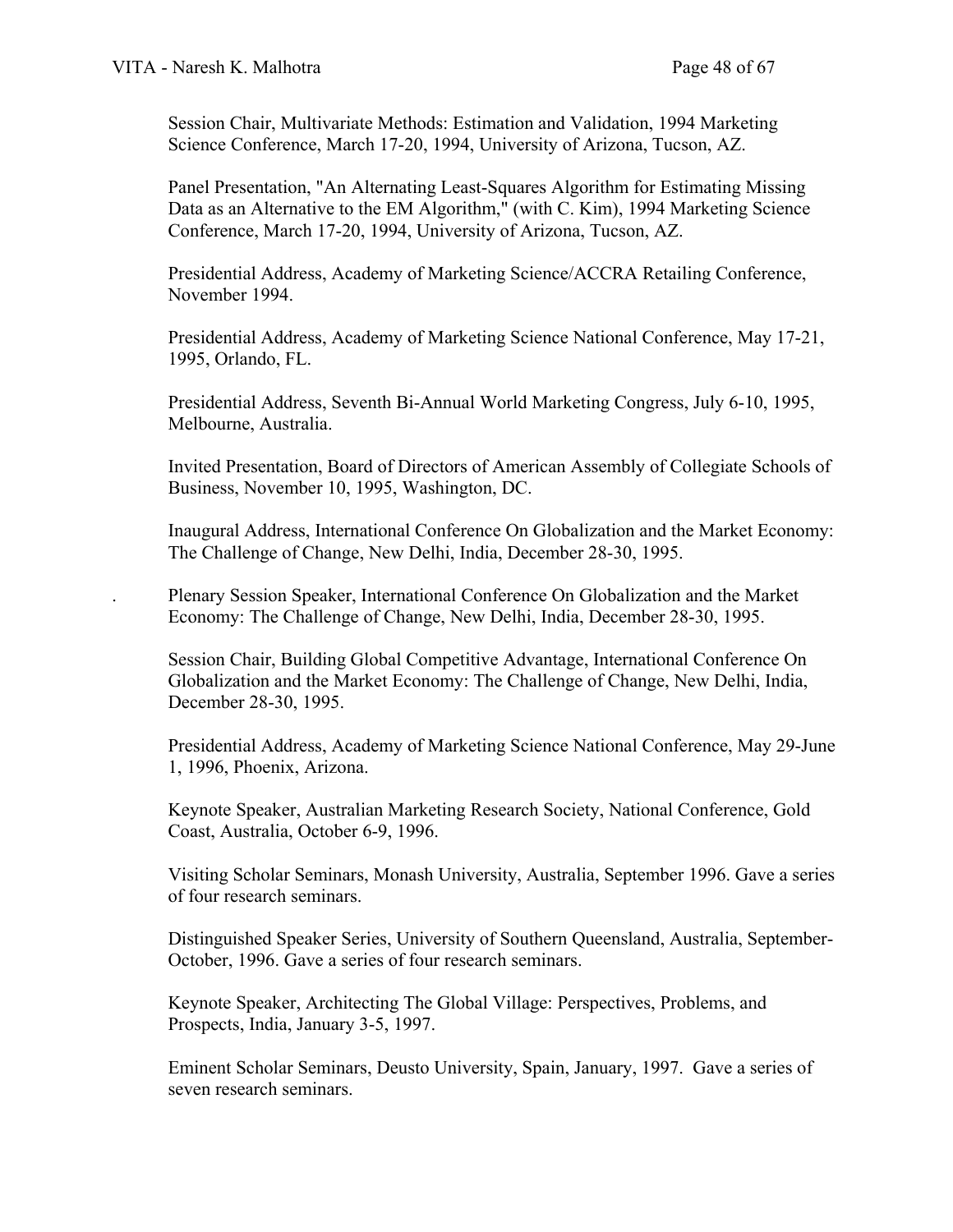Chair, Session on "Measuring Consumer Responses to Marketplace Stimuli," Academy of Marketing Science National Conference, Coral Gables, Florida, May 28-31, 1997.

Invited Panelist, "Ethics and the Marketing Educator," Academy of Marketing Science National Conference, Coral Gables, Florida, May 28-31, 1997.

Keynote address, "The Strategic Role of Segmentation in International Marketing," World Marketing Congress, Kuala Lumpur, Malaysia, 24-27, June 1997.

Session Chair, "Strategic Relationships: Connecting Customers," Southern Marketing Association, Annual Conference, Atlanta, November 5-8, 1997.

Session Chair, "Channel Strategies/Alliances: A Fresh Perspective," Southern Marketing Association, Annual Conference, Atlanta, November 5-8, 1997.

Keynote Address, Plenary Session, "Globalization and Excellence in the Next Century," Second Annual Asian Association of Management (AAM) Conference, Langkawi, Malaysia, December 12-13, 1997.

Naresh K. Malhotra, Francis Ulgado, James Agarwal and Imad Baalbaki, "An Integrated Model of the Globalization Process," Second Annual Asian Association of Management (AAM) Conference, Langkawi, Malaysia, December 12-13, 1997

Session Chair and Discussion Leader, Session on New Product Development and Marketing Communications, Keys to Marketing Effectiveness: Working Smarter, Not Harder, International Conference, Atlanta, January 17-19, 1998.

Invited Panelist, Special Session on Customer Satisfaction Measurement and Modeling, American Marketing Association, Winter Educators Conference, Austin, TX, February 21-23, 1998.

Naresh K. Malhotra and Mark Peterson, "What Electric Professionals Need to Know About Marketing Research: A Comprehensive Case in Marketing Research I," American Marketing Association's 1998 Electric Utility Customer Research National Conference, Atlanta, May 17, 1998.

Naresh K. Malhotra and Mark Peterson, "What Electric Professionals Need to Know About Marketing Research: A Comprehensive Case in Marketing Research II," American Marketing Association's 1998 Electric Utility Customer Research National Conference, Atlanta, May 20, 1998.

Session Chair, Session on Consumer Relationships: Motivation and Maintenance Strategies, Academy of Marketing Science, National Conference, Norfolk, May 27-30, 1998.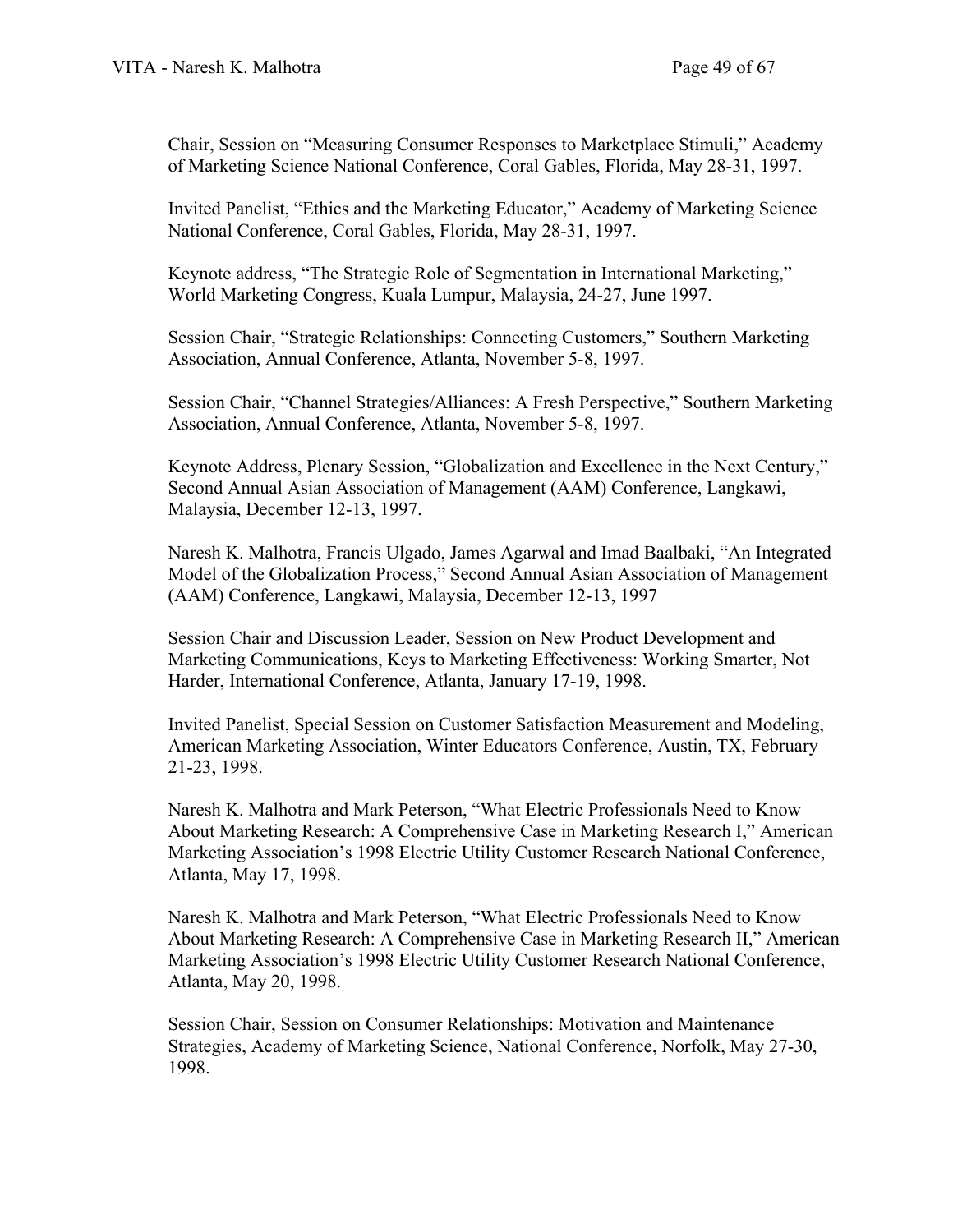Session Chair, Judgment, Purchase and Post-Adoption Processes," Association of Consumer Research-Asia Pacific Conference, Hong Kong, June 18-20, 1998.

Session Chair, Attitude Modeling: Issues and Methods, INFORMS Israel, June 28-July 1, 1998.

Session Chair, Developments in Quantitative Analysis, American Marketing Association, Summer Marketing Educators' Conference, Boston, August 15-18, 1998.

Plenary Session Paper, "Global Marketing Strategies for the Twenty First Century, International Conference on One World One Market-Vision 2020," New Delhi, India, December 28-30, 1998.

Session Chair, Global Management: Strategic Decision Making, International Conference on One World One Market-Vision 2020," New Delhi, India, December 28-30, 1998.

Session Chair, Managing Strategic Alliances, International Conference on One World One Market-Vision 2020," New Delhi, India, December 28-30, 1998.

Distinguished Speaker, Seminar on Globalization, Jorge Tadeo Lozano University, Bogota, Colombia, March 3, 1999.

Distinguished Speaker, Seminar on International Marketing, Universidad Antonio Narino, Bogota, Colombia, March 5, 1999.

Distinguished Speaker, Seminar on International Marketing Research, CIDE University, Bogota, Colombia, March 8, 1999.

Distinguished Speaker, Seminar on International Marketing, Universidad Minuto De Dios, Bogota, Colombia, March 9, 1999.

Invited Panelist, Session on Technology Drivers on the Road to Global Marketing Education, Academy of Marketing Science, Miami, May 26-29, 1999.

Session Chair, Session on Nutrition, Safety, and Health, ACR European Conference, Jouy-en-Josas, France, June 24-26, 1999.

Distinguished Speaker, Seminar on Globalization, Universidad Antonio Narino, Bogota, Colombia, October 26, 1999.

Distinguished Speaker, Seminar on Strategic Marketing for the Twenty First Century, Jorge Tadeo Lozano University, Bogota, Colombia, October 27, 1999.

Distinguished Speaker, Seminar on International Marketing, Universidad Antonio Narino, Bogota, Colombia, October 28, 1999.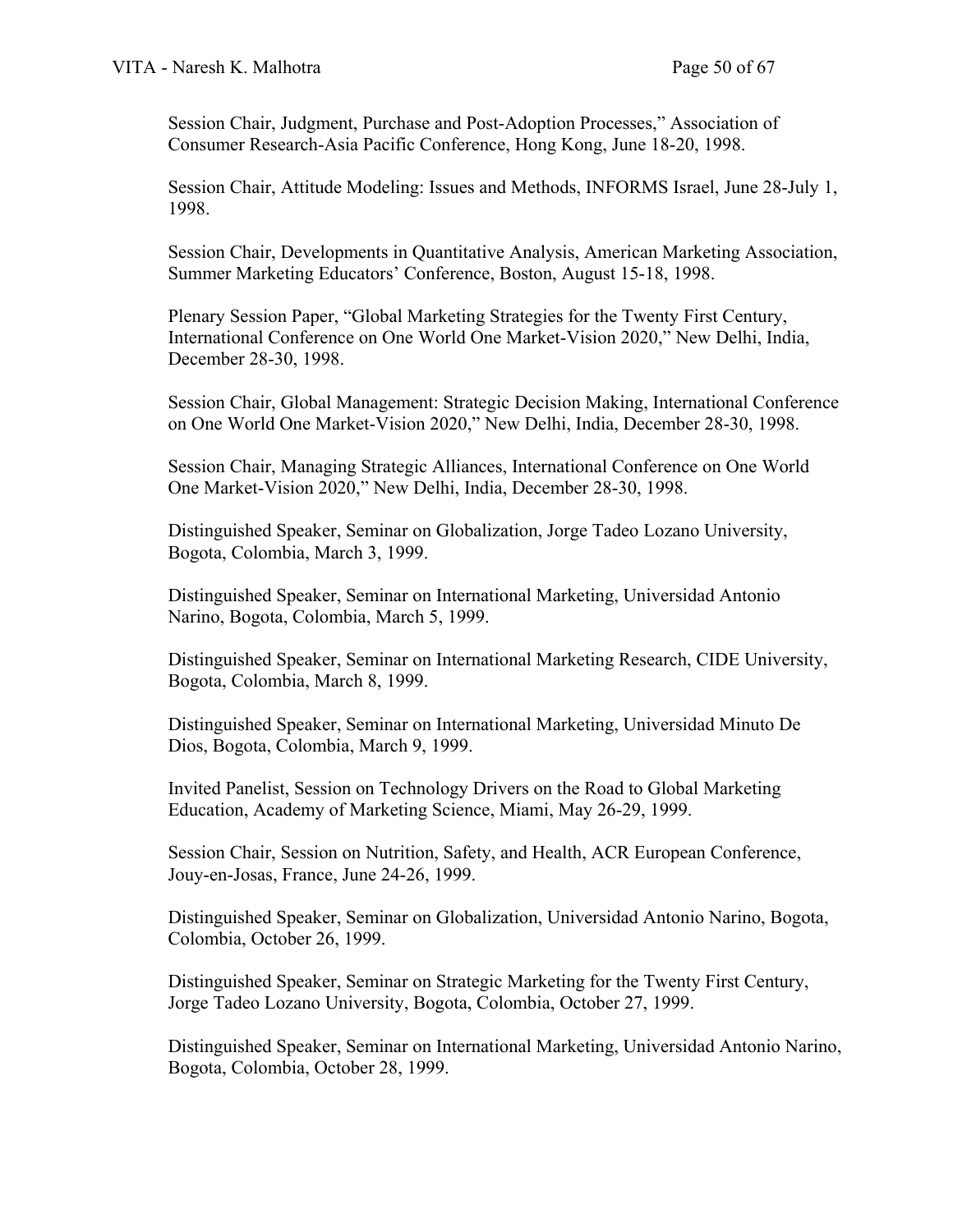Distinguished Speaker, Seminar on International Marketing Research, Piloto University, Bogota, Colombia, October 29, 1999.

Distinguished Speaker, Seminar on Marketing Research, Jorge Tadeo Lozano University, Bogota, Colombia, October 29-30, 1999.

Distinguished Speaker, International Conference on Reviving the Economy of Colombia, Bogota, Colombia, October 30, 1999.

Session Chair, Advances in Collecting and Analyzing Survey Data, American Marketing Association, Winter Conference, San Antonio, Texas, February 5-8, 2000.

Invited Panelist, AMS Presidential Panel on Emerging Trends in Marketing Research in the 21<sup>st</sup> Century, Academy of Marketing Science Annual Conference, Montreal, Canada, May 24-28, 2000.

Session Chair, Choice Models and Multivariate Methods, Academy of Marketing Science Annual Conference, Montreal, Canada, May 24-28, 2000.

Competitive Paper Presentation, "Conjoint Model with Artificial and Real Stimuli: A Comparative Assessment of Within and Cross-Domain Generalizability and Choice Prediction" (with James Agarwal), Academy of Marketing Science Annual Conference, Montreal, Canada, May 24-28, 2000.

**(William R. Darden Award for Best Research Methodology Paper)**

Invited Panelist, Marketing and Quality of Life Interface, Academy of Marketing Science Annual Conference, Montreal, Canada, May 24-28, 2000.

Naresh K. Malhotra, Pitfalls in International Marketing Research," Distinguished Scholar Lecture, University of Los Andes, Bogota, Colombia, September 25, 2000.

Naresh K. Malhotra, What do the Customers Want? Defining and Measuring Value in an E-Commerce Context, Distinguished Scholar Lecture, University of Los Andes, Bogota, Colombia, September 26, 2000.

Naresh K. Malhotra, Modeling the Globalization Process, Invited Lecture, CIDE University, Bogota, Colombia, September 27, 2000.

Naresh K. Malhotra, Researching International Markets, Invited Lecture, Jorge Tadeo Lozano University, Bogota, Colombia, September 27, 2000.

Naresh K. Malhotra, Marketing for the Twenty First Century, Distinguished Scholar Lecture, University of Los Andes, Bogota, Colombia, September 27, 2000.

Naresh K. Malhotra, Religion and Academics: An Intellectual Perspective, Distinguished Scholar Lecture, University of Los Andes, Bogota, Colombia, September 28, 2000.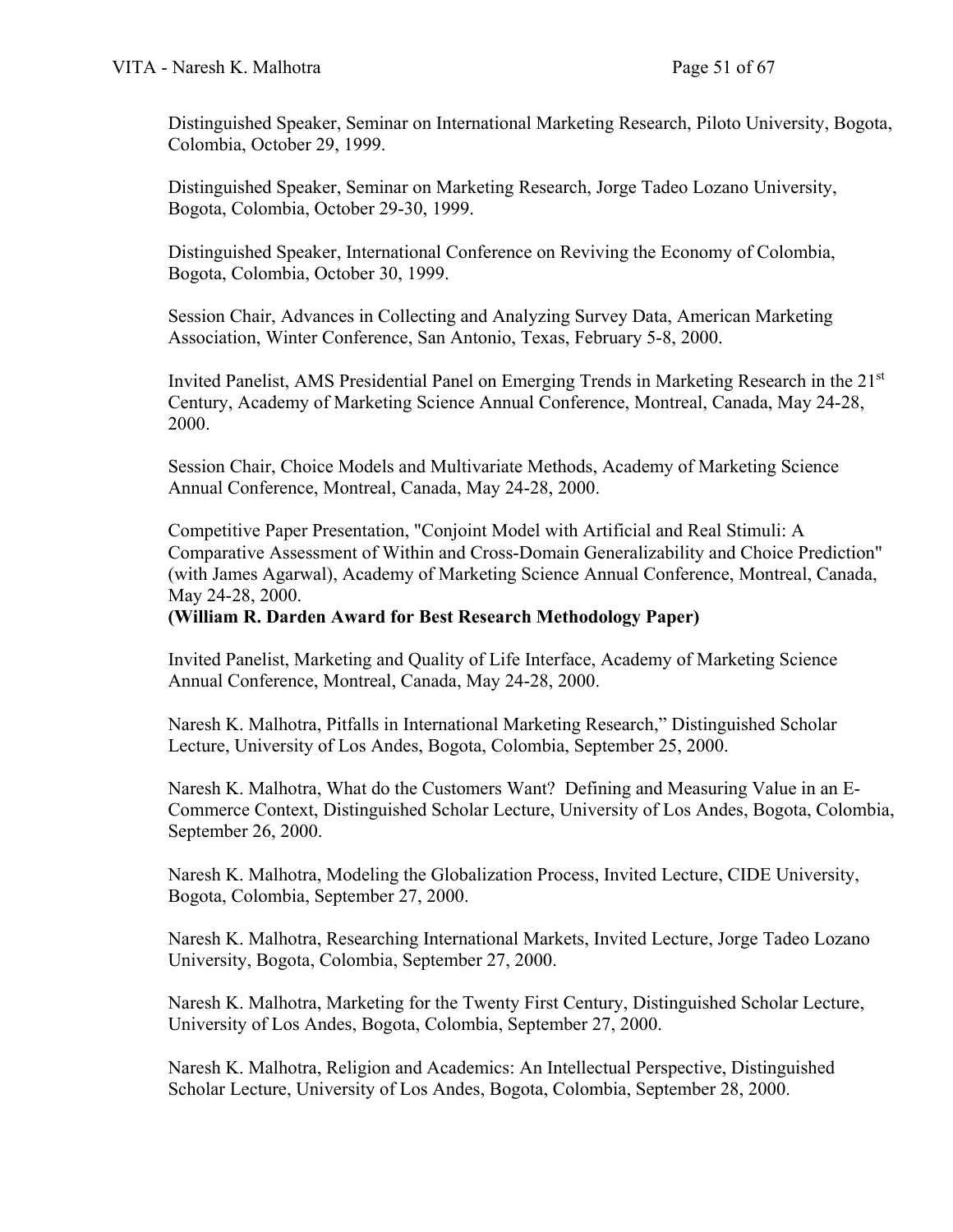Naresh K. Malhotra, Recent Trends in International Marketing, Invited Lecture, Jorge Tadeo Lozano University, Colombia, 29, 2000.

Naresh K. Malhotra, Recent Advances in Relationship Marketing, Distinguished Scholar Lecture, University of Los Andes, Bogota, Colombia, September 29, 2000.

Naresh K. Malhotra, The Strategic Role of Regional Trading Blocks, Invited Lecture, CIDE University, Bogota, Colombia, September 29, 2000.

Mark Peterson and Naresh Malhotra, "Television Ad Processing: The Expectation-Motivation-Matching Model," Association for Consumer Research Annual Conference, Salt Lake City, October, 19-20, 2000.

Naresh K. Malhotra, "Brand Loyalty in a Relationship Marketing Context: Its Structure and Formation," Plenary Session Speech, Fifth Research Conference on Relationship Marketing, October 12-15, 2000, Atlanta.

Naresh K. Malhotra, Session Chair, Enterprise Strategies for Relationship Marketing, Fifth Research Conference on Relationship Marketing, October 12-15, 2000, Atlanta.

Naresh K. Malhotra, Session Chair, International Conference on Customer Relationship Management, Gurgaon, India, N, 2000.

Naresh K. Malhotra, Invited Panelist, International Conference on Customer Relationship Management, Gurgaon, India, N, 2000.

Naresh K. Malhotra, James Agarwal, Francis Ulgado, and Imad Baalbaki, "A Framework for Explaining Globalization: Research Propositions," World Marketing Congress, Cardiff, Wales, UK, June 27 – July 1, 2001.

Naresh K. Malhotra, "International Marketing Research," National University of Argentina, La Plata, August 13-26, 2001.

Naresh K. Malhotra, "The Growing Importance of Marketing and Its Implications for Higher Education," National University of Argentina, La Plata, August 13-26, 2001.

Naresh K. Malhotra, "The Globalization of Business and Markets: The Conference Theme," Keynote Address, International Conference on the Globalization of Business and Markets, India, December 20-22, 2001.

Session Chair, Plenary Session, Global Business Environment : Trends and Predictions, International Conference on the Globalization of Business and Markets, India, December 20-22, 2001.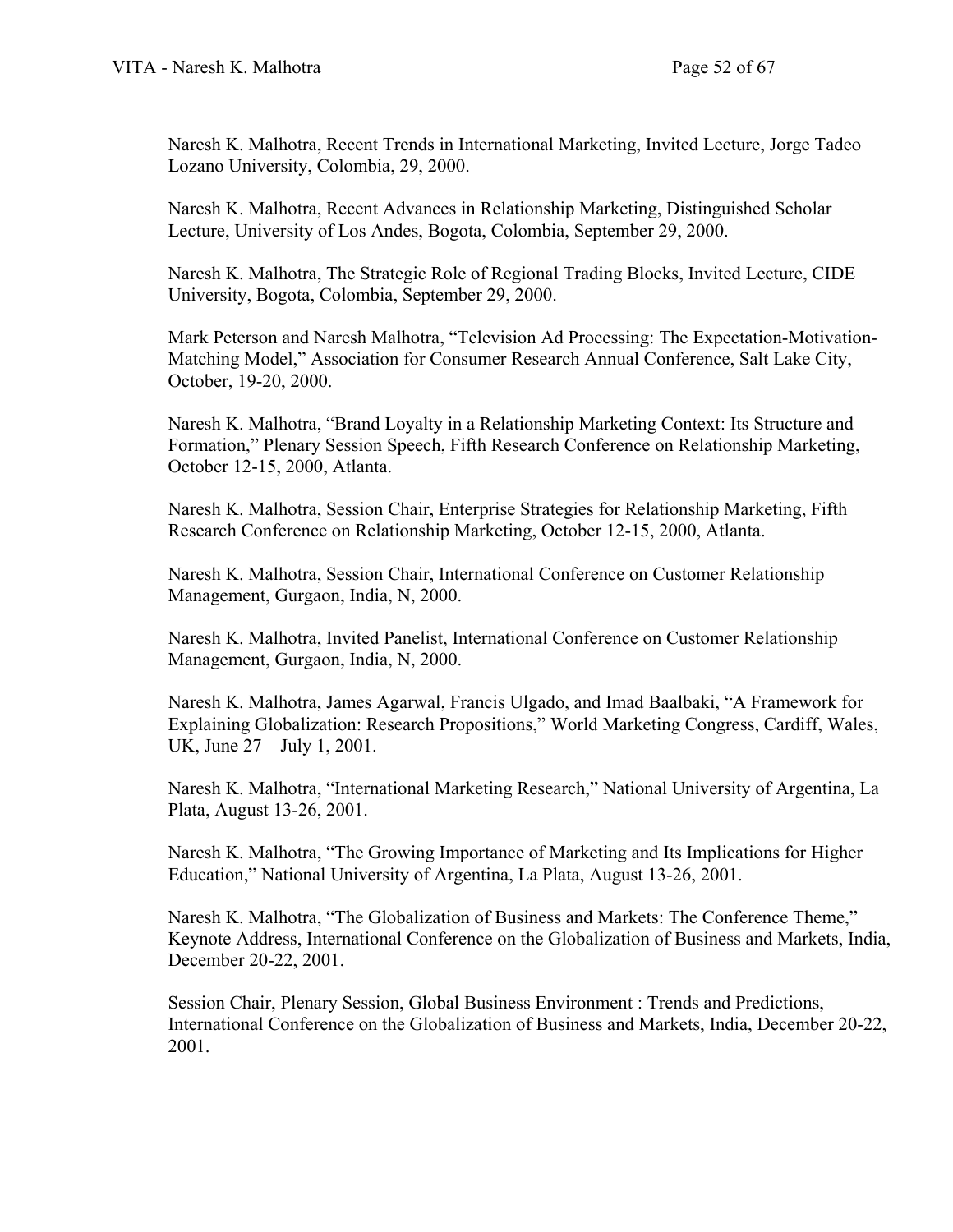Agarwal, James and Naresh K. Malhotra (2002), "An Integrated Model of Attitude and Choice: An Interaction Approach," The 2002 Academy of Marketing Science (AMS) Annual Conference, Hyper-competition in Markets and Marketing: The New Economic Reality, Sanibel Island, Florida, May 29-June 1, 2002.

Malhotra, Naresh K. and Mark Peterson, "Marketing Research in the New Millennium: Emerging Issues and Trends", invited presentation to the marketing faculty at the University of New South Wales, Australia, June, 2002.

Session Chair, Customer Interactions & Relationship Management, International Conference on the Marketing of Technology Oriented Products and Services in the Global Environment, Bangalore, India, December 27-28, 2002.

Session Chair, Internet & e-Commerce, International Conference on the Marketing of Technology Oriented Products and Services in the Global Environment, Bangalore, India, December 27-28, 2002.

Session Chair and Panelist, Panel on Marketing Technology Products & Services: Research Agenda & Directions, International Conference on the Marketing of Technology Oriented Products and Services in the Global Environment, Bangalore, India, December 27-28, 2002.

Invited panelist, Outstanding Teachers in Marketing Presentations, Academy of Marketing Science National Conference, Washington, DC, May 28-June 1, 2003.

Chair, Session on Information Process, Association for Consumer Research, Asia Pacific Conference, Seoul, Korea, May 13-15, 2004.

Session Chair and Panelist, AMS Presidential Panel on Marketing Research, Academy of Marketing Science National Conference, Vancouver, May 26-29, 2004.

Discussant, International Dimensions of Marketing Ethics and Social Responsibility, Academy of Marketing Science National Conference, Vancouver, May 26-29, 2004.

Panelist, Market Orientation and Stakeholder Orientation, Academy of Marketing Science National Conference, Vancouver, May 26-29, 2004.

Chair, Environmental Issues in Macromarketing, Macromarketing Conference, Vancouver, May 29 - June 1, 2004.

Discussant, Topics in Market Research, American Marketing Association, Summer Educators' Conference, Boston, August 6-9, 2004.

Session Chair, Competitive paper Session: Kid Stuff, Association for Consumer Research, Portland, Oregon, October 7-10, 2004.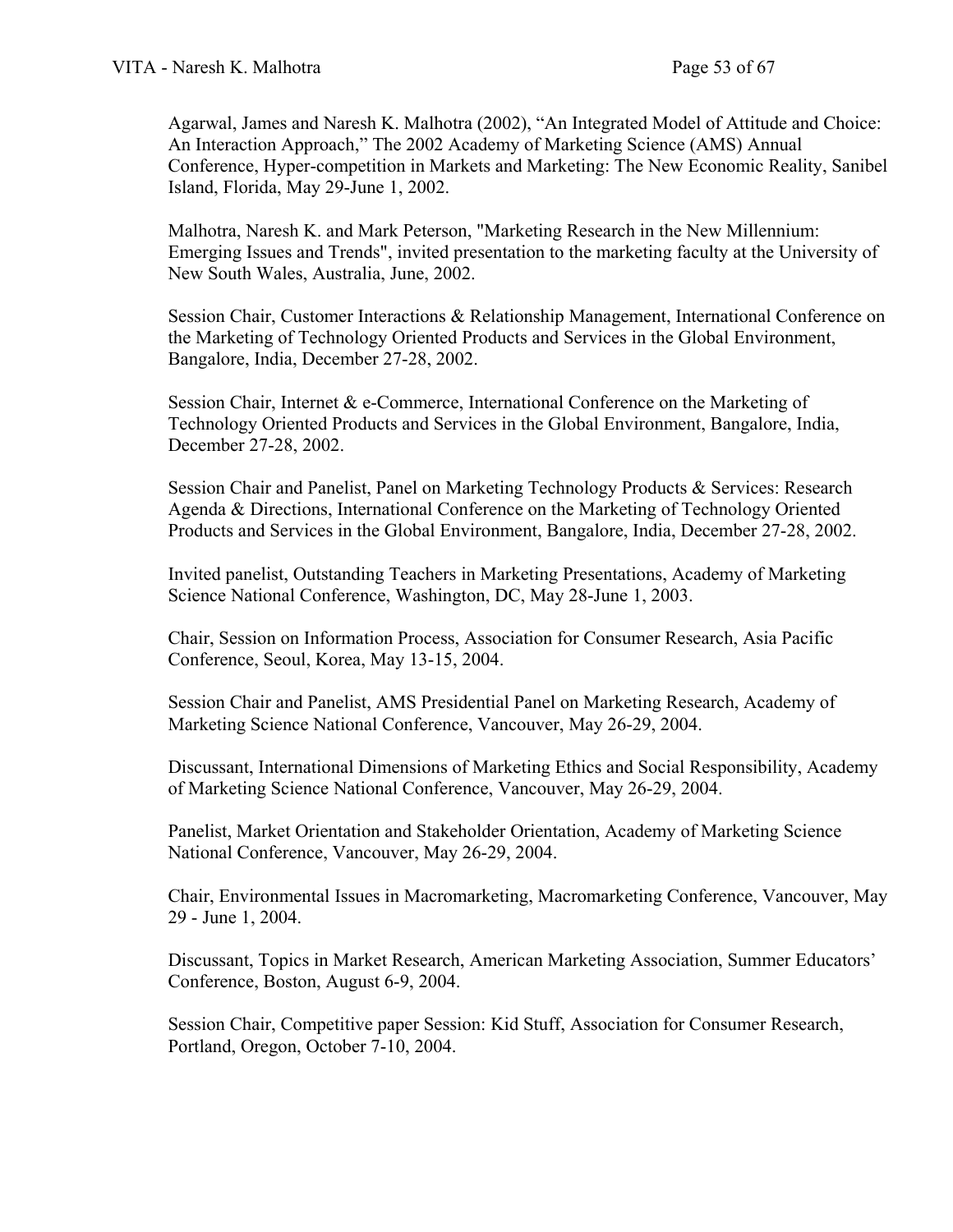Chair, Technology Human Interface: Issues and Challenges, 33rd IFTDO World Conference, New Delhi, India, November 22-25, 2004.

Keynote Address, "What Makes a Distinguished Marketing Educator: My Personal Journey, Academy of Marketing Science National Conference, Tampa, May 25-28, 2005.

Chair, Session on Market Research, Marketing Science National Conference, Atlanta, June 16- 18, 2005.

Discussant, Session on Internet and Public Policy, American Marketing Association, Educators' Conference, San Francisco, July 29-August 1, 2005.

Invited Panelist, Session on Challenges & Opportunities for Indian Industries in the Era of Globalization, 11<sup>th</sup> International Conference on Productivity and Quality Research, Delhi, India, December 12-15, 2005.

Invited Panelist, Session on Emerging Frontiers within B2B Marketing, Thirteenth Annual CBIM Meeting, Atlanta, February 4-5, 2006.

Session Chair, Session on Estimating and Predicting Customer Lifetime Value, American Marketing Association, American Marketing Association, Winter Educator's Conference, St. Petersburg, FL, February 17-20, 2006.

Award winning presentation (with Tracey King), "The Influence of Common Method Variance in Marketing Research: Reanalysis of Past Studies Using a Marker-Variable Technique," Academy of Marketing Science Annual Conference, San Antonio, Texas, May 24-27, 2006.

Session Chair, "Consumer Research and Technology," American Marketing Association, American Marketing Association, Summer Educator's Conference, Chicago, August 4-7, 2006.

Distinguished Lecture, "Accounting for Common Method Variance in Survey-Based IS Research: A Theoretical and Empirical Comparison of Alternative Approaches and a Reanalysis of Past Research," University at Buffalo, State University of New York, Buffalo, NY, September 29, 2006.

Keynote address, "Entry Mode Strategies for SMEs in the New Global Environment: Multi-Theoretical Framework and Research Propositions," SME-Entrepreneurship Global Conference 2006, Kuala Lumpur, Malaysia, October 16-19, 2006.

Invited presentation, "Common Method Variance in Survey-Based Research: An Assessment and Reassessment" NUS, SMU, NTU, INSEAD Research Consortium, Singapore, December 8, 2006.

Invited Presentation, "International Marketing Research," Management development Institute, Gurgaon, India, November 27, 2007.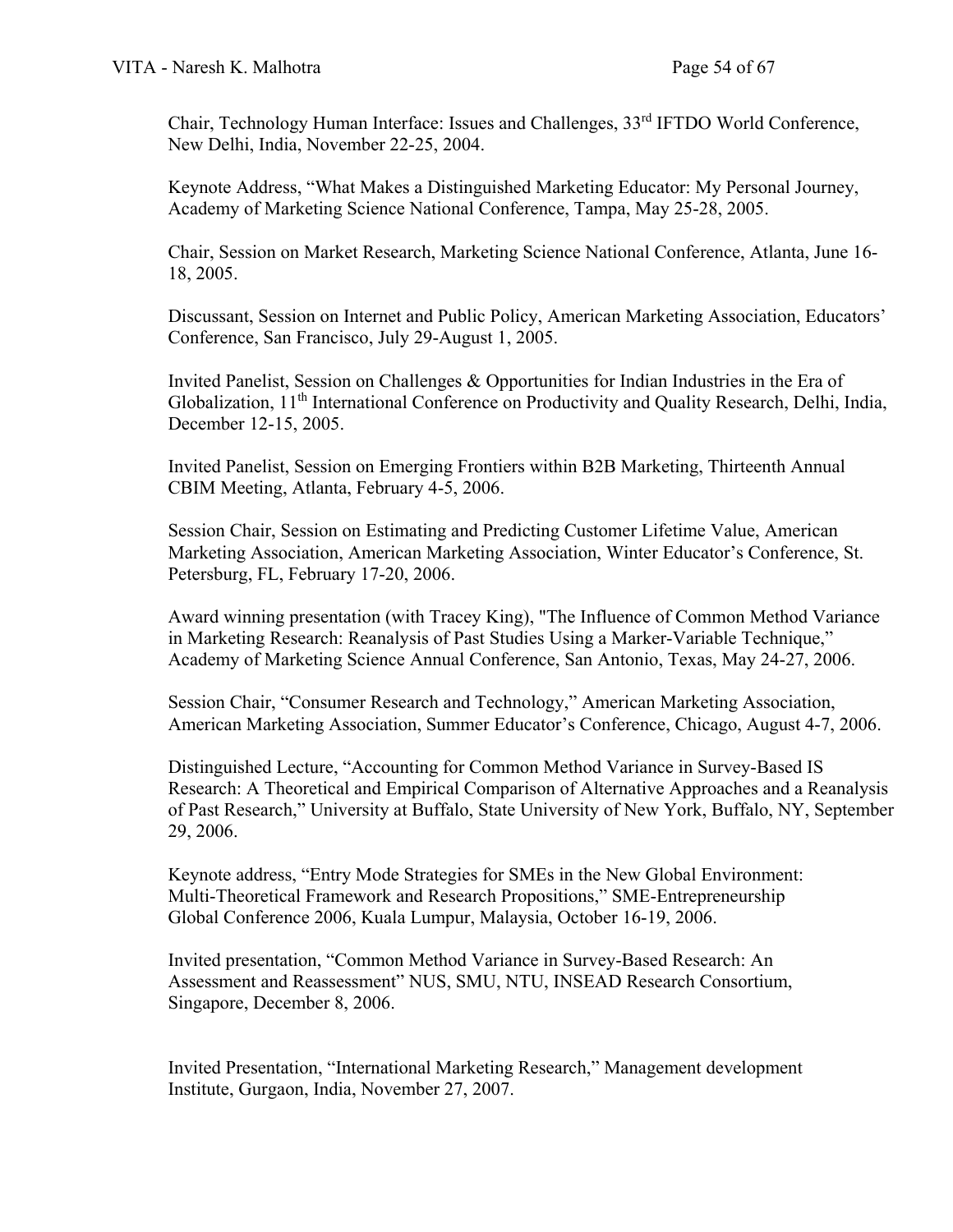Keynote address: Plenary Session, Consumers' Information Privacy Concerns: A Theoretical Model, Empirical Analyses, and Implications for Internet Marketing in Collectivist and Individualistic Societies," Global Marketing Conference, Shanghai, China, March 20-23, 2008.

Keynote address, "Emerging Trends in Marketing Research and Directions for the Future," International Marketing Research Conference, Budapest, Hungary, October 2, 2008.

Invited Presentation, "What Makes a Great Researcher: Reflections Over the Past 30 Years," Symposium of Georgia Consortium of Universities, Atlanta, March 27, 2009.

Distinguished Speaker Series, Inaugural Speech, "Longitudinal Model of Continued Information System Use: An Integrative View of Four Mechanisms Underlying Post-Adoption Phenomena," University at Buffalo, Buffalo, NY, May 8, 2009.

Naresh K. Malhotra "Internet Users' Information Privacy Concerns: Theory and Empirical Evidence**,"** Management Development Institute, Gurgaon, India, December 14, 2009.

Naresh K. Malhotra, "Internet Users' Information Privacy Concerns: The Construct, the Scale, and a Causal Model," 3<sup>rd</sup> Great Lakes NASMEI Marketing Conference, Great Lakes Institute of Management, Manamai Campus, India, December 18-19, 2009.

Naresh K. Malhotra, "Consumers' Information Privacy Concerns: A Theoretical Model, Empirical Analyses, and Implications for Internet Marketing in Collectivist and Individualistic Societies," Research Seminar, Division of Information Technology & Operations Management (ITOM), Nanyang Business School, NTU, January 15, 2010.

Chair, Session on **"In Pursuit of Method Excellence," American Marketing Association, Winter Educators Conference, New Orleans, USA, February 19 to 22, 2010.**

Invited Panelist, Session on **"Legends in Marketing: Views on a Changing Economy," American Marketing Association, Winter Educators Conference, New Orleans, USA, February 19 to 22, 2010.**

Chair, Session on **"Culture and Global," American Marketing Association, Winter Educators Conference, New Orleans, USA, February 19 to 22, 2010.**

Chair, Session on **"New Methods of Delivering Marketing Topics," American Marketing Association, Winter Educators Conference, New Orleans, USA, February 19 to 22, 2010.**

Discussant, Session on "E-Tailing: Issues with Trust, Information Overload and Online Shopping," Academy of Marketing Science, Annual Conference, Portland, Oregon, USA, May 26-29, 2010.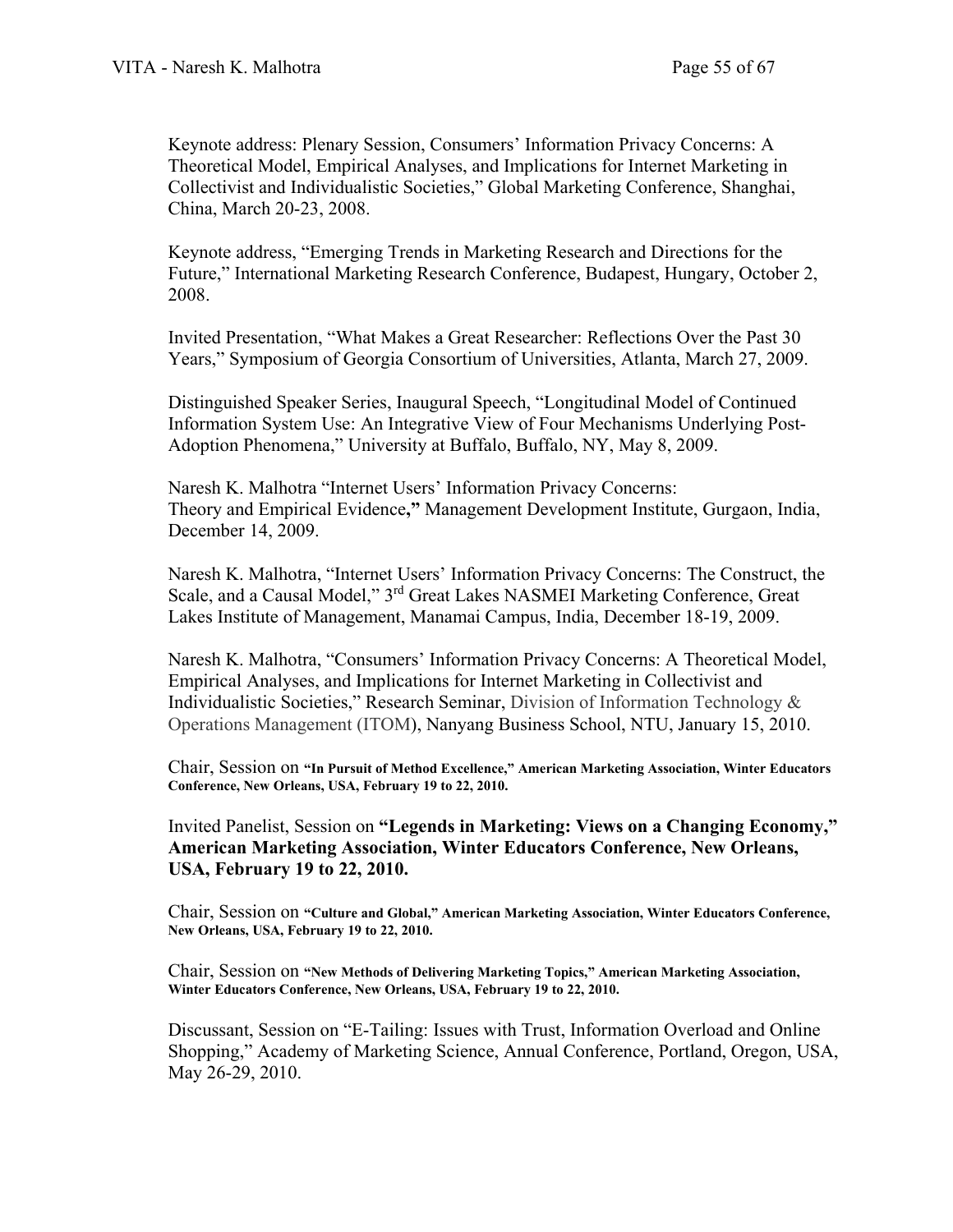Keynote address, Naresh K. Malhotra, "Privacy Concerns, Trust, Risk and Intention to Release Information in an Online Shopping Environment: Implications for Collectivist Societies Like Malaysia," TiBEC2010 (Terengganu International Business and Conference 2010, Kuala Terengganu, Malaysia 5 – 7, August 2010.

Chair, Session on "Retail Strategy," **American Marketing Association, Summer Educators Conference, Boston, USA, August 13-16, 2010.**

Lan Wu and Naresh K. Malhotra "Excessive Buying: The Construct and Scale Development," **American Marketing Association, Summer Educators Conference, Boston, USA, August 13-16, 2010.**

Chair, Session on "Cross-Cultural Determinants of Purchase Intentions," **American Marketing Association, Summer Educators Conference, Boston, USA, August 13-16, 2010.**

Chair, Session on "Advances in Measurement and Sampling," **American Marketing Association, Summer Educators Conference, Boston, USA, August 13-16, 2010.**

**Tracey King and Naresh K. Malhotra,** *"*Applying Systems Metaphors to High-stakes Decisions: Development and Validation of a Complex Decision Style (CDS) Scale," Society for Marketing Advances, Annual Conference, Atlanta, USA, November 3-6, 2010.

**Naresh K. Malhotra,** "Common Method Variance in Survey Research," Society for Marketing Advances, Annual Conference, Atlanta, USA, November 3-6, 2010.

Naresh K. Malhotra, "Identifying the Sustainability Sensitive Segments Using Social Media," Sustainability in Marketing Colloquium, University of Kentucky, Lexington, USA, December 3, 2010.

**Keynote Address (**Eminent Guest Speaker), **Naresh K. Malhotra, "**Internet Users' Information Privacy Concerns (IUIPC): Implications for Emerging Markets Like India,**"**  International Conference on "Emerging Issues in Marketing Theory and Practice: Challenges and Prospects" MARCON, IIM, Calcutta, December 27-29 2010.

**Invited Workshop, Naresh K. Malhotra, "How to Conduct and Publish Research in the Top Journals,"** International Conference on "Emerging Issues in Marketing Theory and Practice: Challenges and Prospects" [MARCON] IIM, Calcutta, December 27-29 2010.

Eminent Guest Speaker, **Naresh K. Malhotra, "Succeeding in the Doctoral Program," Management development Institute, Gurgaon, India, January 6, 2011.**

Chair, session on Marketing Research and Metrics Session 1, American Marketing Association, Winter Marketing Educators' Conference, Austin, Texas, February 18-20, 2011.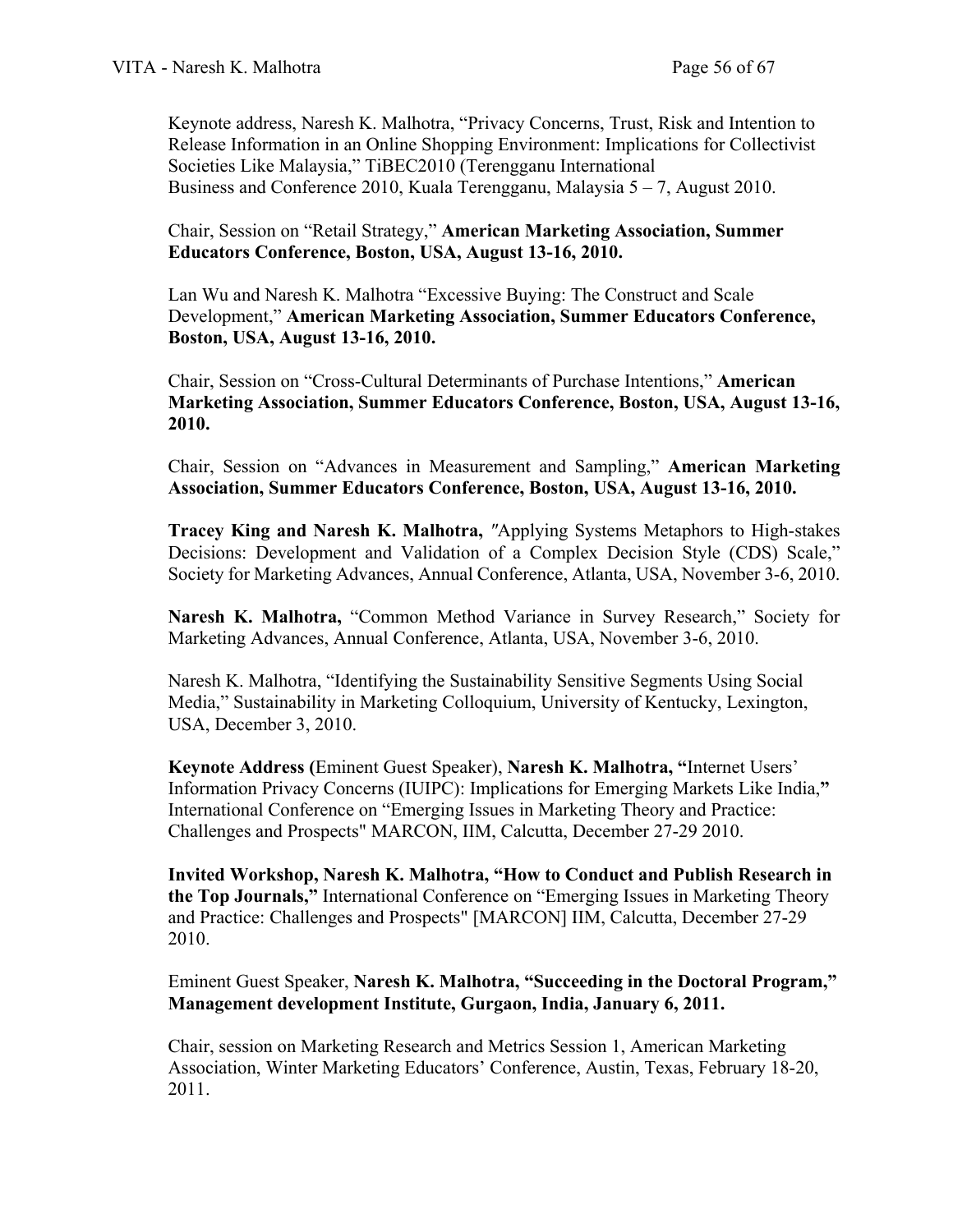Chair Session on "Contributions of the Sheth Foundation to the Marketing Discipline," Academy of Marketing Science, Annual Conference, Miami, USA, May 24-27, 2011.

Invited Panelist, Session on "Contributions of the Sheth Foundation to the Marketing Discipline," Academy of Marketing Science, Annual Conference, Miami, USA, May 24- 27, 20011.

Agarwal, James and Naresh K. Malhotra (2011), "A Cross-National versus Cross-Cultural Approach in International Business (IB) Research: An Empirical Investigation," *Academy of International Business (AIB) Annual Conference*, *Nagoya, Japan,* June 24- 28, 2011.

Keynote Speaker, Enriching Creativity and Innovation in the Frontier of Knowledge and Intellectual Integrity International Conference (ENRICH 2011), Kota Bharu, Kelantan, Malaysia, June 17-20, 2011.

Conference Co-Chair, International Marketing Conference, Noida, India, January 2012. This conference is co-sponsored by NBS, NTU.

Opening Keynote Address, Theory Building and Theory Testing in Marketing, International Doctoral Colloquium, Noida, India, January 12, 2012.

Keynote Address, Publishing Research in Top Journals, Lessons and Principles, International Marketing Conference, Noida, India, January 12-14, 2012.

Session Chair, Session on Rigor in Research Methodology in Marketing, International Marketing Conference, Noida, India, January 12-14, 2012.

Invited Panelist, Legends in Marketing: Leaving a Legacy for the Next Generation, International Marketing Conference, Noida, India, January 12-14, 2012.

Panelist, Session on Contemporary challenges and Future prospects of Marketing research for earning a seat in decision maker and practitioner's perspective, International Marketing Conference, Noida, India, January 12-14, 2012.

Panelist, Session on Meet the Editors, International Marketing Conference, Noida, India, January 12-14, 2012.

Panelist, Session on Marketing Research in practice: Challenges and Prospects, International Marketing Conference, Noida, India, January 12-14, 2012.

Panelist, Session on Contemporary challenges and future prospects of Teaching Marketing research in the globalised era International Marketing Conference, Noida, India, January 12-14, 2012.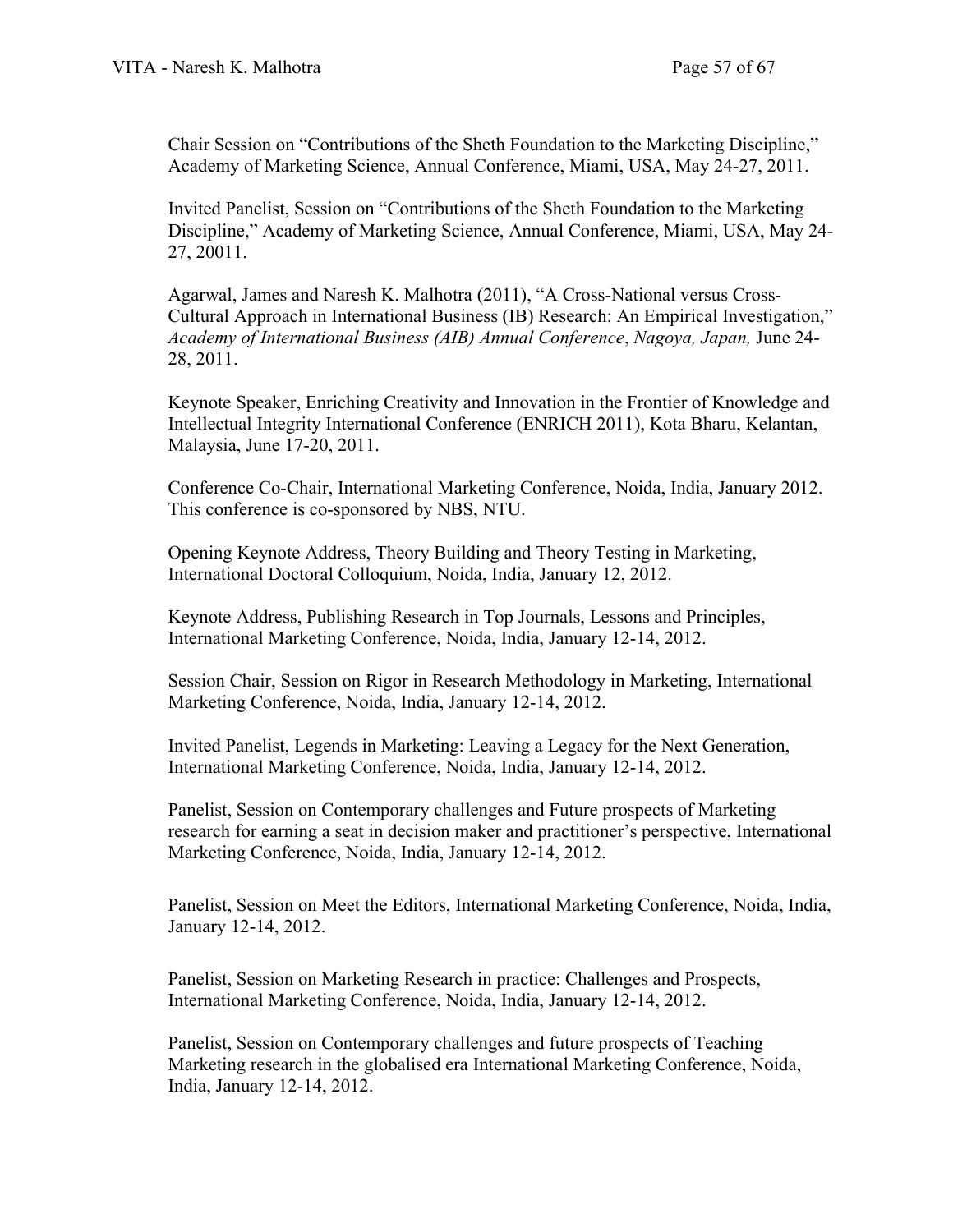Chair, session on Culture, Religiosity, and Identity Issues in the International Marketplace, American Marketing Association, Summer Educators Conference, Chicago, August 17 to 19, 2012.

Chair, session on Advanced Techniques for Interesting Marketing Problems, American Marketing Association, Summer Educators Conference, , Chicago, August 17 to 19, 2012.

Workshop on Theory development and Testing, MARCON 2012: International Marketing Conference, IIMC, Kolkata, India, December 28-30, 2012.

Valedictory Address, MARCON 2012: International Marketing Conference, IIMC, Kolkata, India, December 28-30, 2012.

Chair, Panel Discussion, Beginning with the end in mind: Publishing in scholarly journals, The 2013 Annual Conference of the Emerging Markets Conference Board and Doctoral Consortium, Port Elizabeth, South Africa, June 17-18, 2013.

Plenary keynote speech, A General Approach to Theory Development and Testing, The 2013 Annual Conference of the Emerging Markets Conference Board and Doctoral Consortium, Port Elizabeth, South Africa, June 17-18, 2013.

Plenary keynote speech, Raising the Bar for Research on Emerging Markets, The 2013 Annual Conference of the Emerging Markets Conference Board, Port Elizabeth, South Africa, June 19-20, 2013.

Invited Presentation, Emerging Research on Marketing in Emerging Markets, The Sheth Foundation-AMA Preconference on Emerging Markets – 2013, AMA Summer Educators' Conference, Boston, Massachusetts, August 9, 2013.

Plenary keynote speech, Research Lessons and Principles for Success, Session on Legends in Marketing: Leaving a Legacy for the Next Generation, The 2014 Annual Conference of the Emerging Markets Conference Board, Noida, India, January 9-11, 2014.

"The Integration of Games with Traditional Qualitative Research: A New Methodology for Understanding Design Perception for Interactive Products," co-authored competitive paper presentation, The 2014 Annual Conference of the Emerging Markets Conference Board, Noida, India, January 9-11, 2014.

Invited panelist, Plenary Session on Practicing Marketing Research in the real world: Challenges and Opportunities, The 2014 Annual Conference of the Emerging Markets Conference Board, Noida, India, January 9-11, 2014.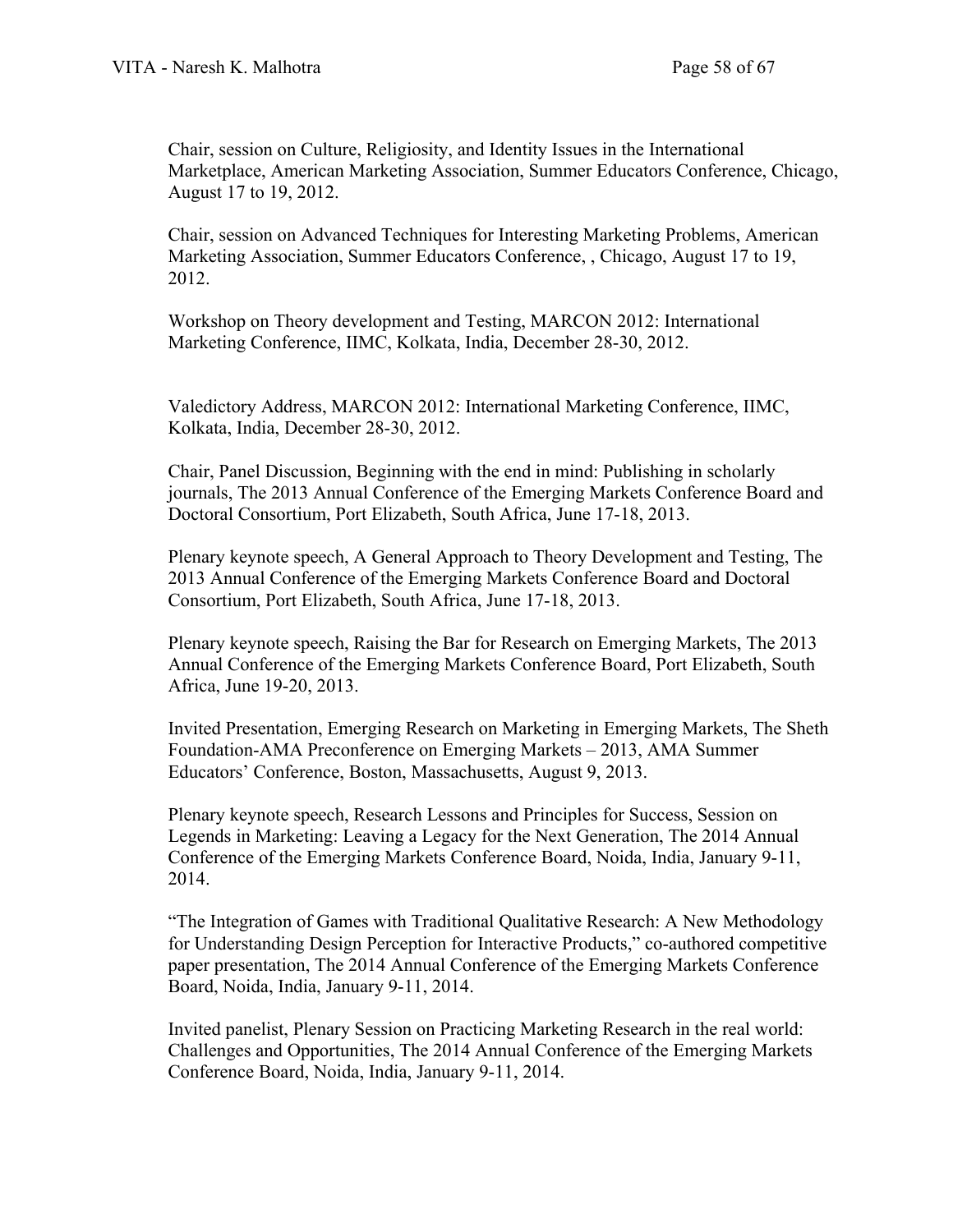"Scale Development and Validation to measure different facets of Consumer Design Perception in Emerging Economies: Smartphone Context" co-authored competitive paper presentation, The 2014 Annual Conference of the Emerging Markets Conference Board, Noida, India, January 9-11, 2014.

Invited panelist, Session on Parallel Plenary Session II - Contemporary Challenges and Future Prospects of Teaching Market Research, The 2014 Annual Conference of the Emerging Markets Conference Board, Noida, India, January 9-11, 2014.

Invited panelist, Session on Meet the top Journal Editors, The 2014 Annual Conference of the Emerging Markets Conference Board, Noida, India, January 9-11, 2014.

"Operating in an Era of Globalization: A Marketing Perspective," Public Lecture, Nelson Mandela Metropolitan University, Port Elizabeth, South Africa, May-June, 2014.

"Importance of research at MBA level and identifying research topics at MBA level," Nelson Mandela Metropolitan University, Port Elizabeth, South Africa, May-June, 2014.

"A General Approach to Theory Development and Testing and Publishing in Top Journals," Nelson Mandela Metropolitan University, Port Elizabeth, South Africa, May-June, 2014.

"Broadening the scope of Marketing – a practical management talk," Nelson Mandela Metropolitan University, Port Elizabeth, South Africa, October, 2014.

"Staff seminar on Improving research supervision of masters' and doctoral students," Nelson Mandela Metropolitan University, Port Elizabeth, South Africa, October, 2014.

"Identifying Marketing research gaps that require further investigation," Nelson Mandela Metropolitan University, Port Elizabeth, South Africa, October, 2014.

Invited Speaker, "Theory Development and Testing," Second AIM-AMA Doctoral Consortium, January 5-7, 2014, Ahmedabad, India.

Session Chair and Invited Speaker, Plenary Session II, "Publishing in Non-AMA Journals," Third AIM-AMA Doctoral Consortium, January 18-20, 2015, Dubai, UAE.

Chair and Speaker, Session on "Meet the Editors," The 2015 Annual Conference of the Emerging Markets Conference Board, January 20-22, 2015, Dubai, UAE.

"A Methodological Approach to Theory Testing and Theory Integration in Marketing Research: Modeling Consumer-Company Relationships," co-authored competitive paper presentation, The 2015 Annual Conference of the Emerging Markets Conference Board, January 20-22, 2015, Dubai, UAE.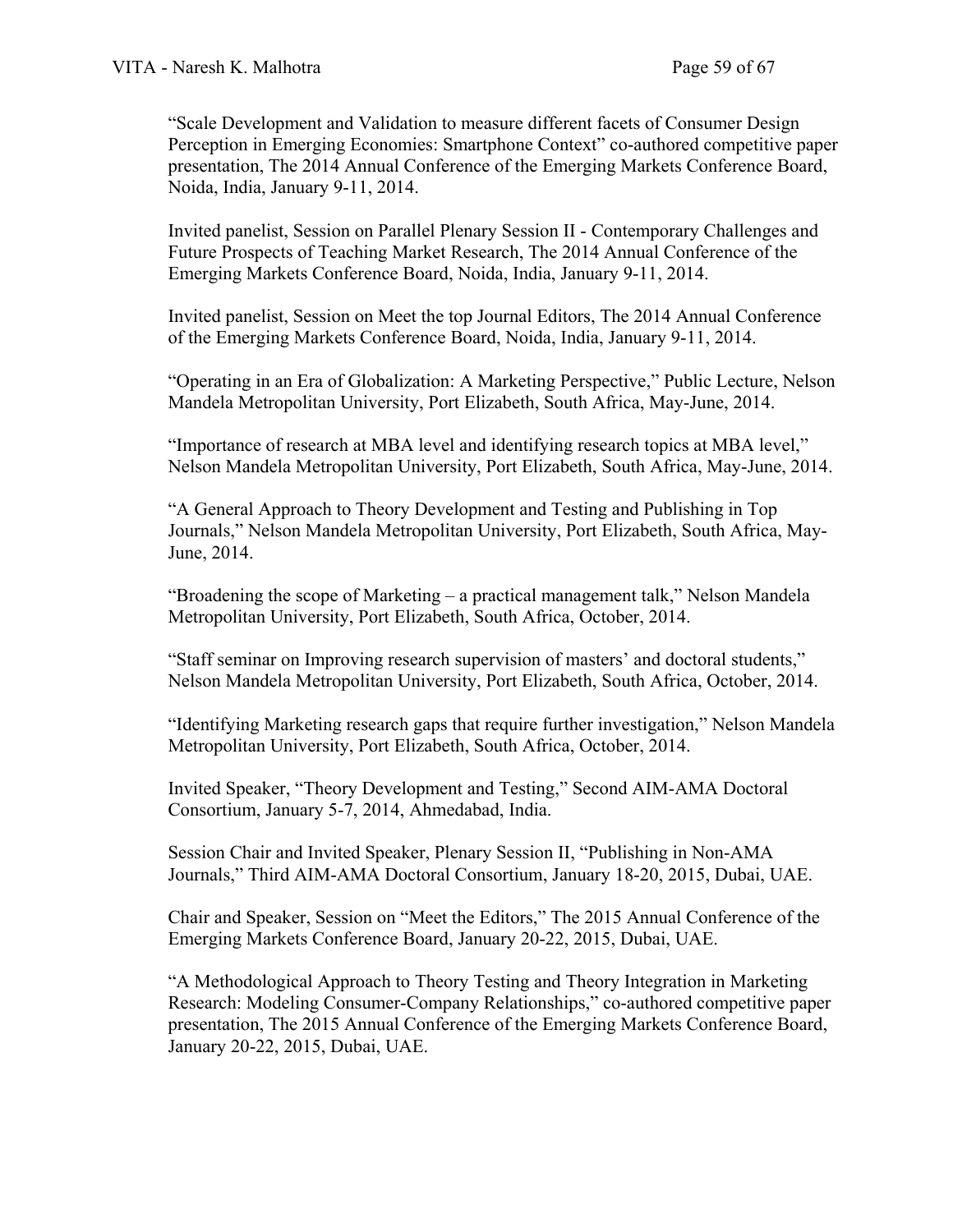"The Globalization Process: Some Key Drivers," Olayan School of Business, American University of Beirut, April 14, 2015, Beirut, Lebanon.

"Trends and Opportunities in Marketing Research," Olayan School of Business, American University of Beirut, April 17, 2015, Beirut, Lebanon.

Public Lecture, "Broadening the Definition of Marketing: A strategic Approach to Doing Good," Olayan School of Business, American University of Beirut, April 23, 2015, Beirut, Lebanon.

Key Note Address, "The Globalization of Businesses and Markets: Underlying Theories and Management Strategies," The South Africa Institute of Management Science Conference, August 31-September 2, 2015, Cape Town, South Africa.

Invited Talk, "Qualitative and Quantitative Approaches to Theory Development and Testing," The South Africa Institute of Management Science Conference, August 31- September 2, 2015, Cape Town, South Africa.

"International Marketing Research: The Key to Emerging Markets Penetrating The Global Marketplace," University of Cape Town, August 28, 2015, Cape Town, South Africa.

"Broadening the Scope of Marketing by Doing Good," Graduate School of Business, University of Cape Town, September 4, 2015, Cape Town, South Africa.

"Social Media as a Domain to Conduct Marketing Research," workshop on Understanding Consumers in a Digital Era, IIM Lucknow, Noida Campus, November 16- 17, 2015, Noida, India.

Taught four sessions in the Workshop on Teaching Marketing Research, IIM Lucknow, Noida Campus, November 18-20, 2015, Noida, India.

Conducted Faculty Development Program on Construct (Scale) Development and Testing, Institute of Management and Technology, November 29 2015, Ghaziabad, India.

Conducted Faculty Development Program on Theory Development and Testing, Institute of Management and Technology, November 30, 2015, Ghaziabad, India.

Conducted Faculty Development Program on Publishing in Scholarly Journals, Institute of Management and Technology, December 1, 2015, Ghaziabad, India.

Session Chair and Speaker, "Editors Talk: How to Make Your Paper Published in the Top International Journals," The 2016 Annual Conference of the Emerging Markets Conference Board, January 6-8, 2016, Bangkok, Thailand.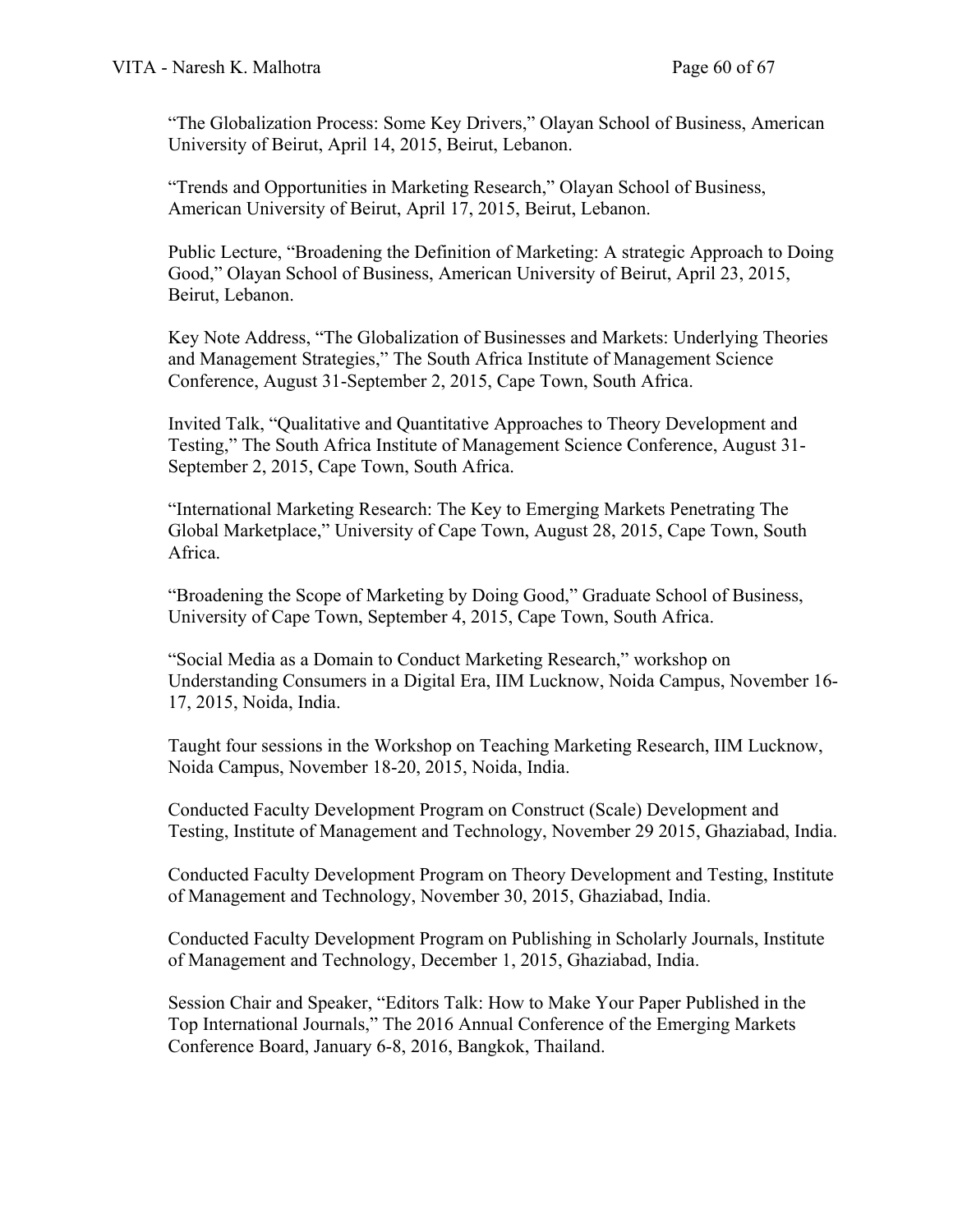"Qualitative and Quantitative Approaches to Theory Development and Testing," Chulaongkorn Business School, Chulaongkorn University, January 11, 2016, Bangkok, Thailand.

Publishing in Scholarly Journals: Some Observations," Chulaongkorn Business School, Chulaongkorn University, January 11, 2016, Bangkok, Thailand.

"Developing and Teaching Video Cases," Preconference Workshop, The 2017 Annual Conference of the Emerging Markets Conference Board, January 5, 2017, Noida, India.

Session Chair and Speaker, "Meet the Editors," The 2017 Annual Conference of the Emerging Markets Conference Board, January 5-7, 2017, Noida, India.

Session Chair, "Plenary Session II - The Role of Marketing Research in Public Policy Decision Making," The 2017 Annual Conference of the Emerging Markets Conference Board, January 5-7, 2017, Noida, India.

Special Plenary session, "Rigor in Research Methodology in Management Research," 5th PAN IIM World Management Conference 2017, December 14-16, 2017, Lucknow, India.

"Meet the Editor session," 5th PAN IIM World Management Conference 2017, December 14-16, 2017, Lucknow, India.

Session Chair, "Developing and critically evaluating marketing models: The case of customer experience management," Doctoral Consortium, University of the Witwatersrand, Wits Business School, May 4-5, 2018, Johannesburg, South Africa.

"A general method for scale development," Doctoral Consortium, University of the Witwatersrand, Wits Business School, May 4-5, 2018, Johannesburg, South Africa.

"Elevating Research in Emerging Markets: Rigor in Research Methodology," The 2018 Annual Conference of the Emerging Markets Conference Board, May 6-7, 2018, Johannesburg, South Africa.

"Panel discussion - Meet the Editors," The 2018 Annual Conference of the Emerging Markets Conference Board, May 6-7, 2018, Johannesburg, South Africa.

"Qualitative and Quantitative Approaches to Theory Development and Testing: Illustrations in the Context of Globalization," Doctoral Consortium, Aalborg University, May 28-30, 2018, Aalborg, Denmark.

"Editor's session," International Business Centre Conference, Aalborg University, May 30-June 1, 2018, Aalborg, Denmark.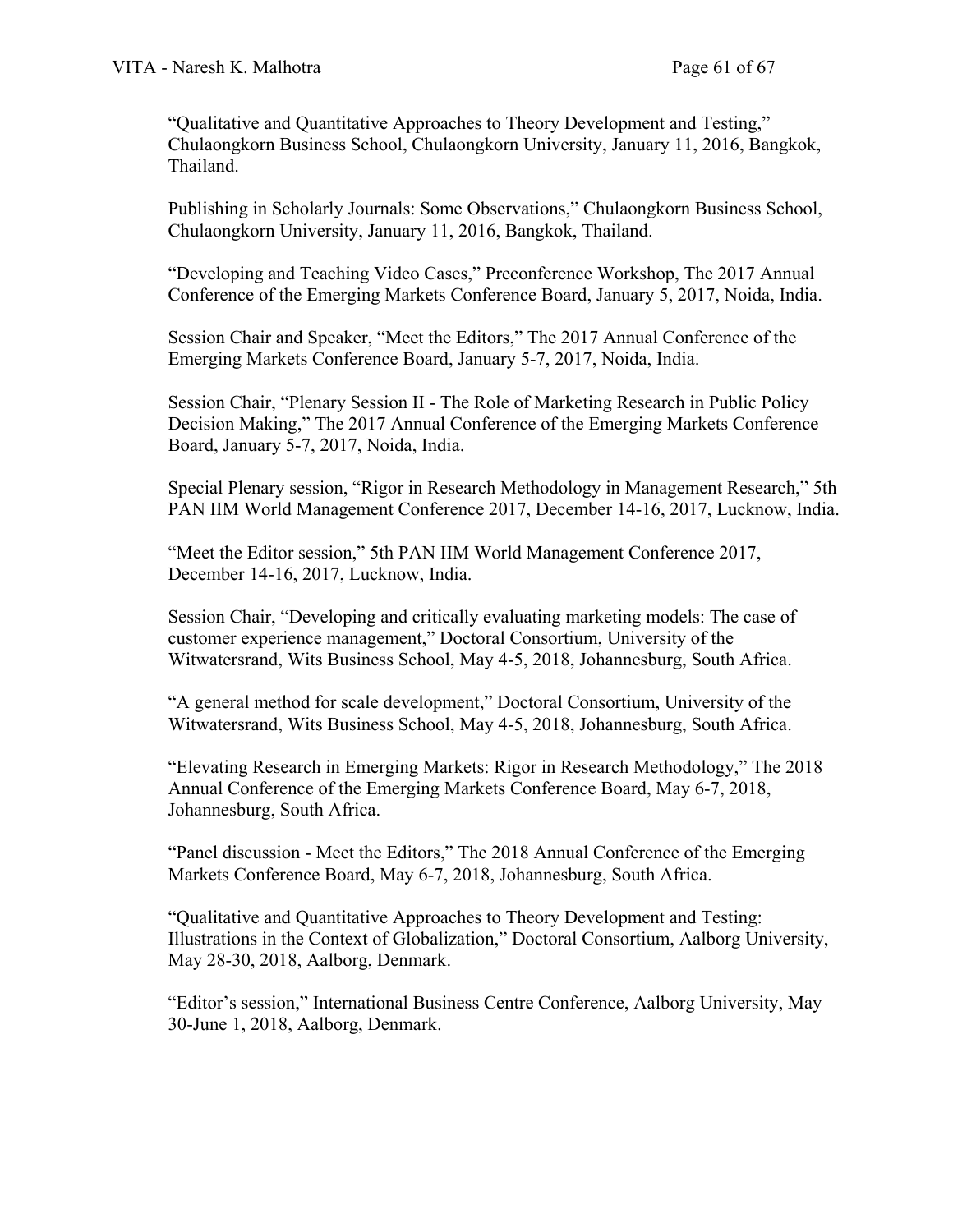Keynote speech: "The Globalization of Business and Markets: Entry Mode Strategies," International Business Centre Conference, Aalborg University, May 30-June 1, 2018, Aalborg, Denmark.

Session Chair:Marketing Research and Strategy, International Business Centre Conference, Aalborg University, May 30-June 1, 2018, Aalborg, Denmark.

"A General Procedure for Scale Development," International Business Centre Conference, Aalborg University, May 30-June 1, 2018, Aalborg, Denmark.

Overall: All the proceedings papers were presented at various national and international conferences.

## **EXPERT WITNESS**

Covington & Burling, Washington.

Jones Day Reavis & Pogue, Cleveland.

McCutchen, Doyle, Brown & Enersen, San Francisco.

Schnader, Harrison, Segal & Lewis, Philadelphia.

Lou McBryan, Atlanta.

Henry, Spiegel, Fried & Milling, Atlanta.

## **MANAGEMENT CONSULTING/RESEARCH GRANTS**

Buffalo Savings Bank, Buffalo.

City of Buffalo, Buffalo.

Fisher-Price, Inc., East Aurora.

Wm. Hengerer Department Store, Buffalo.

Tops Supermarket, Buffalo.

Neighborhood Housing Services, Inc., Buffalo.

Martin Luther King Bank, Buffalo.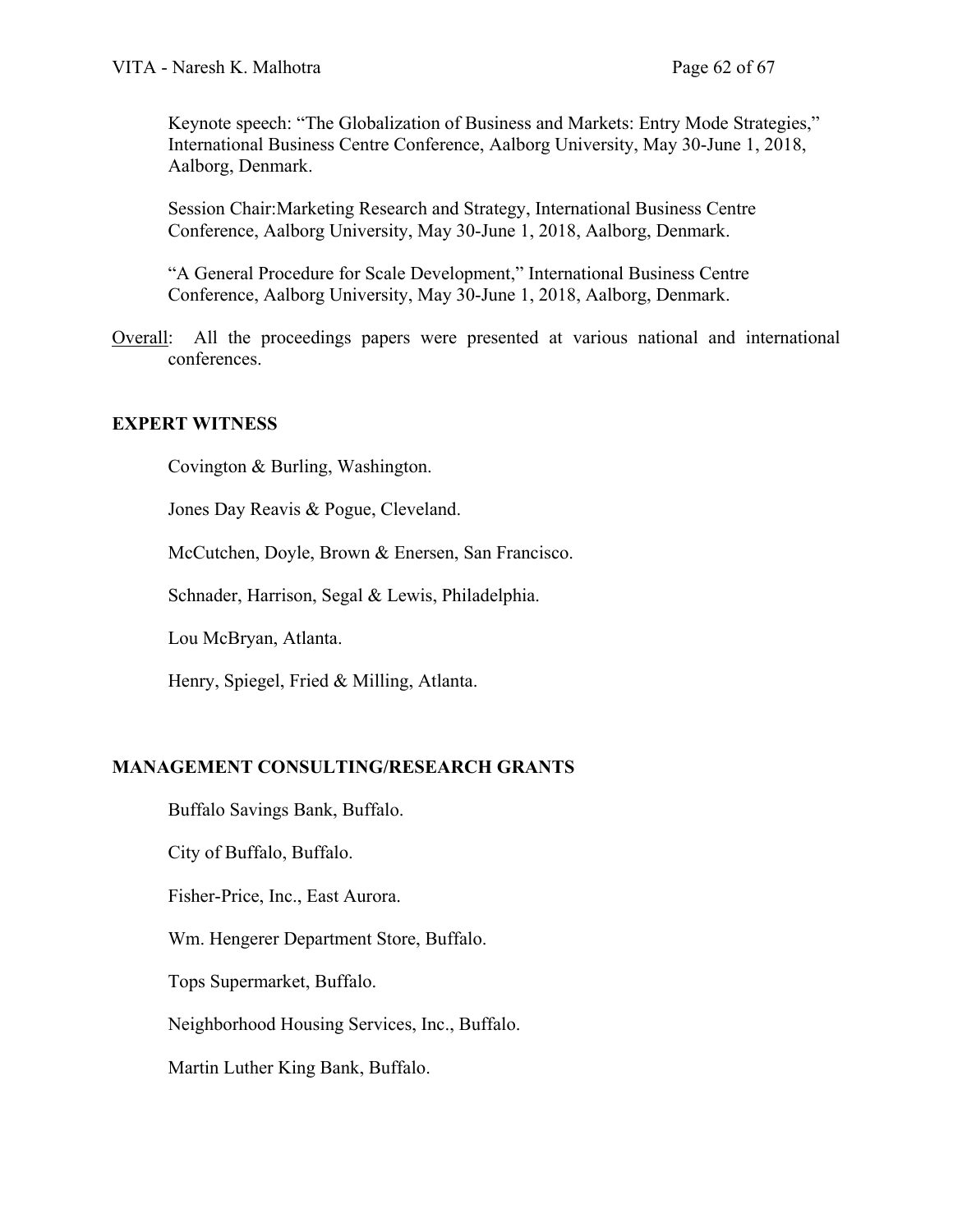Pentacorp Ltd., Toronto, Canada. National Health Care Linen, Atlanta. Mead Products, Dayton. Bell South Services, Birmingham. Contel, Inc., Atlanta. Marketing Matters, Atlanta. The Colography Group, Atlanta. National Liberty, Direct Response Group, Pennsylvania. AT&T, Universal Card, Jacksonville, Florida. AT&T, NPSO, Atlanta. Dreyfus, New York. Zoetics, New York. United Parcel Service, Atlanta. Sophisticated Data Research, Atlanta. KPMG Peat Marwick, Boston. KPMG Peat Marwick, New York. American Cancer Society, Atlanta Philips, Netherlands Motorola, USA Motorola, UK CBN, Virginia Beach Global Payments, Atlanta Access Business Group, Ada, Michigan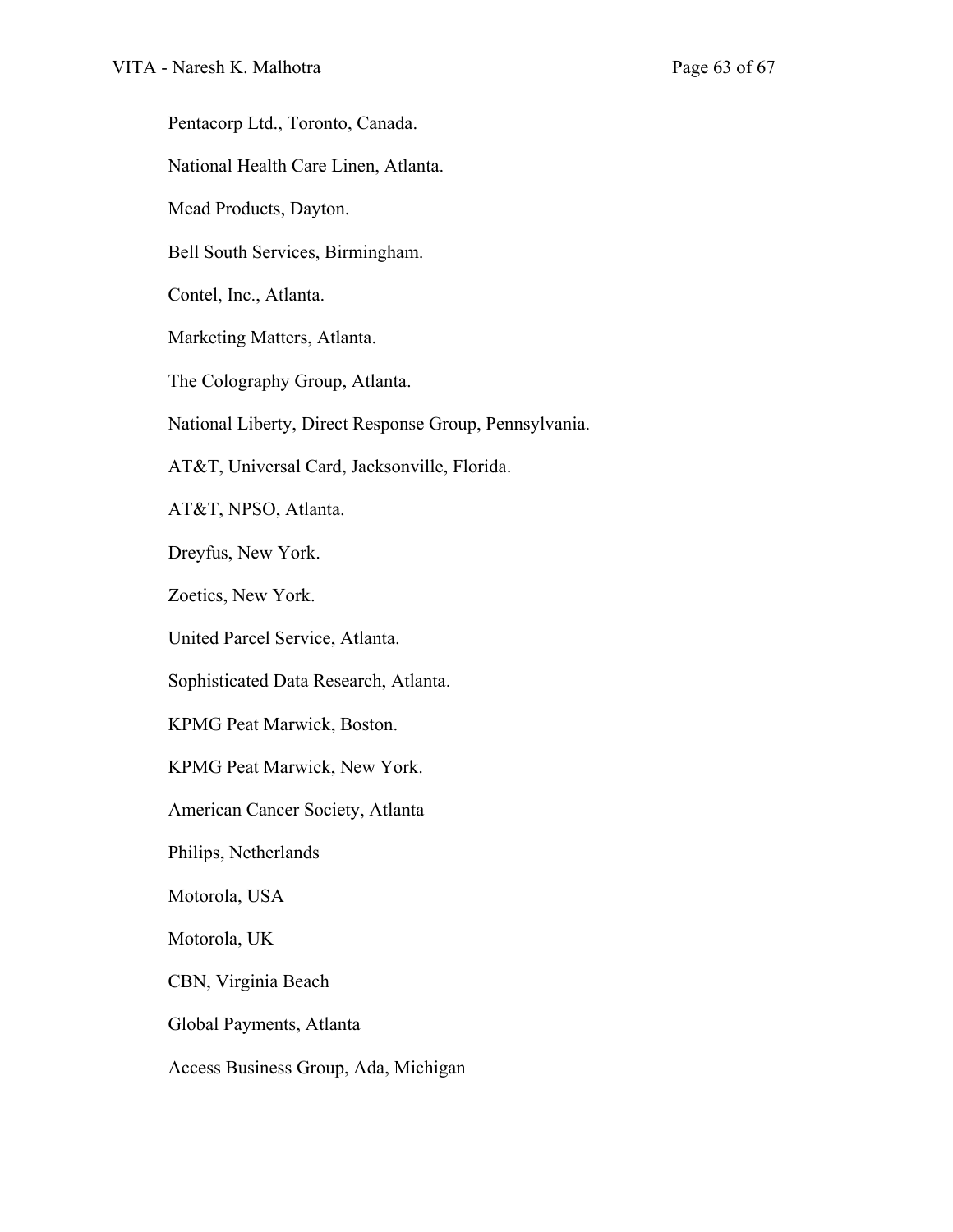InfoSurv, Atlanta

Many of the assignments were conducted through research grants received by the school through the Georgia Tech Foundation rather than as personal consulting assignments. Helped Nanyang Technological University get a major grant from the Economic Development Board of Singapore to establish the Institute for Asian Consumer Insights. This was a major grant amounting to SGD 7 million dollars a year for five years.

# **SERVICE TO THE PROFESSION**

President's Committee to assess the goals of Decision Sciences Institute, 1986-1987.

Publication Committee, Decision Sciences Institute, 1986-1988.

Member, Editor Search Committee, *Journal of the Academy of Marketing Science*, 1989- 1990.

Chair, Publisher Search Committee, Academy of Marketing Science, 1993.

Member, Nominating Committee, Academy of Marketing Science, 1990-1998

Chair, Editor Search Committee, *Journal of the Academy of Marketing Science*, 1995- 1996.

Member of Executive Committee, Academy of Marketing Science, 1988-1998.

Member, BOG Teaching Excellence Awards Committee, 2007-2008.

Chair, BOG Committee on Academy of Marketing Science CUTCO/Vector Distinguished Marketing Educator Award, 2009.

## (**See also OFFICES HELD**)

## **SERVICE TO GEORGIA TECH**

Area Coordinator, Marketing and Management Science, 1982-1995, 2002-2003. Built the Marketing Area from 4 to 8 members. Started the Ph.D program in Marketing.

Graduate Committee, College of Management, September 1982-October 1983.

Dean's Advisory Council, 1983-1995.

College of Management Representative on Research Advisory Council of Georgia Tech, April 1983 - February 1985.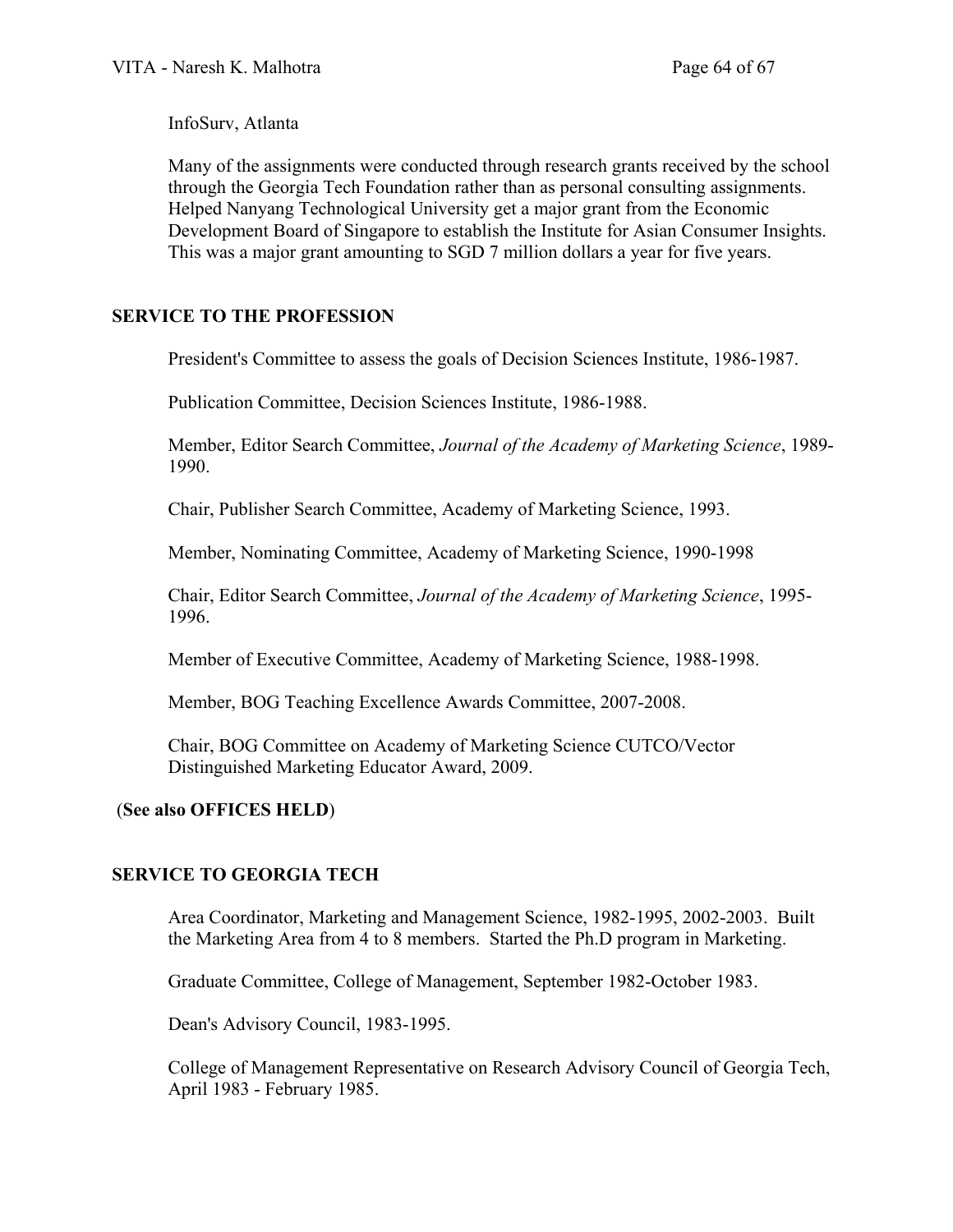Sub-committee on Assessing the Quality of Research Instituted by Vice-President, Research April 1983-February 1983.

Chairperson, Research and Publications Committee, College of Management, 1983-1984.

Research Support Committee, College of Management, 1983-1984.

Ph.D. Committee, College of Management, 1986-to 1995.

Ad hoc Committee to Review Promotion, Tenure, and Reappointment Policies, Georgia Institute of Technology, 1989.

Management Transition Committee, 1989-1991.

Executive Vice President Search Committee, 1990-1991.

Dean Search Committee, College of Management, 1991-1992.

Chair, College of Management Promotion and Tenure Review Committee, 1992-1995, 199-2001.

Member, College of Management Personnel Committee, 1990-2001, except for a oneyear gap or so.

Institute Promotion and Tenure Review Committee, 1990-1996, except for one-year gap in-between.

Served on the DuPree School of Management ad hoc committee to revise the Promotion and Tenure Procedures, 1996.

Georgia Tech, Regents' Professor Selection Committee, 1996-1998.

. College of Management Regents' Professor Selection Committee, 1998 to Present.

College Of Management Post tenure Reviews, 1998-2001.

Search Committee, Manhattan Associates Chair in Logistics, ISYE, 1999-2000.

Faculty Advisory Board, GVU Center, Georgia Tech, 1998-1999.

Co-Director, I^4 Initiative and the GVU/DCOM Survey, 2000 to 2004.

Chair, Invesco Chair Search, DCOM, 1999-2000.

ITIMES Center, Core Team Member, 2001 to 2005.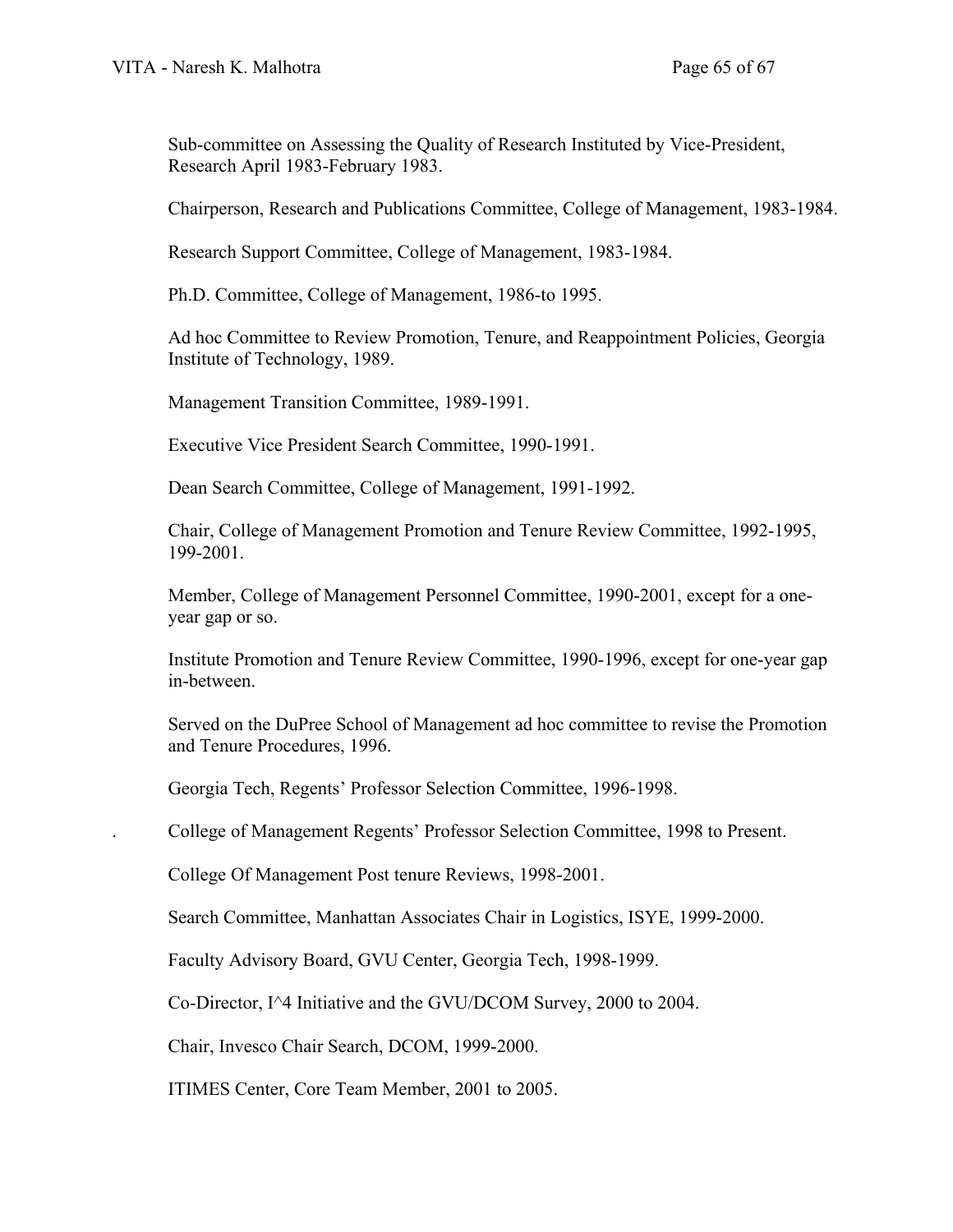Institute Advisory Committee on Promotion of Research Faculty, 2001 to Present

College of management IT Committee

College of Management Executive Degree Programs Committee

College of Management, Faculty Development Committee

Faculty recruitment in Marketing, Organization Behavior, Management Science, Finance, and Accounting.

\*Special contributions as Coordinator of Marketing include getting the Marketing area designated as a center of excellence within the college, hiring of marketing faculty, and starting the Ph.D. program in Marketing.

## **SERVICE TO NANYANG TECHNOLOGICAL UNIVERSITY**

Helped NTU get the Institute for Asian Consumer Insight, a multi-million grant, SGD \$7 million a year for five years with matching funds by NTU, from the Economic Development Board of Singapore.

Recruitment of PhD students and faculty,

Work with PHD students and junior faculty

Organizing International conference

## **PROFESSIONAL AFFILIATIONS**

American Marketing Association Association for Consumer Research Decision Sciences Institute INFORMS Academy of Marketing Science

## **OTHER AFFILIATIONS**

Faculty Advisor, The Navigators, Georgia Tech Campus Ministry, until 2009. Faculty Advisor, Inter Varsity Christian Fellowship, Georgia Tech Campus Ministry, 1980- 2009. Director, Jagdish N. Sheth Foundation, since inception in 1991 Ordained Deacon, First Baptist Church, Atlanta.